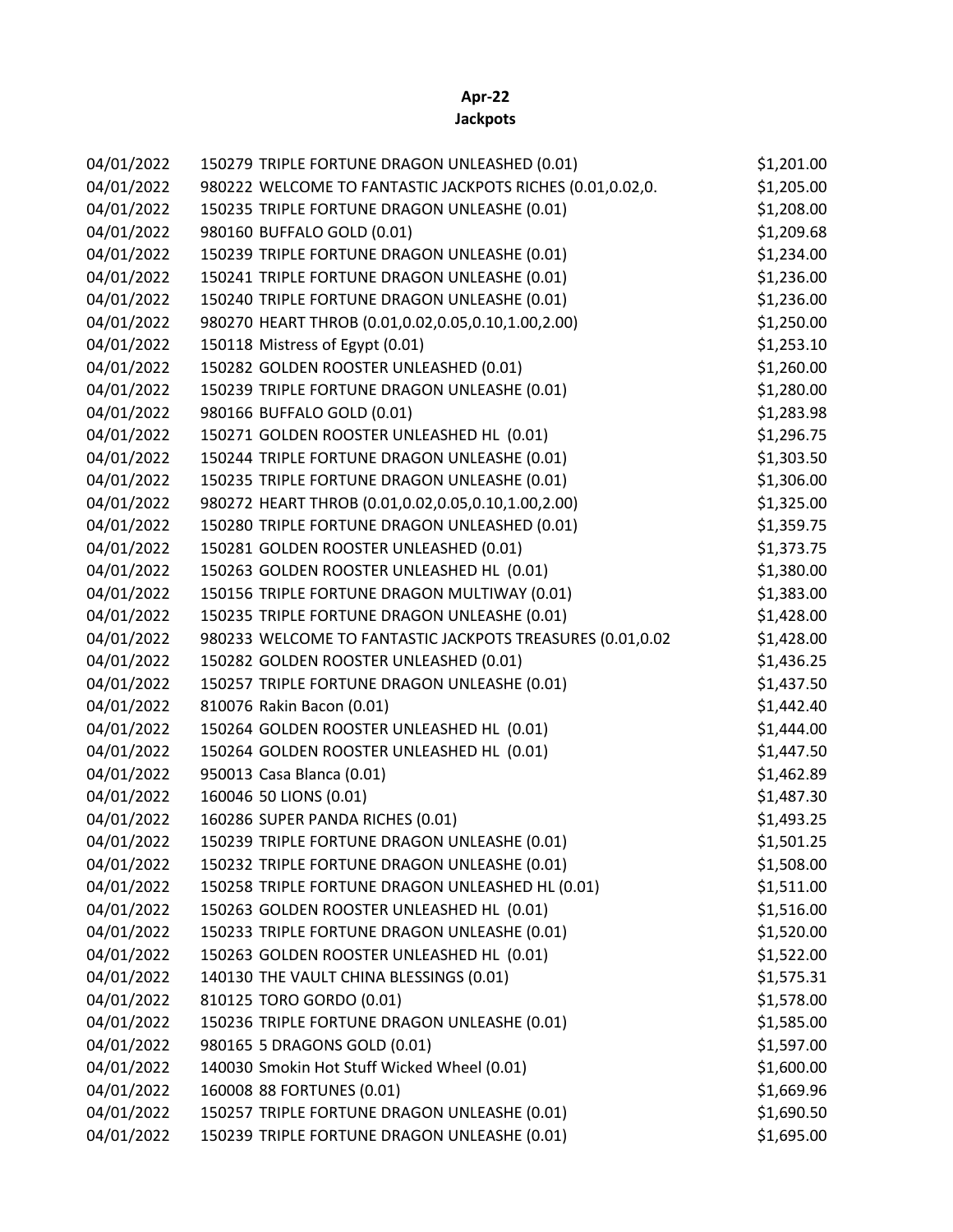| 04/01/2022 | 150133 Moon Rabbit (0.01)                                 | \$1,707.20  |
|------------|-----------------------------------------------------------|-------------|
| 04/01/2022 | 980231 PROSPERITY BELL (0.01,0.02,0.05,0.10)              | \$1,722.72  |
| 04/01/2022 | 150257 TRIPLE FORTUNE DRAGON UNLEASHE (0.01)              | \$1,740.00  |
| 04/01/2022 | 970014 DANCING DRUMS EXPLOSION WAP (0.01)                 | \$1,744.52  |
| 04/01/2022 | 150260 TRIPLE FORTUNE DRAGON UNLEASHE (0.01)              | \$1,783.00  |
| 04/01/2022 | 150142 TRIPLE FORTUNE DRAGON UNLEASHE (0.01)              | \$1,806.00  |
| 04/01/2022 | 150255 LOTUS FLOWER (0.01, 0.01)                          | \$1,816.50  |
| 04/01/2022 | 980164 BUFFALO GOLD (0.01)                                | \$1,841.00  |
| 04/01/2022 | 150232 TRIPLE FORTUNE DRAGON UNLEASHE (0.01)              | \$1,872.00  |
| 04/01/2022 | 160123 LOCK IT LINK EUREKA REEL BLAST (0.01)              | \$1,875.00  |
| 04/01/2022 | 810170 GOLDEN WINS DELUXE (0.01)                          | \$1,882.25  |
| 04/01/2022 | 150269 GOLDEN ROOSTER UNLEASHED (0.01)                    | \$1,899.75  |
| 04/01/2022 | 150163 TRIPLE FORTUNE DRAGON UNLEASHE (0.01)              | \$1,899.75  |
| 04/01/2022 | 150234 TRIPLE FORTUNE DRAGON UNLEASHE (0.01)              | \$1,923.00  |
| 04/01/2022 | 150144 TRIPLE FORTUNE DRAGON UNLEASHE (0.01)              | \$1,966.00  |
| 04/01/2022 | 140046 JAWS OF STEEL SHARK WEEK                           | \$2,000.00  |
| 04/01/2022 | 150161 TRIPLE FORTUNE DRAGON UNLEASHE (0.01)              | \$2,053.00  |
| 04/01/2022 | 150163 TRIPLE FORTUNE DRAGON UNLEASHE (0.01)              | \$2,171.25  |
| 04/01/2022 | 810173 TIKI SHORES (0.01)                                 | \$2,172.82  |
| 04/01/2022 | 150271 GOLDEN ROOSTER UNLEASHED HL (0.01)                 | \$2,177.25  |
| 04/01/2022 | 150149 TRIPLE FORTUNE DRAGON GOLD (0.01)                  | \$2,226.00  |
| 04/01/2022 | 150206 TRIPLE FORTUNE DRAGON MULTIWAY (0.01)              | \$2,281.50  |
| 04/01/2022 | 160041 100 LIONS (0.01)                                   | \$2,297.25  |
| 04/01/2022 | 980195 BUFFALO GRAND (0.01)                               | \$2,304.00  |
| 04/01/2022 | 150280 TRIPLE FORTUNE DRAGON UNLEASHED (0.01)             | \$2,325.00  |
| 04/01/2022 | 150234 TRIPLE FORTUNE DRAGON UNLEASHE (0.01)              | \$2,403.75  |
| 04/01/2022 | 810135 SHOU HU SHEN (0.01)                                | \$2,449.80  |
| 04/01/2022 | 150235 TRIPLE FORTUNE DRAGON UNLEASHE (0.01)              | \$2,456.00  |
| 04/01/2022 | 150257 TRIPLE FORTUNE DRAGON UNLEASHE (0.01)              | \$2,534.00  |
| 04/01/2022 | 150239 TRIPLE FORTUNE DRAGON UNLEASHE (0.01)              | \$2,548.00  |
| 04/01/2022 | 980168 BUFFALO GOLD (0.01)                                | \$2,855.00  |
| 04/01/2022 | 150241 TRIPLE FORTUNE DRAGON UNLEASHE (0.01)              | \$2,872.50  |
| 04/01/2022 | 810139 RAKIN BACON (0.01)                                 | \$2,880.00  |
| 04/01/2022 | 150236 TRIPLE FORTUNE DRAGON UNLEASHE (0.01)              | \$3,020.00  |
| 04/01/2022 | 150233 TRIPLE FORTUNE DRAGON UNLEASHE (0.01)              | \$3,173.25  |
| 04/01/2022 | 150241 TRIPLE FORTUNE DRAGON UNLEASHE (0.01)              | \$3,220.00  |
| 04/01/2022 | 150241 TRIPLE FORTUNE DRAGON UNLEASHE (0.01)              | \$3,888.00  |
| 04/01/2022 | 150271 GOLDEN ROOSTER UNLEASHED HL (0.01)                 | \$3,932.00  |
| 04/01/2022 | 150271 GOLDEN ROOSTER UNLEASHED HL (0.01)                 | \$4,872.50  |
| 04/01/2022 | 140132 THE VAULT EGYPT GEMS (0.01)                        | \$5,268.94  |
| 04/01/2022 | 980196 BUFFALO GRAND (0.01)                               | \$6,032.15  |
| 04/01/2022 | 140128 THE VAULT CHINA BLESSINGS (0.01)                   | \$6,409.73  |
| 04/01/2022 | 150264 GOLDEN ROOSTER UNLEASHED HL (0.01)                 | \$11,580.00 |
| 04/02/2022 | 150242 TRIPLE FORTUNE DRAGON UNLEASHE (0.01)              | \$1,203.00  |
| 04/02/2022 | 150282 GOLDEN ROOSTER UNLEASHED (0.01)                    | \$1,208.00  |
| 04/02/2022 | 980210 FU DAI LIAN LIAN PANDA (0.01,0.02,0.05,0.10)       | \$1,219.80  |
| 04/02/2022 | 980234 WELCOME TO FANTASTIC JACKPOTS BIG PAYS (0.01,0.02, | \$1,227.50  |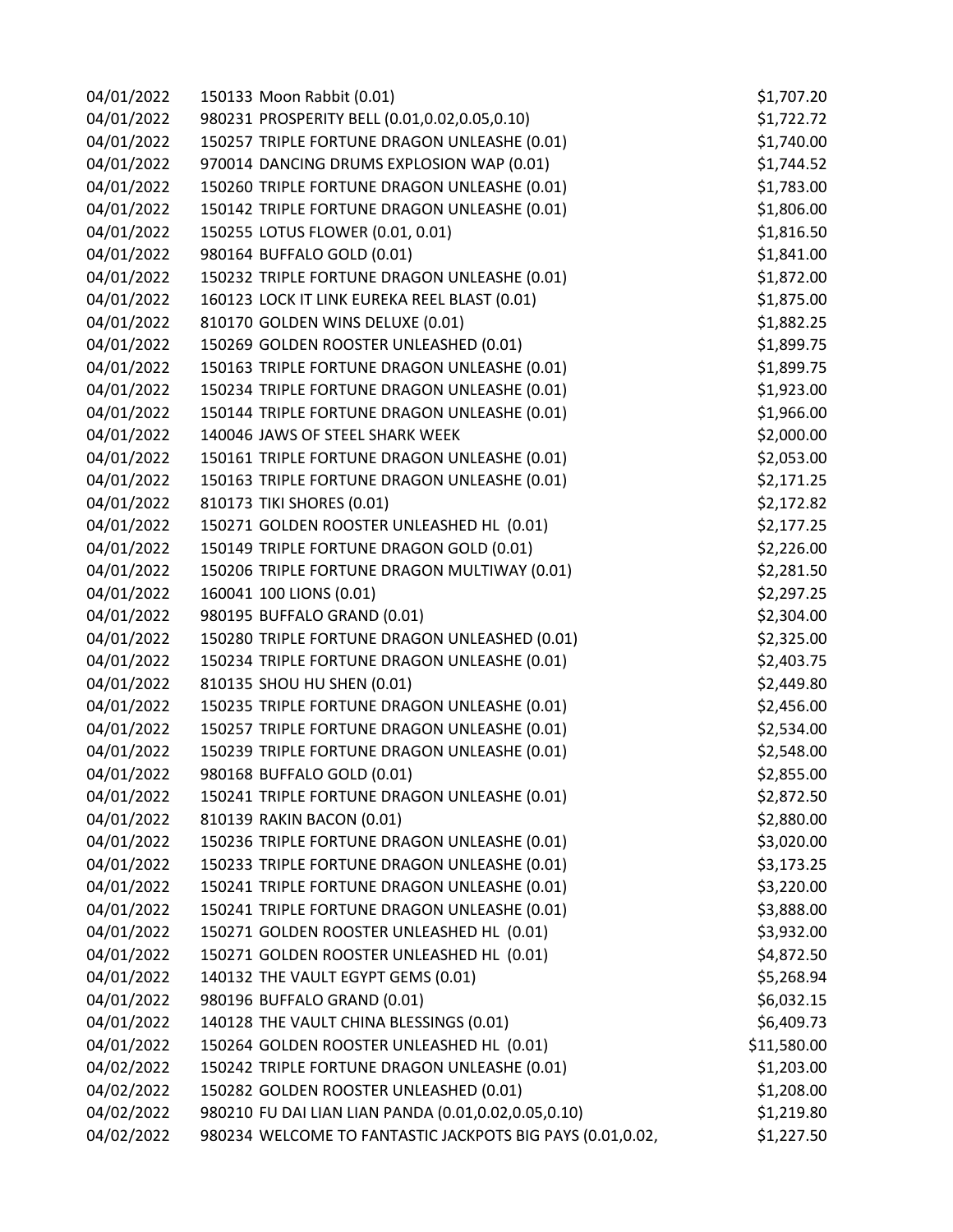| 04/02/2022 | 150284 TRIPLE FORTUNE DRAGON UNLEASHED (0.01)        | \$1,237.00 |
|------------|------------------------------------------------------|------------|
| 04/02/2022 | 150234 TRIPLE FORTUNE DRAGON UNLEASHE (0.01)         | \$1,246.00 |
| 04/02/2022 | 980213 FU DIA LIAN LIAN DRAGON (0.01,0.02,0.05,0.10) | \$1,249.56 |
| 04/02/2022 | 980093 JIN HUANGDI EMPEROR DRAGON (0.01)             | \$1,266.40 |
| 04/02/2022 | 150144 TRIPLE FORTUNE DRAGON UNLEASHE (0.01)         | \$1,267.00 |
| 04/02/2022 | 150241 TRIPLE FORTUNE DRAGON UNLEASHE (0.01)         | \$1,280.00 |
| 04/02/2022 | 140137 POWER SHOT PROSPERITY (0.01)                  | \$1,291.29 |
| 04/02/2022 | 150237 TRIPLE FORTUNE DRAGON UNLEASHE (0.01)         | \$1,294.50 |
| 04/02/2022 | 150259 TRIPLE FORTUNE DRAGON UNLEASHE (0.01)         | \$1,296.75 |
| 04/02/2022 | 150235 TRIPLE FORTUNE DRAGON UNLEASHE (0.01)         | \$1,296.75 |
| 04/02/2022 | 980092 JIN HUANGDI EMPEROR DRAGON (0.01)             | \$1,304.32 |
| 04/02/2022 | 980213 FU DIA LIAN LIAN DRAGON (0.01,0.02,0.05,0.10) | \$1,318.88 |
| 04/02/2022 | 140031 Smokin Hot Stuff Wicked Wheel (0.01)          | \$1,325.83 |
| 04/02/2022 | 980166 BUFFALO GOLD (0.01)                           | \$1,333.00 |
| 04/02/2022 | 810017 Rakin Bacon (0.01)                            | \$1,337.40 |
| 04/02/2022 | 150279 TRIPLE FORTUNE DRAGON UNLEASHED (0.01)        | \$1,352.25 |
| 04/02/2022 | 980162 BUFFALO GOLD (0.01)                           | \$1,366.50 |
| 04/02/2022 | 150072 99 Riches (0.01)                              | \$1,373.94 |
| 04/02/2022 | 150232 TRIPLE FORTUNE DRAGON UNLEASHE (0.01)         | \$1,396.00 |
| 04/02/2022 | 150236 TRIPLE FORTUNE DRAGON UNLEASHE (0.01)         | \$1,411.00 |
| 04/02/2022 | 810168 GOLDEN BLESSINGS (0.01)                       | \$1,440.00 |
| 04/02/2022 | 150264 GOLDEN ROOSTER UNLEASHED HL (0.01)            | \$1,442.25 |
| 04/02/2022 | 980206 FU DIA LIAN LIAN DRAGON (0.01,0.02,0.05,0.10) | \$1,462.81 |
| 04/02/2022 | 810174 GOLDEN WINS DELUXE (0.01)                     | \$1,470.80 |
| 04/02/2022 | 810097 OLYMPUS STRIKES (0.01)                        | \$1,509.00 |
| 04/02/2022 | 810170 GOLDEN WINS DELUXE (0.01)                     | \$1,565.20 |
| 04/02/2022 | 150258 TRIPLE FORTUNE DRAGON UNLEASHED HL (0.01)     | \$1,588.00 |
| 04/02/2022 | 810101 FIRE BULL XJP (0.01)                          | \$1,600.00 |
| 04/02/2022 | 150235 TRIPLE FORTUNE DRAGON UNLEASHE (0.01)         | \$1,604.00 |
| 04/02/2022 | 150266 GOLDEN ROOSTER UNLEASHED (0.01)               | \$1,614.50 |
| 04/02/2022 | 150232 TRIPLE FORTUNE DRAGON UNLEASHE (0.01)         | \$1,620.00 |
| 04/02/2022 | 150279 TRIPLE FORTUNE DRAGON UNLEASHED (0.01)        | \$1,622.50 |
| 04/02/2022 | 150025 RUSSIAN TREASURES (0.01)                      | \$1,649.00 |
| 04/02/2022 | 810136 BONANZA BLAST (0.01)                          | \$1,721.60 |
| 04/02/2022 | 990057 HAPPY 8'S (0.01)                              | \$1,759.10 |
| 04/02/2022 | 810119 FU NAN FU NU (0.01)                           | \$1,773.60 |
| 04/02/2022 | 150060 Samurai Dynasty (0.01)                        | \$1,776.80 |
| 04/02/2022 | 980164 BUFFALO GOLD (0.01)                           | \$1,781.00 |
| 04/02/2022 | 150279 TRIPLE FORTUNE DRAGON UNLEASHED (0.01)        | \$1,806.00 |
| 04/02/2022 | 150234 TRIPLE FORTUNE DRAGON UNLEASHE (0.01)         | \$1,812.50 |
| 04/02/2022 | 150236 TRIPLE FORTUNE DRAGON UNLEASHE (0.01)         | \$1,938.75 |
| 04/02/2022 | 980238 WONDER 4 BOOST (0.01)                         | \$1,944.60 |
| 04/02/2022 | 810174 GOLDEN WINS DELUXE (0.01)                     | \$1,994.00 |
| 04/02/2022 | 150105 King of Macedonia (0.01)                      | \$2,100.00 |
| 04/02/2022 | 140167 LANTERNS OF DESTINY FLOATING FORTUNES (0.01)  | \$2,129.08 |
| 04/02/2022 | 140134 WICKED WHEEL FIRE PHOENIX (0.01)              | \$2,190.97 |
| 04/02/2022 | 150236 TRIPLE FORTUNE DRAGON UNLEASHE (0.01)         | \$2,236.00 |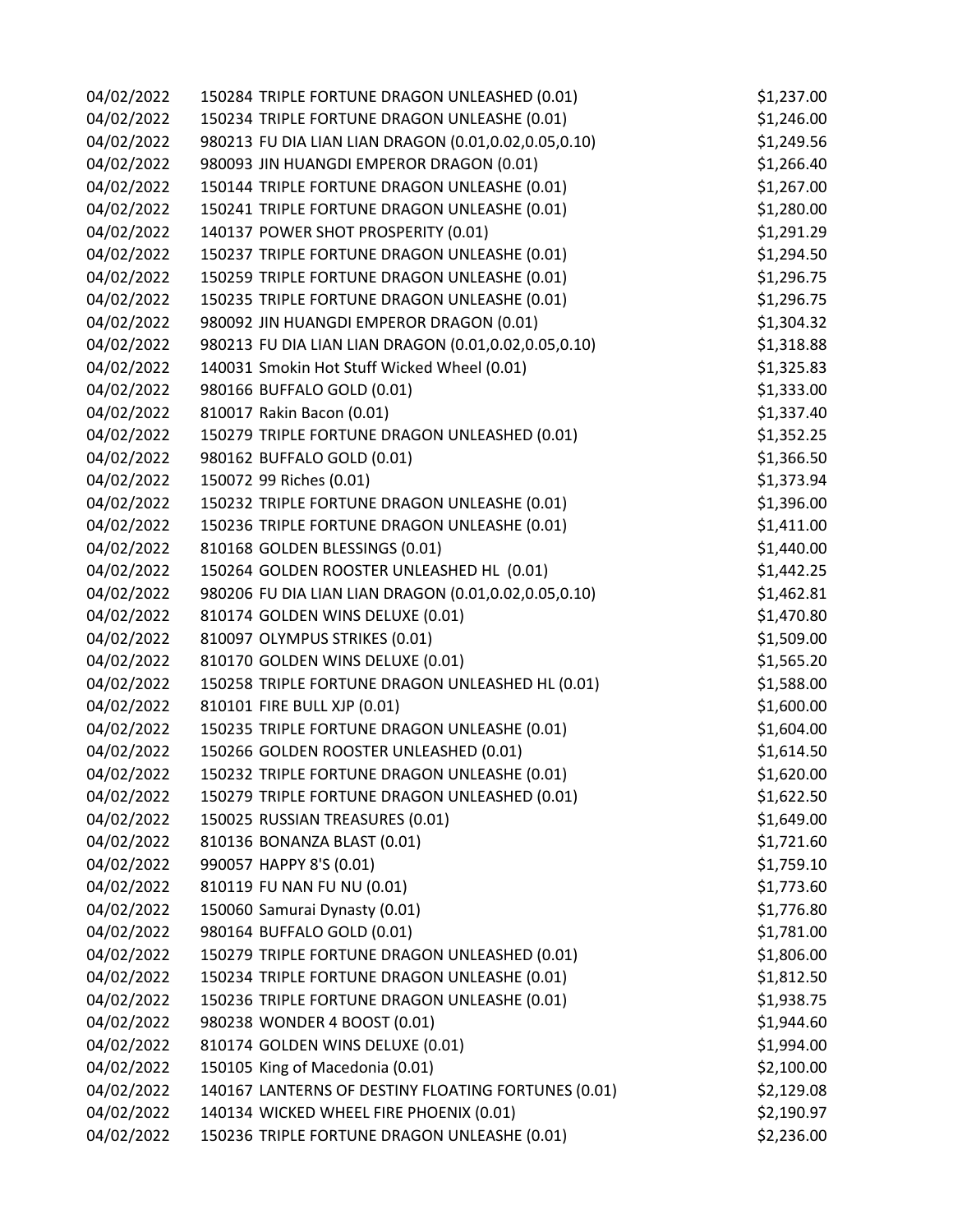| 04/02/2022 | 810127 FU NAN FU NU (0.01)                          | \$2,283.93 |
|------------|-----------------------------------------------------|------------|
| 04/02/2022 | 150149 TRIPLE FORTUNE DRAGON GOLD (0.01)            | \$2,304.25 |
| 04/02/2022 | 980258 BUFFALO GOLD (0.05)                          | \$2,340.00 |
| 04/02/2022 | 150257 TRIPLE FORTUNE DRAGON UNLEASHE (0.01)        | \$2,351.00 |
| 04/02/2022 | 810136 BONANZA BLAST (0.01)                         | \$2,501.60 |
| 04/02/2022 | 980164 BUFFALO GOLD (0.01)                          | \$2,654.00 |
| 04/02/2022 | 150234 TRIPLE FORTUNE DRAGON UNLEASHE (0.01)        | \$2,903.00 |
| 04/02/2022 | 150239 TRIPLE FORTUNE DRAGON UNLEASHE (0.01)        | \$3,010.00 |
| 04/02/2022 | 810121 FU NAN FU NU (0.01)                          | \$3,272.00 |
| 04/02/2022 | 980091 JIN HUANGDI EMPEROR DRAGON (0.01)            | \$3,274.48 |
| 04/02/2022 | 980257 BUFFALO GOLD (0.05)                          | \$3,392.00 |
| 04/02/2022 | 160287 SEA OF DIAMONDS (0.01)                       | \$3,537.00 |
| 04/02/2022 | 150239 TRIPLE FORTUNE DRAGON UNLEASHE (0.01)        | \$3,967.50 |
| 04/02/2022 | 150281 GOLDEN ROOSTER UNLEASHED (0.01)              | \$4,123.00 |
| 04/02/2022 | 150240 TRIPLE FORTUNE DRAGON UNLEASHE (0.01)        | \$4,830.00 |
| 04/02/2022 | 810168 GOLDEN BLESSINGS (0.01)                      | \$4,967.70 |
| 04/03/2022 | 150232 TRIPLE FORTUNE DRAGON UNLEASHE (0.01)        | \$1,200.00 |
| 04/03/2022 | 150257 TRIPLE FORTUNE DRAGON UNLEASHE (0.01)        | \$1,204.00 |
| 04/03/2022 | 150236 TRIPLE FORTUNE DRAGON UNLEASHE (0.01)        | \$1,228.50 |
| 04/03/2022 | 150141 TRIPLE FORTUNE DRAGON UNLEASHE (0.01)        | \$1,253.00 |
| 04/03/2022 | 160141 LOCK IT LINK CATS, HATS, AND M (0.01)        | \$1,270.00 |
| 04/03/2022 | 980238 WONDER 4 BOOST (0.01)                        | \$1,295.80 |
| 04/03/2022 | 150233 TRIPLE FORTUNE DRAGON UNLEASHE (0.01)        | \$1,298.00 |
| 04/03/2022 | 150263 GOLDEN ROOSTER UNLEASHED HL (0.01)           | \$1,304.00 |
| 04/03/2022 | 150279 TRIPLE FORTUNE DRAGON UNLEASHED (0.01)       | \$1,306.00 |
| 04/03/2022 | 970014 DANCING DRUMS EXPLOSION WAP (0.01)           | \$1,339.50 |
| 04/03/2022 | 150156 TRIPLE FORTUNE DRAGON MULTIWAY (0.01)        | \$1,392.00 |
| 04/03/2022 | 950075 YARDBIRDS 3 RETURN OF THE CHICKEN (0.01)     | \$1,440.00 |
| 04/03/2022 | 150239 TRIPLE FORTUNE DRAGON UNLEASHE (0.01)        | \$1,456.00 |
| 04/03/2022 | 240016 MELTDOWN 1L3C (0.05, 0.10, 0.25, 0.50, 1.00) | \$1,500.00 |
| 04/03/2022 | 150258 TRIPLE FORTUNE DRAGON UNLEASHED HL (0.01)    | \$1,522.00 |
| 04/03/2022 | 980266 HIGH STAKES (0.01,0.02,0.05,1.00,2.00)       | \$1,665.95 |
| 04/03/2022 | 810096 OLYMPUS STRIKES (0.01)                       | \$1,868.00 |
| 04/03/2022 | 150255 LOTUS FLOWER (0.01, 0.01)                    | \$1,930.75 |
| 04/03/2022 | 150162 TRIPLE FORTUNE DRAGON UNLEASHE (0.01)        | \$1,949.00 |
| 04/03/2022 | 150232 TRIPLE FORTUNE DRAGON UNLEASHE (0.01)        | \$2,005.00 |
| 04/03/2022 | 150143 TRIPLE FORTUNE DRAGON UNLEASHE (0.01)        | \$2,035.00 |
| 04/03/2022 | 980160 BUFFALO GOLD (0.01)                          | \$2,108.00 |
| 04/03/2022 | 150270 GOLDEN ROOSTER UNLEASHED HL (0.01)           | \$2,119.00 |
| 04/03/2022 | 150234 TRIPLE FORTUNE DRAGON UNLEASHE (0.01)        | \$2,133.00 |
| 04/03/2022 | 150257 TRIPLE FORTUNE DRAGON UNLEASHE (0.01)        | \$2,221.50 |
| 04/03/2022 | 150161 TRIPLE FORTUNE DRAGON UNLEASHE (0.01)        | \$2,283.00 |
| 04/03/2022 | 150197 Twice Your Monkey (0.01)                     | \$2,735.00 |
| 04/03/2022 | 810024 Rakin Bacon (0.01)                           | \$2,743.00 |
| 04/03/2022 | 990059 HAPPY 8'S (0.01)                             | \$2,845.40 |
| 04/03/2022 | 150258 TRIPLE FORTUNE DRAGON UNLEASHED HL (0.01)    | \$3,527.50 |
| 04/03/2022 | 940021 KITTY CAT CASH (0.01,0.02,0.05,0.10)         | \$3,949.92 |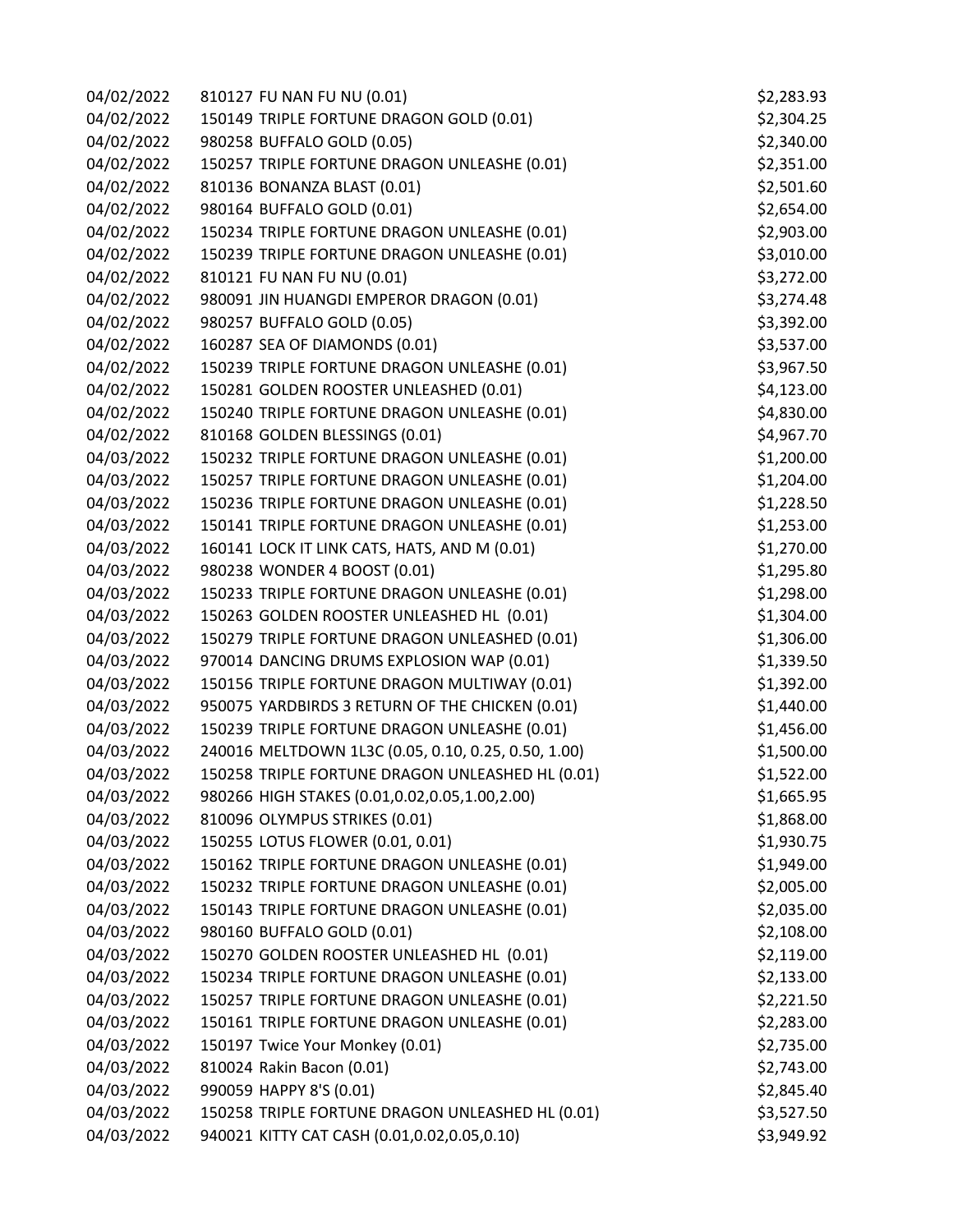| 04/03/2022 | 150274 Twice Your Monkey (0.01)                           | \$4,015.00 |
|------------|-----------------------------------------------------------|------------|
| 04/03/2022 | 980211 FU DAI LIAN LIAN PANDA (0.01,0.02,0.05,0.10)       | \$6,020.00 |
| 04/03/2022 | 150280 TRIPLE FORTUNE DRAGON UNLEASHED (0.01)             | \$7,404.25 |
| 04/03/2022 | 980266 HIGH STAKES (0.01,0.02,0.05,1.00,2.00)             | \$8,700.00 |
| 04/04/2022 | 150237 TRIPLE FORTUNE DRAGON UNLEASHE (0.01)              | \$1,200.00 |
| 04/04/2022 | 150234 TRIPLE FORTUNE DRAGON UNLEASHE (0.01)              | \$1,292.00 |
| 04/04/2022 | 150286 WOLF RUN GOLD (0.01)                               | \$1,294.80 |
| 04/04/2022 | 810099 RIVER DRAGONS (0.01)                               | \$1,296.00 |
| 04/04/2022 | 150264 GOLDEN ROOSTER UNLEASHED HL (0.01)                 | \$1,393.00 |
| 04/04/2022 | 150271 GOLDEN ROOSTER UNLEASHED HL (0.01)                 | \$1,438.50 |
| 04/04/2022 | 150119 Legend of Change (0.01)                            | \$1,440.00 |
| 04/04/2022 | 980075 Golden Prosperity (0.01)                           | \$1,536.01 |
| 04/04/2022 | 160009 American Original (0.01)                           | \$1,570.00 |
| 04/04/2022 | 150269 GOLDEN ROOSTER UNLEASHED (0.01)                    | \$1,572.80 |
| 04/04/2022 | 980241 PANDA MOON (0.01,0.02,0.05,0.10)                   | \$1,588.77 |
| 04/04/2022 | 150234 TRIPLE FORTUNE DRAGON UNLEASHE (0.01)              | \$1,616.00 |
| 04/04/2022 | 150236 TRIPLE FORTUNE DRAGON UNLEASHE (0.01)              | \$1,835.00 |
| 04/04/2022 | 810175 TIKI JUNGLE (0.01)                                 | \$1,836.73 |
| 04/04/2022 | 160121 LOCK IT LINK EUREKA REEL BLAST (0.01)              | \$1,875.00 |
| 04/04/2022 | 150237 TRIPLE FORTUNE DRAGON UNLEASHE (0.01)              | \$1,992.00 |
| 04/04/2022 | 150158 TRIPLE FORTUNE DRAGON UNLEASHE (0.01)              | \$2,307.00 |
| 04/04/2022 | 160086 TREE OF WEALTH RICH TRADITIONS (0.01)              | \$2,331.68 |
| 04/04/2022 | 150234 TRIPLE FORTUNE DRAGON UNLEASHE (0.01)              | \$2,472.00 |
| 04/04/2022 | 150156 TRIPLE FORTUNE DRAGON MULTIWAY (0.01)              | \$4,456.00 |
| 04/04/2022 | 980226 BUFFALO CHIEF (0.01,0.02,0.05)                     | \$4,592.00 |
| 04/05/2022 | 980153 WELCOME TO FANTASTIC JACKPOTS BIG HITS (0.01,0.02, | \$1,200.00 |
| 04/05/2022 | 810174 GOLDEN WINS DELUXE (0.01)                          | \$1,200.00 |
| 04/05/2022 | 150235 TRIPLE FORTUNE DRAGON UNLEASHE (0.01)              | \$1,216.00 |
| 04/05/2022 | 150264 GOLDEN ROOSTER UNLEASHED HL (0.01)                 | \$1,228.00 |
| 04/05/2022 | 980264 HIGH STAKES (0.01,0.02,0.05,1.00,2.00)             | \$1,235.00 |
| 04/05/2022 | 810127 FU NAN FU NU (0.01)                                | \$1,240.00 |
| 04/05/2022 | 810174 GOLDEN WINS DELUXE (0.01)                          | \$1,252.50 |
| 04/05/2022 | 150150 TRIPLE FORTUNE DRAGON GOLD (0.01)                  | \$1,258.20 |
| 04/05/2022 | 150235 TRIPLE FORTUNE DRAGON UNLEASHE (0.01)              | \$1,266.50 |
| 04/05/2022 | 810096 OLYMPUS STRIKES (0.01)                             | \$1,280.00 |
| 04/05/2022 | 810077 Rakin Bacon (0.01)                                 | \$1,288.00 |
| 04/05/2022 | 150285 WOLF RUN GOLD (0.01)                               | \$1,292.25 |
| 04/05/2022 | 810168 GOLDEN BLESSINGS (0.01)                            | \$1,294.50 |
| 04/05/2022 | 980259 LUCKY TIGER (0.01,0.02,0.05,0.10)                  | \$1,296.00 |
| 04/05/2022 | 150271 GOLDEN ROOSTER UNLEASHED HL (0.01)                 | \$1,306.00 |
| 04/05/2022 | 150040 Goddess of Gold (0.01)                             | \$1,317.41 |
| 04/05/2022 | 150258 TRIPLE FORTUNE DRAGON UNLEASHED HL (0.01)          | \$1,352.50 |
| 04/05/2022 | 150282 GOLDEN ROOSTER UNLEASHED (0.01)                    | \$1,362.00 |
| 04/05/2022 | 150239 TRIPLE FORTUNE DRAGON UNLEASHE (0.01)              | \$1,368.00 |
| 04/05/2022 | 150241 TRIPLE FORTUNE DRAGON UNLEASHE (0.01)              | \$1,380.00 |
| 04/05/2022 | 150187 TRIPLE FORTUNE DRAGON GOLD (0.01)                  | \$1,388.70 |
| 04/05/2022 | 980275 MAGIC PEARL (0.01,0.02,0.05,0.10,1.00,200)         | \$1,390.00 |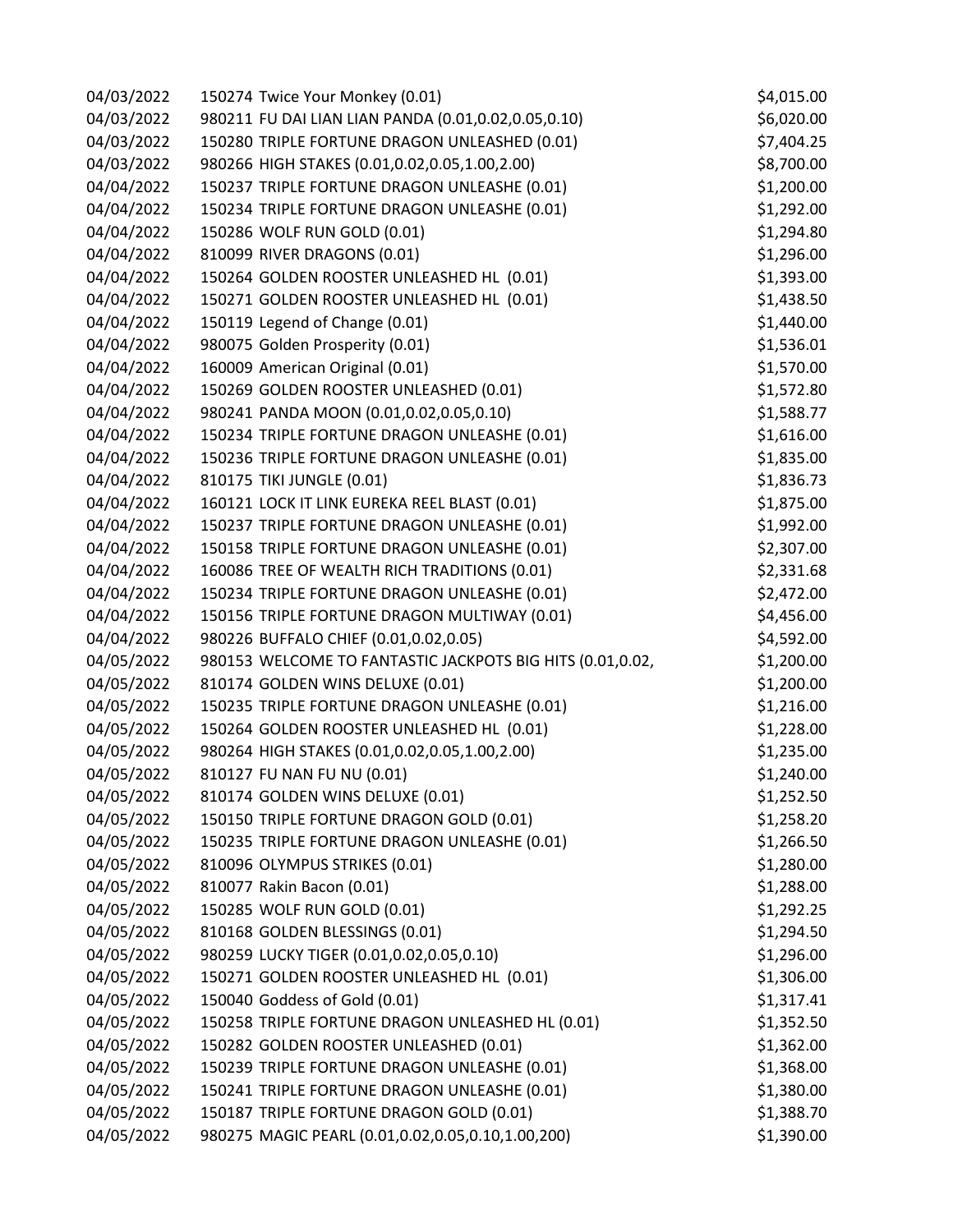| 04/05/2022 | 150027 Pharaohs Gold (0.01)                          | \$1,395.00 |
|------------|------------------------------------------------------|------------|
| 04/05/2022 | 150116 Temple of Fire (0.01)                         | \$1,396.80 |
| 04/05/2022 | 150271 GOLDEN ROOSTER UNLEASHED HL (0.01)            | \$1,412.15 |
| 04/05/2022 | 980213 FU DIA LIAN LIAN DRAGON (0.01,0.02,0.05,0.10) | \$1,412.15 |
| 04/05/2022 | 990032 BANKIN BILLS CASH BOUNTY (0.01)               | \$1,412.50 |
| 04/05/2022 | 150168 TRIPLE FORTUNE DRAGON MULTIWAY (0.01)         | \$1,428.50 |
| 04/05/2022 | 980170 BUFFALO GOLD (0.01)                           | \$1,436.80 |
| 04/05/2022 | 980224 BUFFALO CHIEF (0.01,0.02,0.05)                | \$1,440.00 |
| 04/05/2022 | 150234 TRIPLE FORTUNE DRAGON UNLEASHE (0.01)         | \$1,442.25 |
| 04/05/2022 | 150243 TRIPLE FORTUNE DRAGON UNLEASHE (0.01)         | \$1,447.50 |
| 04/05/2022 | 440013 MEGA MELTDOWN (1.00)                          | \$1,450.80 |
| 04/05/2022 | 150236 TRIPLE FORTUNE DRAGON UNLEASHE (0.01)         | \$1,451.50 |
| 04/05/2022 | 150241 TRIPLE FORTUNE DRAGON UNLEASHE (0.01)         | \$1,452.00 |
| 04/05/2022 | 150257 TRIPLE FORTUNE DRAGON UNLEASHE (0.01)         | \$1,452.50 |
| 04/05/2022 | 150278 TRIPLE FORTUNE DRAGON MULTIWAY (0.01)         | \$1,454.00 |
| 04/05/2022 | 150241 TRIPLE FORTUNE DRAGON UNLEASHE (0.01)         | \$1,482.50 |
| 04/05/2022 | 980210 FU DAI LIAN LIAN PANDA (0.01,0.02,0.05,0.10)  | \$1,491.00 |
| 04/05/2022 | 160156 Timberwolf (0.01)                             | \$1,492.33 |
| 04/05/2022 | 980211 FU DAI LIAN LIAN PANDA (0.01,0.02,0.05,0.10)  | \$1,520.61 |
| 04/05/2022 | 160249 Timberwolf (0.01)                             | \$1,558.50 |
| 04/05/2022 | 150235 TRIPLE FORTUNE DRAGON UNLEASHE (0.01)         | \$1,560.00 |
| 04/05/2022 | 150240 TRIPLE FORTUNE DRAGON UNLEASHE (0.01)         | \$1,578.00 |
| 04/05/2022 | 150232 TRIPLE FORTUNE DRAGON UNLEASHE (0.01)         | \$1,620.00 |
| 04/05/2022 | 140128 THE VAULT CHINA BLESSINGS (0.01)              | \$1,640.00 |
| 04/05/2022 | 150282 GOLDEN ROOSTER UNLEASHED (0.01)               | \$1,648.00 |
| 04/05/2022 | 810170 GOLDEN WINS DELUXE (0.01)                     | \$1,655.19 |
| 04/05/2022 | 810105 GOLDEN WINS (0.01)                            | \$1,674.23 |
| 04/05/2022 | 150282 GOLDEN ROOSTER UNLEASHED (0.01)               | \$1,690.50 |
| 04/05/2022 | 950059 WICKED WHEEL PANDA (0.01)                     | \$1,713.31 |
| 04/05/2022 | 150143 TRIPLE FORTUNE DRAGON UNLEASHE (0.01)         | \$1,726.00 |
| 04/05/2022 | 150186 TRIPLE FORTUNE DRAGON SPITFIRE (0.01)         | \$1,728.00 |
| 04/05/2022 | 440008 MELTDOWN (1.00,2.00,5.00)                     | \$1,800.00 |
| 04/05/2022 | 150061 Samurai Dynasty (0.01)                        | \$1,802.00 |
| 04/05/2022 | 980270 HEART THROB (0.01,0.02,0.05,0.10,1.00,2.00)   | \$1,808.20 |
| 04/05/2022 | 150233 TRIPLE FORTUNE DRAGON UNLEASHE (0.01)         | \$1,841.00 |
| 04/05/2022 | 150240 TRIPLE FORTUNE DRAGON UNLEASHE (0.01)         | \$1,866.00 |
| 04/05/2022 | 150074 Lobsterrmania 3 (0.01)                        | \$1,878.70 |
| 04/05/2022 | 150240 TRIPLE FORTUNE DRAGON UNLEASHE (0.01)         | \$1,890.00 |
| 04/05/2022 | 980277 TARZAN (0.01)                                 | \$1,909.00 |
| 04/05/2022 | 160077 Dancing Drums (0.01)                          | \$1,932.01 |
| 04/05/2022 | 150263 GOLDEN ROOSTER UNLEASHED HL (0.01)            | \$1,959.00 |
| 04/05/2022 | 950040 TOTAL MELTDOWN (0.01)                         | \$2,003.00 |
| 04/05/2022 | 810164 PIRATE PLUNDER (0.01)                         | \$2,029.80 |
| 04/05/2022 | 150157 TRIPLE FORTUNE DRAGON UNLEASHE (0.01)         | \$2,062.00 |
| 04/05/2022 | 150158 TRIPLE FORTUNE DRAGON UNLEASHE (0.01)         | \$2,119.00 |
| 04/05/2022 | 810097 OLYMPUS STRIKES (0.01)                        | \$2,139.00 |
| 04/05/2022 | 150288 MAGIC OF THE NILE (0.01)                      | \$2,191.50 |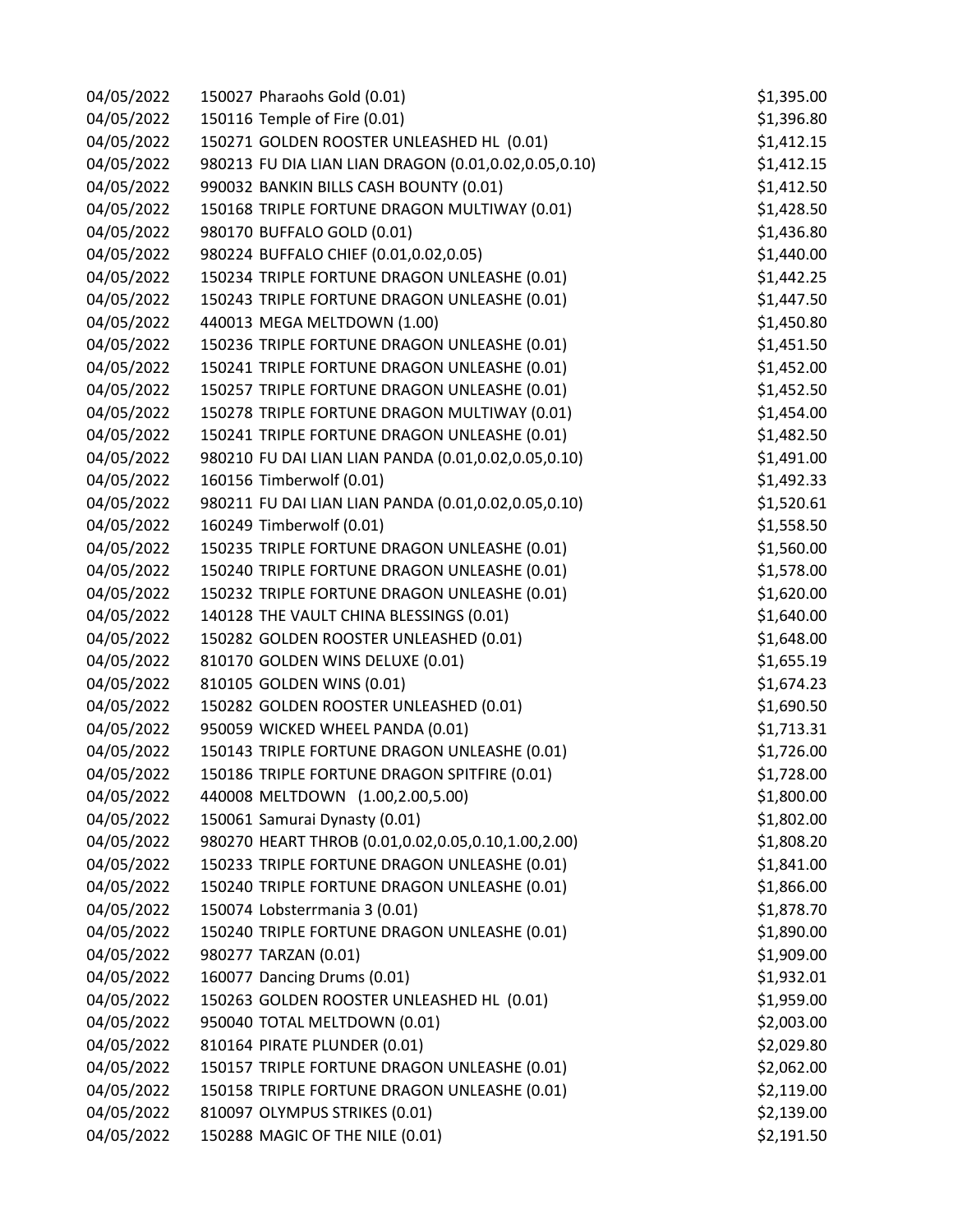| 04/05/2022 | 950080 JADE BLESSINGS (0.01)                              | \$2,201.10  |
|------------|-----------------------------------------------------------|-------------|
| 04/05/2022 | 150285 WOLF RUN GOLD (0.01)                               | \$2,306.75  |
| 04/05/2022 | 150239 TRIPLE FORTUNE DRAGON UNLEASHE (0.01)              | \$2,307.00  |
| 04/05/2022 | 980271 TIKI FIRE (0.01,0.02,0.05,1.00,2.00)               | \$2,332.80  |
| 04/05/2022 | 980226 BUFFALO CHIEF (0.01,0.02,0.05)                     | \$2,389.20  |
| 04/05/2022 | 990031 BANKIN BILLS CASH BOUNTY (0.01)                    | \$2,400.80  |
| 04/05/2022 | 150156 TRIPLE FORTUNE DRAGON MULTIWAY (0.01)              | \$2,857.00  |
| 04/05/2022 | 150257 TRIPLE FORTUNE DRAGON UNLEASHE (0.01)              | \$2,895.00  |
| 04/05/2022 | 150239 TRIPLE FORTUNE DRAGON UNLEASHE (0.01)              | \$2,938.75  |
| 04/05/2022 | 150232 TRIPLE FORTUNE DRAGON UNLEASHE (0.01)              | \$2,967.50  |
| 04/05/2022 | 950015 Willie Nelson WAP (0.01)                           | \$3,176.63  |
| 04/05/2022 | 150232 TRIPLE FORTUNE DRAGON UNLEASHE (0.01)              | \$3,220.00  |
| 04/05/2022 | 980272 HEART THROB (0.01,0.02,0.05,0.10,1.00,2.00)        | \$3,555.00  |
| 04/05/2022 | 940023 KITTY CAT CASH (0.01,0.02,0.05,0.10)               | \$3,610.00  |
| 04/05/2022 | 160020 Buffalo (0.01)                                     | \$3,805.55  |
| 04/05/2022 | 150263 GOLDEN ROOSTER UNLEASHED HL (0.01)                 | \$3,844.00  |
| 04/05/2022 | 150282 GOLDEN ROOSTER UNLEASHED (0.01)                    | \$4,396.00  |
| 04/05/2022 | 150232 TRIPLE FORTUNE DRAGON UNLEASHE (0.01)              | \$4,645.00  |
| 04/05/2022 | 140168 LANTERNS OF DESTINY FLOATING FORTUNES (0.01)       | \$11,161.34 |
| 04/05/2022 | 140031 Smokin Hot Stuff Wicked Wheel (0.01)               | \$13,219.91 |
| 04/06/2022 | 140029 Smokin Hot Stuff Wicked Wheel (0.01)               | \$1,200.40  |
| 04/06/2022 | 150235 TRIPLE FORTUNE DRAGON UNLEASHE (0.01)              | \$1,252.00  |
| 04/06/2022 | 150187 TRIPLE FORTUNE DRAGON GOLD (0.01)                  | \$1,258.20  |
| 04/06/2022 | 980230 PROSPERITY BELL (0.01,0.02,0.05,0.10)              | \$1,272.00  |
| 04/06/2022 | 810066 MONKEY IN THE BANK (0.01)                          | \$1,282.00  |
| 04/06/2022 | 150187 TRIPLE FORTUNE DRAGON GOLD (0.01)                  | \$1,295.10  |
| 04/06/2022 | 980238 WONDER 4 BOOST (0.01)                              | \$1,296.80  |
| 04/06/2022 | 900001 IVORY KING MEGA GOLD WAP (0.01)                    | \$1,312.00  |
| 04/06/2022 | 150147 TRIPLE FORTUNE DRAGON GOLD (0.01)                  | \$1,316.25  |
| 04/06/2022 | 810058 Buffalo Jackpots (0.01)                            | \$1,329.90  |
| 04/06/2022 | 980234 WELCOME TO FANTASTIC JACKPOTS BIG PAYS (0.01,0.02, | \$1,375.00  |
| 04/06/2022 | 810170 GOLDEN WINS DELUXE (0.01)                          | \$1,400.82  |
| 04/06/2022 | 980154 WELCOME TO FANTASTIC JACKPOTS BIG HITS (0.01,0.02, | \$1,401.20  |
| 04/06/2022 | 150157 TRIPLE FORTUNE DRAGON UNLEASHE (0.01)              | \$1,415.00  |
| 04/06/2022 | 150236 TRIPLE FORTUNE DRAGON UNLEASHE (0.01)              | \$1,432.00  |
| 04/06/2022 | 810170 GOLDEN WINS DELUXE (0.01)                          | \$1,440.00  |
| 04/06/2022 | 980257 BUFFALO GOLD (0.05)                                | \$1,528.50  |
| 04/06/2022 | 160251 100 LIONS (0.01)                                   | \$1,546.00  |
| 04/06/2022 | 150271 GOLDEN ROOSTER UNLEASHED HL (0.01)                 | \$1,600.00  |
| 04/06/2022 | 150262 TRIPLE FORTUNE DRAGON UNLEASHE (0.01)              | \$1,614.50  |
| 04/06/2022 | 160176 Buffalo (0.01)                                     | \$1,618.05  |
| 04/06/2022 | 150257 TRIPLE FORTUNE DRAGON UNLEASHE (0.01)              | \$1,620.00  |
| 04/06/2022 | 160009 American Original (0.01)                           | \$1,695.00  |
| 04/06/2022 | 150241 TRIPLE FORTUNE DRAGON UNLEASHE (0.01)              | \$1,710.00  |
| 04/06/2022 | 810130 FU NAN FU NU (0.01)                                | \$1,731.20  |
| 04/06/2022 | 150241 TRIPLE FORTUNE DRAGON UNLEASHE (0.01)              | \$1,820.00  |
| 04/06/2022 | 980228 PROSPERITY BELL (0.01,0.02,0.05,0.10)              | \$2,440.00  |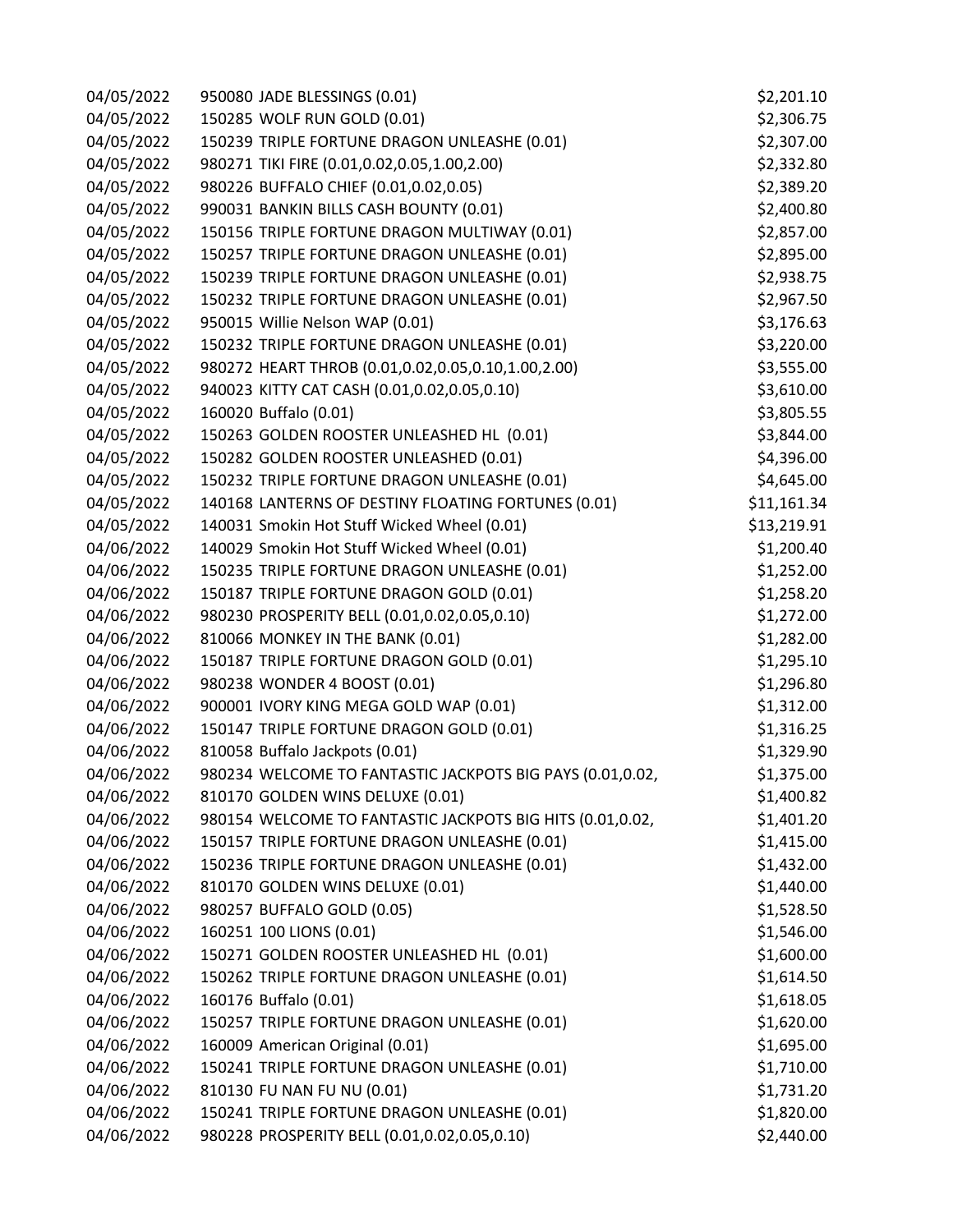| 04/06/2022 | 150279 TRIPLE FORTUNE DRAGON UNLEASHED (0.01)             | \$2,674.50 |
|------------|-----------------------------------------------------------|------------|
| 04/06/2022 | 980263 HEART THROB (0.01,0.02,0.05,0.10,1.00,2.00)        | \$2,820.00 |
| 04/06/2022 | 150277 TRIPLE FORTUNE DRAGON MULTIWAY (0.01)              | \$2,857.00 |
| 04/06/2022 | 150235 TRIPLE FORTUNE DRAGON UNLEASHE (0.01)              | \$3,173.25 |
| 04/06/2022 | 150150 TRIPLE FORTUNE DRAGON GOLD (0.01)                  | \$3,182.60 |
| 04/06/2022 | 150282 GOLDEN ROOSTER UNLEASHED (0.01)                    | \$5,440.00 |
| 04/06/2022 | 150235 TRIPLE FORTUNE DRAGON UNLEASHE (0.01)              | \$9,830.00 |
| 04/07/2022 | 950055 WICKED WHEEL PANDA (0.01)                          | \$1,200.00 |
| 04/07/2022 | 150163 TRIPLE FORTUNE DRAGON UNLEASHE (0.01)              | \$1,213.50 |
| 04/07/2022 | 150239 TRIPLE FORTUNE DRAGON UNLEASHE (0.01)              | \$1,228.00 |
| 04/07/2022 | 150161 TRIPLE FORTUNE DRAGON UNLEASHE (0.01)              | \$1,238.00 |
| 04/07/2022 | 150257 TRIPLE FORTUNE DRAGON UNLEASHE (0.01)              | \$1,262.00 |
| 04/07/2022 | 150258 TRIPLE FORTUNE DRAGON UNLEASHED HL (0.01)          | \$1,296.75 |
| 04/07/2022 | 810170 GOLDEN WINS DELUXE (0.01)                          | \$1,320.80 |
| 04/07/2022 | 810140 EMERALD PRINCESS                                   | \$1,346.93 |
| 04/07/2022 | 160251 100 LIONS (0.01)                                   | \$1,357.00 |
| 04/07/2022 | 150235 TRIPLE FORTUNE DRAGON UNLEASHE (0.01)              | \$1,495.00 |
| 04/07/2022 | 140046 JAWS OF STEEL SHARK WEEK                           | \$1,500.00 |
| 04/07/2022 | 160007 88 FORTUNES (0.01)                                 | \$1,608.09 |
| 04/07/2022 | 150139 TRIPLE FORTUNE DRAGON UNLEASHE (0.01)              | \$1,610.00 |
| 04/07/2022 | 150235 TRIPLE FORTUNE DRAGON UNLEASHE (0.01)              | \$1,617.75 |
| 04/07/2022 | 900028 SQUATCH UNLEASHED (0.01)                           | \$1,670.00 |
| 04/07/2022 | 160086 TREE OF WEALTH RICH TRADITIONS (0.01)              | \$1,714.60 |
| 04/07/2022 | 980211 FU DAI LIAN LIAN PANDA (0.01,0.02,0.05,0.10)       | \$1,717.60 |
| 04/07/2022 | 150241 TRIPLE FORTUNE DRAGON UNLEASHE (0.01)              | \$1,803.00 |
| 04/07/2022 | 160197 KRONOS UNLEASHED (0.01)                            | \$1,828.49 |
| 04/07/2022 | 150237 TRIPLE FORTUNE DRAGON UNLEASHE (0.01)              | \$1,870.00 |
| 04/07/2022 | 160086 TREE OF WEALTH RICH TRADITIONS (0.01)              | \$1,920.71 |
| 04/07/2022 | 150270 GOLDEN ROOSTER UNLEASHED HL (0.01)                 | \$1,928.00 |
| 04/07/2022 | 980189 BUFFALO GRAND (0.01)                               | \$1,944.00 |
| 04/07/2022 | 980271 TIKI FIRE (0.01,0.02,0.05,1.00,2.00)               | \$1,948.50 |
| 04/07/2022 | 150261 TRIPLE FORTUNE DRAGON UNLEASHE (0.01)              | \$1,966.00 |
| 04/07/2022 | 150281 GOLDEN ROOSTER UNLEASHED (0.01)                    | \$2,100.00 |
| 04/07/2022 | 150258 TRIPLE FORTUNE DRAGON UNLEASHED HL (0.01)          | \$2,214.00 |
| 04/07/2022 | 980211 FU DAI LIAN LIAN PANDA (0.01,0.02,0.05,0.10)       | \$2,257.60 |
| 04/07/2022 | 150271 GOLDEN ROOSTER UNLEASHED HL (0.01)                 | \$2,408.00 |
| 04/07/2022 | 150263 GOLDEN ROOSTER UNLEASHED HL (0.01)                 | \$2,415.00 |
| 04/07/2022 | 150257 TRIPLE FORTUNE DRAGON UNLEASHE (0.01)              | \$2,448.00 |
| 04/07/2022 | 150007 Dragon Dance (0.01)                                | \$2,544.00 |
| 04/07/2022 | 150282 GOLDEN ROOSTER UNLEASHED (0.01)                    | \$2,912.00 |
| 04/07/2022 | 810167 GOLDEN BLESSINGS (0.01)                            | \$3,096.90 |
| 04/07/2022 | 160283 DANCING DRUMS PROSPERITY (0.01)                    | \$3,332.16 |
| 04/07/2022 | 150258 TRIPLE FORTUNE DRAGON UNLEASHED HL (0.01)          | \$3,898.00 |
| 04/07/2022 | 150240 TRIPLE FORTUNE DRAGON UNLEASHE (0.01)              | \$4,520.00 |
| 04/07/2022 | 150202 Goddess of Gold (0.01)                             | \$5,663.92 |
| 04/08/2022 | 980223 WELCOME TO FANTASTIC JACKPOTS RICHES (0.01,0.02,0. | \$1,200.00 |
| 04/08/2022 | 150233 TRIPLE FORTUNE DRAGON UNLEASHE (0.01)              | \$1,200.00 |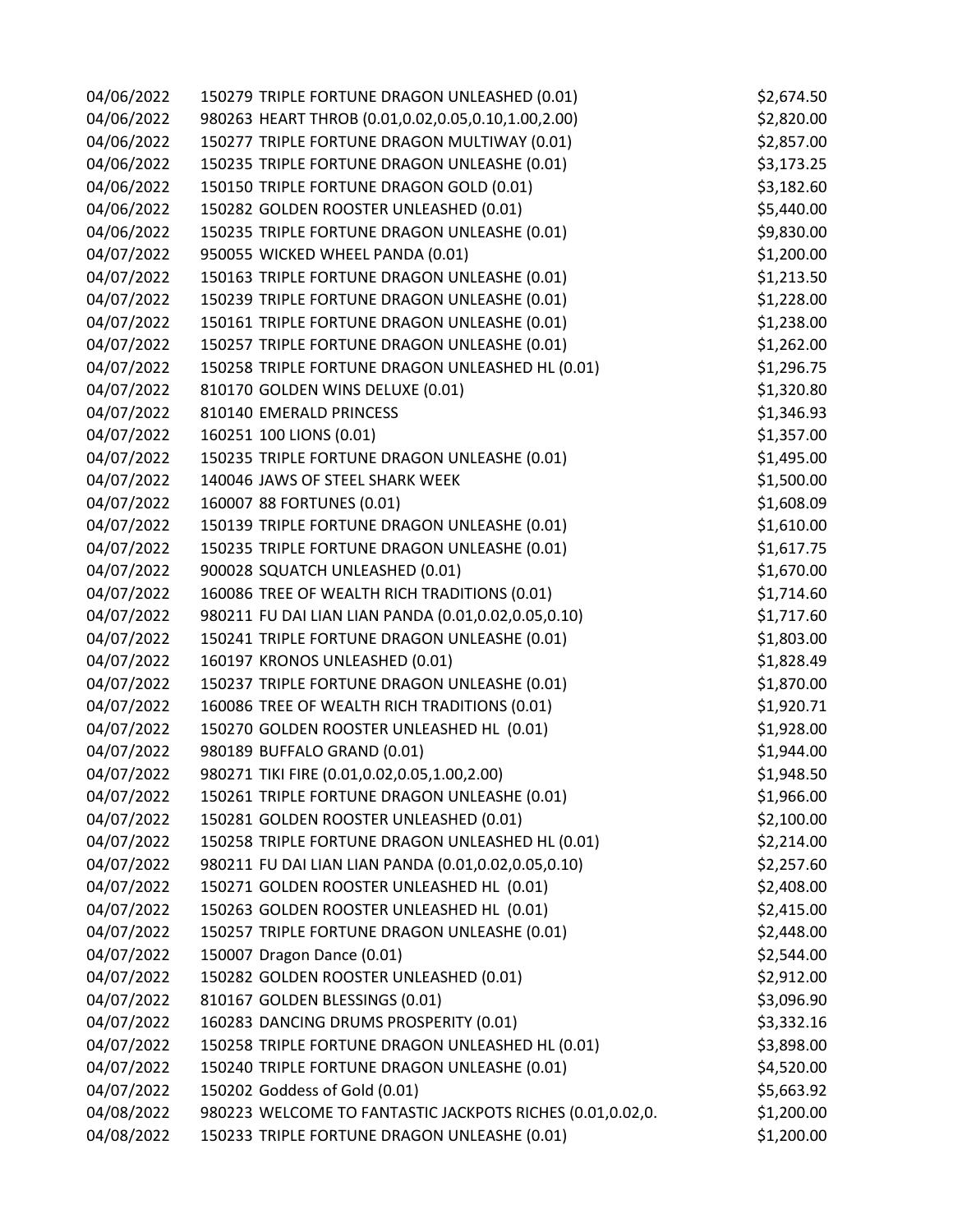| 04/08/2022 | 980187 WELCOME TO FANTASTIC JACKPOTS BIG HITS (0.01,0.02, | \$1,200.00 |
|------------|-----------------------------------------------------------|------------|
| 04/08/2022 | 150240 TRIPLE FORTUNE DRAGON UNLEASHE (0.01)              | \$1,236.00 |
| 04/08/2022 | 980223 WELCOME TO FANTASTIC JACKPOTS RICHES (0.01,0.02,0. | \$1,250.00 |
| 04/08/2022 | 810003 MONKEY IN THE BANK (0.01)                          | \$1,275.00 |
| 04/08/2022 | 150241 TRIPLE FORTUNE DRAGON UNLEASHE (0.01)              | \$1,287.50 |
| 04/08/2022 | 150156 TRIPLE FORTUNE DRAGON MULTIWAY (0.01)              | \$1,288.50 |
| 04/08/2022 | 150258 TRIPLE FORTUNE DRAGON UNLEASHED HL (0.01)          | \$1,328.00 |
| 04/08/2022 | 150235 TRIPLE FORTUNE DRAGON UNLEASHE (0.01)              | \$1,332.00 |
| 04/08/2022 | 150237 TRIPLE FORTUNE DRAGON UNLEASHE (0.01)              | \$1,332.00 |
| 04/08/2022 | 980223 WELCOME TO FANTASTIC JACKPOTS RICHES (0.01,0.02,0. | \$1,340.00 |
| 04/08/2022 | 980231 PROSPERITY BELL (0.01,0.02,0.05,0.10)              | \$1,364.80 |
| 04/08/2022 | 150236 TRIPLE FORTUNE DRAGON UNLEASHE (0.01)              | \$1,384.00 |
| 04/08/2022 | 160268 SWEET TWEET (0.01)                                 | \$1,392.01 |
| 04/08/2022 | 810160 JADE WINS DELUXE (0.01)                            | \$1,392.40 |
| 04/08/2022 | 150027 Pharaohs Gold (0.01)                               | \$1,395.00 |
| 04/08/2022 | 980188 WELCOME TO FANTASTIC JACKPOTS BIG HITS (0.01,0.02, | \$1,400.00 |
| 04/08/2022 | 810015 OLYMPUS STRIKES (0.01)                             | \$1,402.00 |
| 04/08/2022 | 150239 TRIPLE FORTUNE DRAGON UNLEASHE (0.01)              | \$1,415.00 |
| 04/08/2022 | 150261 TRIPLE FORTUNE DRAGON UNLEASHE (0.01)              | \$1,416.00 |
| 04/08/2022 | 810166 GOLDEN BLESSINGS (0.01)                            | \$1,419.00 |
| 04/08/2022 | 150234 TRIPLE FORTUNE DRAGON UNLEASHE (0.01)              | \$1,432.00 |
| 04/08/2022 | 150270 GOLDEN ROOSTER UNLEASHED HL (0.01)                 | \$1,456.00 |
| 04/08/2022 | 150233 TRIPLE FORTUNE DRAGON UNLEASHE (0.01)              | \$1,462.50 |
| 04/08/2022 | 150235 TRIPLE FORTUNE DRAGON UNLEASHE (0.01)              | \$1,478.25 |
| 04/08/2022 | 150158 TRIPLE FORTUNE DRAGON UNLEASHE (0.01)              | \$1,503.00 |
| 04/08/2022 | 150237 TRIPLE FORTUNE DRAGON UNLEASHE (0.01)              | \$1,532.00 |
| 04/08/2022 | 150239 TRIPLE FORTUNE DRAGON UNLEASHE (0.01)              | \$1,539.75 |
| 04/08/2022 | 980223 WELCOME TO FANTASTIC JACKPOTS RICHES (0.01,0.02,0. | \$1,550.00 |
| 04/08/2022 | 980170 BUFFALO GOLD (0.01)                                | \$1,554.80 |
| 04/08/2022 | 150270 GOLDEN ROOSTER UNLEASHED HL (0.01)                 | \$1,564.00 |
| 04/08/2022 | 440009 MELTDOWN (1.00,2.00,5.00)                          | \$1,575.00 |
| 04/08/2022 | 150280 TRIPLE FORTUNE DRAGON UNLEASHED (0.01)             | \$1,596.00 |
| 04/08/2022 | 150236 TRIPLE FORTUNE DRAGON UNLEASHE (0.01)              | \$1,623.00 |
| 04/08/2022 | 810165 PIRATE PLUNDER (0.01)                              | \$1,624.00 |
| 04/08/2022 | 150206 TRIPLE FORTUNE DRAGON MULTIWAY (0.01)              | \$1,624.50 |
| 04/08/2022 | 810101 FIRE BULL XJP (0.01)                               | \$1,634.80 |
| 04/08/2022 | 150239 TRIPLE FORTUNE DRAGON UNLEASHE (0.01)              | \$1,677.00 |
| 04/08/2022 | 980223 WELCOME TO FANTASTIC JACKPOTS RICHES (0.01,0.02,0. | \$1,700.00 |
| 04/08/2022 | 980153 WELCOME TO FANTASTIC JACKPOTS BIG HITS (0.01,0.02, | \$1,700.00 |
| 04/08/2022 | 980165 5 DRAGONS GOLD (0.01)                              | \$1,751.00 |
| 04/08/2022 | 700001 SUPER JACKPOT DOUBLE LION (0.50)                   | \$1,757.50 |
| 04/08/2022 | 980223 WELCOME TO FANTASTIC JACKPOTS RICHES (0.01,0.02,0. | \$1,780.00 |
| 04/08/2022 | 980222 WELCOME TO FANTASTIC JACKPOTS RICHES (0.01,0.02,0. | \$1,810.00 |
| 04/08/2022 | 150241 TRIPLE FORTUNE DRAGON UNLEASHE (0.01)              | \$1,840.00 |
| 04/08/2022 | 150239 TRIPLE FORTUNE DRAGON UNLEASHE (0.01)              | \$1,857.00 |
| 04/08/2022 | 980222 WELCOME TO FANTASTIC JACKPOTS RICHES (0.01,0.02,0. | \$1,875.00 |
| 04/08/2022 | 150290 CLEOPATRA GOLD (0.01)                              | \$1,889.50 |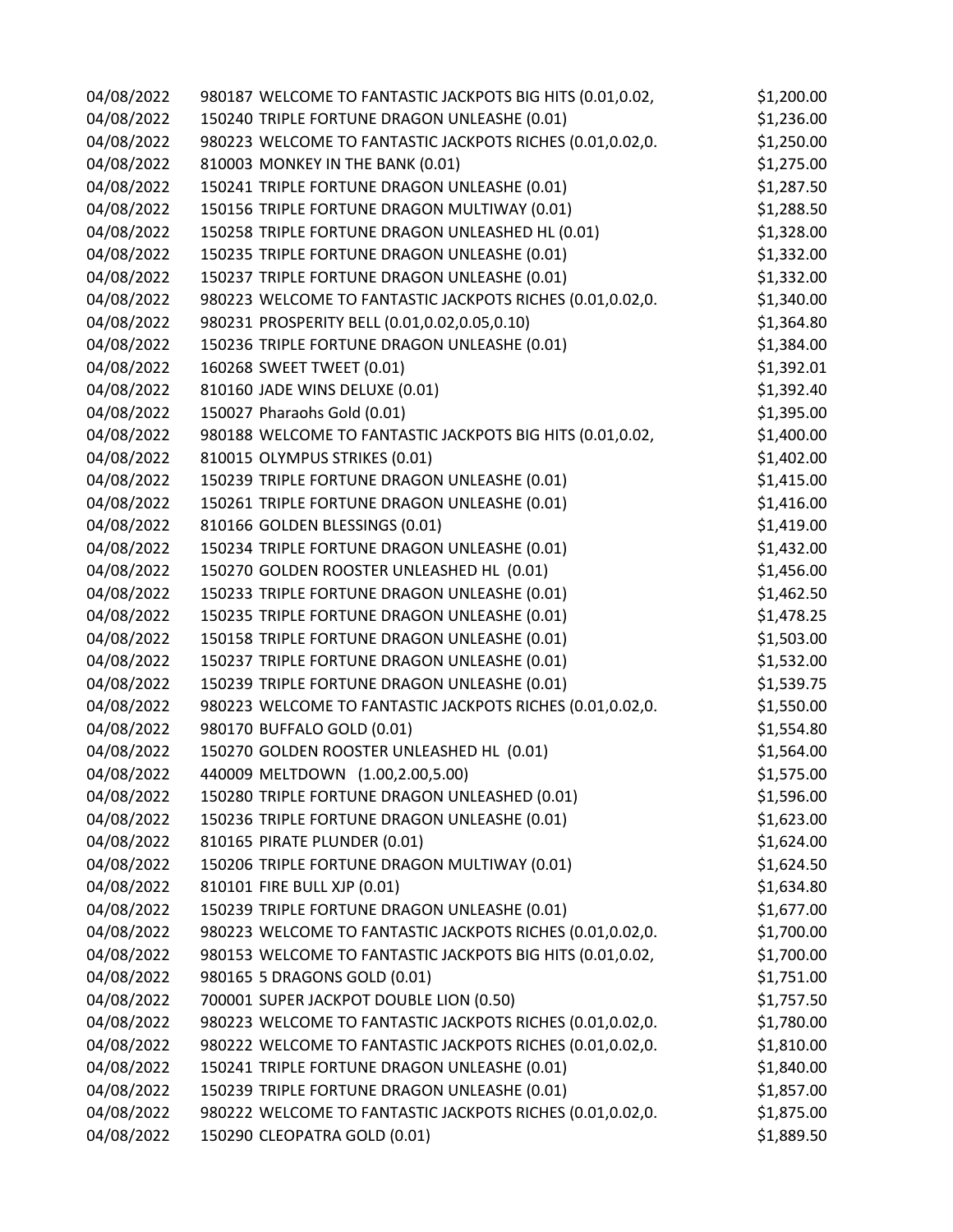| 04/08/2022 | 980223 WELCOME TO FANTASTIC JACKPOTS RICHES (0.01,0.02,0. | \$1,910.00  |
|------------|-----------------------------------------------------------|-------------|
| 04/08/2022 | 150241 TRIPLE FORTUNE DRAGON UNLEASHE (0.01)              | \$1,949.00  |
| 04/08/2022 | 150241 TRIPLE FORTUNE DRAGON UNLEASHE (0.01)              | \$1,955.25  |
| 04/08/2022 | 150140 TRIPLE FORTUNE DRAGON UNLEASHE (0.01)              | \$1,971.00  |
| 04/08/2022 | 980158 TREE OF LUCK (0.01)                                | \$1,990.00  |
| 04/08/2022 | 150269 GOLDEN ROOSTER UNLEASHED (0.01)                    | \$2,035.00  |
| 04/08/2022 | 980188 WELCOME TO FANTASTIC JACKPOTS BIG HITS (0.01,0.02, | \$2,095.00  |
| 04/08/2022 | 150236 TRIPLE FORTUNE DRAGON UNLEASHE (0.01)              | \$2,220.00  |
| 04/08/2022 | 440008 MELTDOWN (1.00,2.00,5.00)                          | \$2,250.00  |
| 04/08/2022 | 980223 WELCOME TO FANTASTIC JACKPOTS RICHES (0.01,0.02,0. | \$2,259.84  |
| 04/08/2022 | 150263 GOLDEN ROOSTER UNLEASHED HL (0.01)                 | \$2,360.00  |
| 04/08/2022 | 150237 TRIPLE FORTUNE DRAGON UNLEASHE (0.01)              | \$2,415.00  |
| 04/08/2022 | 980223 WELCOME TO FANTASTIC JACKPOTS RICHES (0.01,0.02,0. | \$2,450.00  |
| 04/08/2022 | 980223 WELCOME TO FANTASTIC JACKPOTS RICHES (0.01,0.02,0. | \$2,450.00  |
| 04/08/2022 | 150239 TRIPLE FORTUNE DRAGON UNLEASHE (0.01)              | \$2,476.00  |
| 04/08/2022 | 150232 TRIPLE FORTUNE DRAGON UNLEASHE (0.01)              | \$2,488.00  |
| 04/08/2022 | 980154 WELCOME TO FANTASTIC JACKPOTS BIG HITS (0.01,0.02, | \$2,625.00  |
| 04/08/2022 | 900025 SQUATCH UNLEASHED (0.01)                           | \$2,880.00  |
| 04/08/2022 | 160106 Dragon Rising (0.01)                               | \$2,900.62  |
| 04/08/2022 | 150233 TRIPLE FORTUNE DRAGON UNLEASHE (0.01)              | \$2,903.00  |
| 04/08/2022 | 150239 TRIPLE FORTUNE DRAGON UNLEASHE (0.01)              | \$2,936.00  |
| 04/08/2022 | 990057 HAPPY 8'S (0.01)                                   | \$3,521.40  |
| 04/08/2022 | 980188 WELCOME TO FANTASTIC JACKPOTS BIG HITS (0.01,0.02, | \$3,790.00  |
| 04/08/2022 | 150258 TRIPLE FORTUNE DRAGON UNLEASHED HL (0.01)          | \$3,972.50  |
| 04/08/2022 | 980274 TIKI FIRE (0.01,0.02,0.05,1.00,2.00)               | \$4,084.00  |
| 04/08/2022 | 150162 TRIPLE FORTUNE DRAGON UNLEASHE (0.01)              | \$4,423.00  |
| 04/08/2022 | 150240 TRIPLE FORTUNE DRAGON UNLEASHE (0.01)              | \$4,596.00  |
| 04/08/2022 | 150283 TRIPLE FORTUNE DRAGON UNLEASHED (0.01)             | \$4,614.00  |
| 04/08/2022 | 980223 WELCOME TO FANTASTIC JACKPOTS RICHES (0.01,0.02,0. | \$4,810.00  |
| 04/08/2022 | 160202 LEPRECHAUN'S GOLD RAINBOW BAY (0.01)               | \$5,157.89  |
| 04/08/2022 | 980223 WELCOME TO FANTASTIC JACKPOTS RICHES (0.01,0.02,0. | \$5,900.00  |
| 04/08/2022 | 980222 WELCOME TO FANTASTIC JACKPOTS RICHES (0.01,0.02,0. | \$6,050.00  |
| 04/08/2022 | 150270 GOLDEN ROOSTER UNLEASHED HL (0.01)                 | \$6,898.50  |
| 04/08/2022 | 150279 TRIPLE FORTUNE DRAGON UNLEASHED (0.01)             | \$6,916.00  |
| 04/08/2022 | 150039 Cash Cove (0.01)                                   | \$7,324.00  |
| 04/08/2022 | 160227 ULTIMATE FIRE LINK CHINA STREET (0.01)             | \$13,836.09 |
| 04/08/2022 | 150279 TRIPLE FORTUNE DRAGON UNLEASHED (0.01)             | \$19,660.00 |
| 04/08/2022 | 980267 MAGIC PEARL (0.01,0.02,0.05,0.10,1.00,200)         | \$22,151.41 |
| 04/08/2022 | 140016 Money Frog (0.01)                                  | \$1,333.75  |
| 04/09/2022 | 150239 TRIPLE FORTUNE DRAGON UNLEASHE (0.01)              | \$1,200.00  |
| 04/09/2022 | 140134 WICKED WHEEL FIRE PHOENIX (0.01)                   | \$1,200.00  |
| 04/09/2022 | 150281 GOLDEN ROOSTER UNLEASHED (0.01)                    | \$1,201.00  |
| 04/09/2022 | 150144 TRIPLE FORTUNE DRAGON UNLEASHE (0.01)              | \$1,201.00  |
| 04/09/2022 | 150147 TRIPLE FORTUNE DRAGON GOLD (0.01)                  | \$1,202.55  |
| 04/09/2022 | 150234 TRIPLE FORTUNE DRAGON UNLEASHE (0.01)              | \$1,203.00  |
| 04/09/2022 | 150004 Dragon Dance (0.01)                                | \$1,223.00  |
| 04/09/2022 | 980104 FU FU FU TIGER (0.01,0.02,0.05)                    | \$1,243.75  |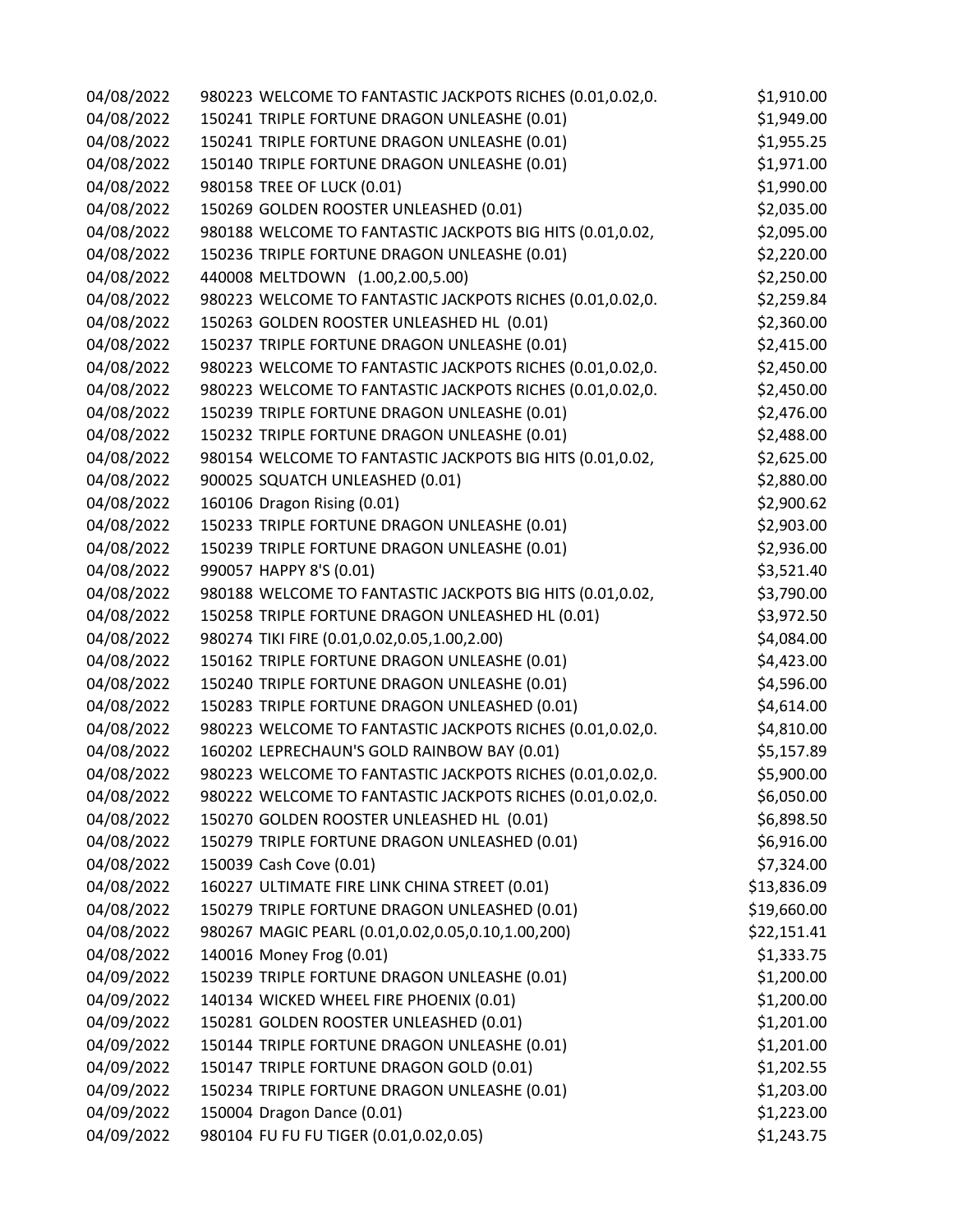| 04/09/2022 | 920070 BUENA SUERTE (0.01)                         | \$1,244.80 |
|------------|----------------------------------------------------|------------|
| 04/09/2022 | 980265 TIKI FIRE (0.01,0.02,0.05,1.00,2.00)        | \$1,266.19 |
| 04/09/2022 | 140166 RAGING STAMPEDE (0.01)                      | \$1,288.75 |
| 04/09/2022 | 150243 TRIPLE FORTUNE DRAGON UNLEASHE (0.01)       | \$1,292.50 |
| 04/09/2022 | 150262 TRIPLE FORTUNE DRAGON UNLEASHE (0.01)       | \$1,296.75 |
| 04/09/2022 | 810178 TIKI JUNGLE (0.01)                          | \$1,302.75 |
| 04/09/2022 | 950076 LANTERNS OF DESTINY MYSTICAL EVENING (0.01) | \$1,313.34 |
| 04/09/2022 | 810015 OLYMPUS STRIKES (0.01)                      | \$1,318.26 |
| 04/09/2022 | 160077 Dancing Drums (0.01)                        | \$1,319.68 |
| 04/09/2022 | 980260 MAGIC PEARL (0.01,0.02,0.05,0.10,1.00,200)  | \$1,380.00 |
| 04/09/2022 | 150162 TRIPLE FORTUNE DRAGON UNLEASHE (0.01)       | \$1,394.00 |
| 04/09/2022 | 150258 TRIPLE FORTUNE DRAGON UNLEASHED HL (0.01)   | \$1,450.00 |
| 04/09/2022 | 150261 TRIPLE FORTUNE DRAGON UNLEASHE (0.01)       | \$1,450.00 |
| 04/09/2022 | 980091 JIN HUANGDI EMPEROR DRAGON (0.01)           | \$1,455.15 |
| 04/09/2022 | 980093 JIN HUANGDI EMPEROR DRAGON (0.01)           | \$1,455.15 |
| 04/09/2022 | 150187 TRIPLE FORTUNE DRAGON GOLD (0.01)           | \$1,503.65 |
| 04/09/2022 | 150235 TRIPLE FORTUNE DRAGON UNLEASHE (0.01)       | \$1,604.00 |
| 04/09/2022 | 150234 TRIPLE FORTUNE DRAGON UNLEASHE (0.01)       | \$1,604.00 |
| 04/09/2022 | 160078 Dancing Drums (0.01)                        | \$1,620.00 |
| 04/09/2022 | 980228 PROSPERITY BELL (0.01,0.02,0.05,0.10)       | \$1,657.32 |
| 04/09/2022 | 150263 GOLDEN ROOSTER UNLEASHED HL (0.01)          | \$1,688.00 |
| 04/09/2022 | 810178 TIKI JUNGLE (0.01)                          | \$1,707.78 |
| 04/09/2022 | 150232 TRIPLE FORTUNE DRAGON UNLEASHE (0.01)       | \$1,726.00 |
| 04/09/2022 | 160020 Buffalo (0.01)                              | \$1,742.75 |
| 04/09/2022 | 150232 TRIPLE FORTUNE DRAGON UNLEASHE (0.01)       | \$1,779.00 |
| 04/09/2022 | 150240 TRIPLE FORTUNE DRAGON UNLEASHE (0.01)       | \$1,869.00 |
| 04/09/2022 | 150237 TRIPLE FORTUNE DRAGON UNLEASHE (0.01)       | \$2,166.00 |
| 04/09/2022 | 150145 TRIPLE FORTUNE DRAGON SPITFIRE (0.01)       | \$2,201.50 |
| 04/09/2022 | 910012 SPINNY PIGGY                                | \$2,327.50 |
| 04/09/2022 | 150236 TRIPLE FORTUNE DRAGON UNLEASHE (0.01)       | \$2,420.00 |
| 04/09/2022 | 150141 TRIPLE FORTUNE DRAGON UNLEASHE (0.01)       | \$2,427.00 |
| 04/09/2022 | 900026 FORBIDDEN TREASURES (0.01)                  | \$2,534.24 |
| 04/09/2022 | 810167 GOLDEN BLESSINGS (0.01)                     | \$2,550.60 |
| 04/09/2022 | 980225 BUFFALO CHIEF (0.01,0.02,0.05)              | \$2,592.00 |
| 04/09/2022 | 150232 TRIPLE FORTUNE DRAGON UNLEASHE (0.01)       | \$2,598.00 |
| 04/09/2022 | 150139 TRIPLE FORTUNE DRAGON UNLEASHE (0.01)       | \$2,612.00 |
| 04/09/2022 | 980259 LUCKY TIGER (0.01,0.02,0.05,0.10)           | \$2,688.56 |
| 04/09/2022 | 980224 BUFFALO CHIEF (0.01,0.02,0.05)              | \$2,835.00 |
| 04/09/2022 | 980227 BUFFALO CHIEF (0.01,0.02,0.05)              | \$2,873.85 |
| 04/09/2022 | 140030 Smokin Hot Stuff Wicked Wheel (0.01)        | \$2,880.00 |
| 04/09/2022 | 160077 Dancing Drums (0.01)                        | \$2,891.06 |
| 04/09/2022 | 150241 TRIPLE FORTUNE DRAGON UNLEASHE (0.01)       | \$3,220.00 |
| 04/09/2022 | 150072 99 Riches (0.01)                            | \$5,245.16 |
| 04/09/2022 | 140045 JAWS OF STEEL SHARK WEEK                    | \$5,617.92 |
| 04/09/2022 | 980247 WONDER 4 BOOST (0.01)                       | \$5,672.60 |
| 04/09/2022 | 150235 TRIPLE FORTUNE DRAGON UNLEASHE (0.01)       | \$6,088.00 |
| 04/09/2022 | 980080 Timber Wolf Deluxe (0.01)                   | \$6,630.00 |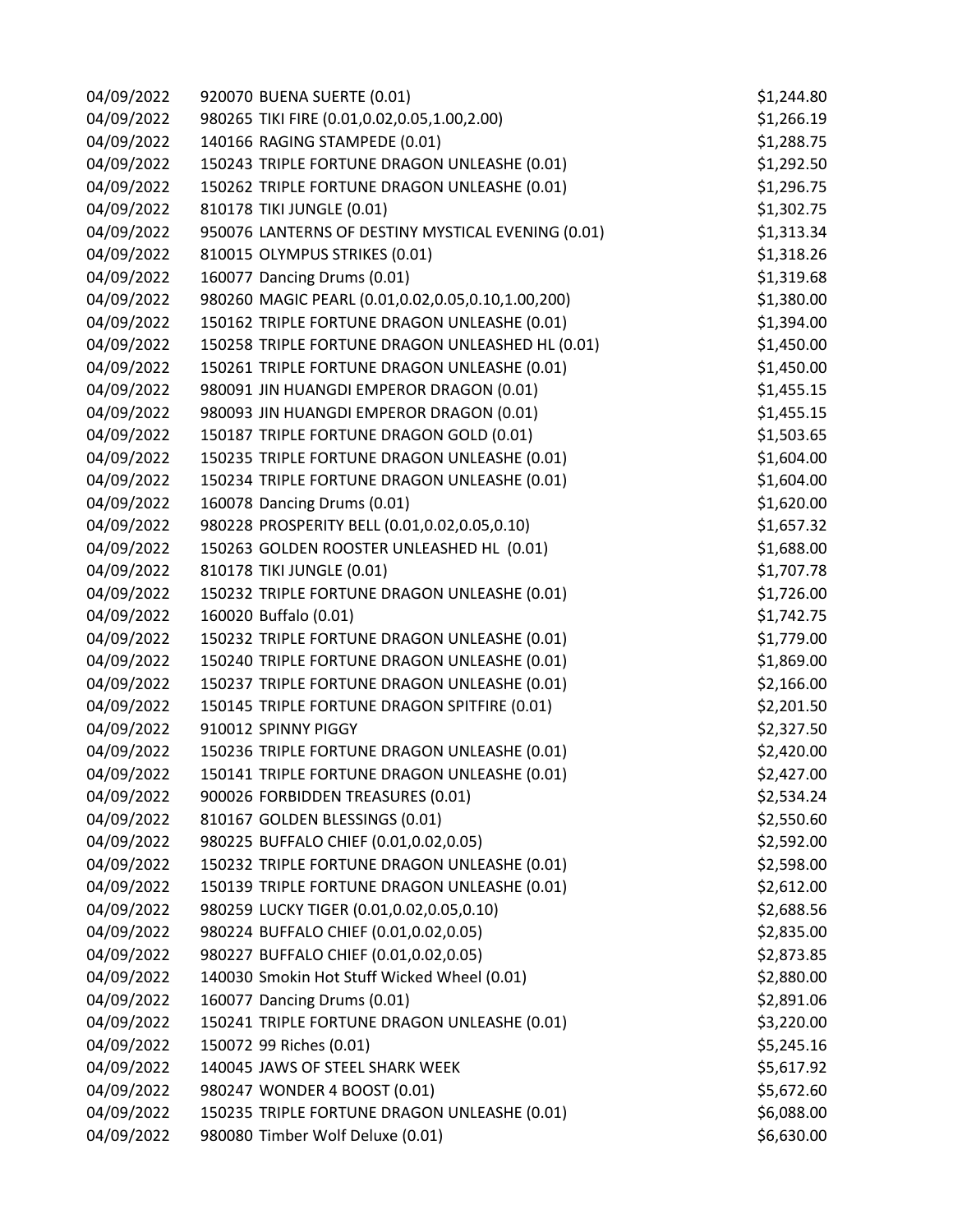| 04/09/2022 | 150280 TRIPLE FORTUNE DRAGON UNLEASHED (0.01)             | \$11,796.00 |
|------------|-----------------------------------------------------------|-------------|
| 04/10/2022 | 810101 FIRE BULL XJP (0.01)                               | \$1,273.08  |
| 04/10/2022 | 150236 TRIPLE FORTUNE DRAGON UNLEASHE (0.01)              | \$1,292.50  |
| 04/10/2022 | 150233 TRIPLE FORTUNE DRAGON UNLEASHE (0.01)              | \$1,294.50  |
| 04/10/2022 | 160079 Dancing Drums (0.01)                               | \$1,296.00  |
| 04/10/2022 | 150283 TRIPLE FORTUNE DRAGON UNLEASHED (0.01)             | \$1,306.00  |
| 04/10/2022 | 980144 WELCOME TO FANTASTIC JACKPOTS LOADED (0.01,0.02,0. | \$1,333.00  |
| 04/10/2022 | 150236 TRIPLE FORTUNE DRAGON UNLEASHE (0.01)              | \$1,368.00  |
| 04/10/2022 | 150279 TRIPLE FORTUNE DRAGON UNLEASHED (0.01)             | \$1,371.00  |
| 04/10/2022 | 150241 TRIPLE FORTUNE DRAGON UNLEASHE (0.01)              | \$1,393.50  |
| 04/10/2022 | 140164 FORTUNE BLESSINGS (0.01)                           | \$1,399.86  |
| 04/10/2022 | 140030 Smokin Hot Stuff Wicked Wheel (0.01)               | \$1,403.84  |
| 04/10/2022 | 150241 TRIPLE FORTUNE DRAGON UNLEASHE (0.01)              | \$1,408.75  |
| 04/10/2022 | 150163 TRIPLE FORTUNE DRAGON UNLEASHE (0.01)              | \$1,411.00  |
| 04/10/2022 | 150287 MAGIC OF THE NILE (0.01)                           | \$1,416.30  |
| 04/10/2022 | 150241 TRIPLE FORTUNE DRAGON UNLEASHE (0.01)              | \$1,474.50  |
| 04/10/2022 | 150279 TRIPLE FORTUNE DRAGON UNLEASHED (0.01)             | \$1,509.00  |
| 04/10/2022 | 140158 DRAGON KINGDOM GOLDEN CREATURES (0.01)             | \$1,531.00  |
| 04/10/2022 | 150145 TRIPLE FORTUNE DRAGON SPITFIRE (0.01)              | \$1,534.00  |
| 04/10/2022 | 980238 WONDER 4 BOOST (0.01)                              | \$1,582.53  |
| 04/10/2022 | 150269 GOLDEN ROOSTER UNLEASHED (0.01)                    | \$1,587.00  |
| 04/10/2022 | 980254 WILD LEPRECOINS GOLD (0.01)                        | \$1,596.75  |
| 04/10/2022 | 140030 Smokin Hot Stuff Wicked Wheel (0.01)               | \$1,600.00  |
| 04/10/2022 | 810101 FIRE BULL XJP (0.01)                               | \$1,600.00  |
| 04/10/2022 | 150257 TRIPLE FORTUNE DRAGON UNLEASHE (0.01)              | \$1,648.50  |
| 04/10/2022 | 980257 BUFFALO GOLD (0.05)                                | \$1,714.01  |
| 04/10/2022 | 810165 PIRATE PLUNDER (0.01)                              | \$1,787.58  |
| 04/10/2022 | 150257 TRIPLE FORTUNE DRAGON UNLEASHE (0.01)              | \$1,938.00  |
| 04/10/2022 | 150267 GOLDEN ROOSTER UNLEASHED (0.01)                    | \$1,955.25  |
| 04/10/2022 | 150264 GOLDEN ROOSTER UNLEASHED HL (0.01)                 | \$1,971.00  |
| 04/10/2022 | 980072 Timber Wolf Deluxe (0.01)                          | \$1,972.00  |
| 04/10/2022 | 980227 BUFFALO CHIEF (0.01,0.02,0.05)                     | \$2,095.60  |
| 04/10/2022 | 150270 GOLDEN ROOSTER UNLEASHED HL (0.01)                 | \$2,211.50  |
| 04/10/2022 | 150232 TRIPLE FORTUNE DRAGON UNLEASHE (0.01)              | \$2,214.00  |
| 04/10/2022 | 150156 TRIPLE FORTUNE DRAGON MULTIWAY (0.01)              | \$2,228.00  |
| 04/10/2022 | 150045 Moon Rabbit (0.01)                                 | \$2,238.72  |
| 04/10/2022 | 150280 TRIPLE FORTUNE DRAGON UNLEASHED (0.01)             | \$2,324.00  |
| 04/10/2022 | 810160 JADE WINS DELUXE (0.01)                            | \$2,380.80  |
| 04/10/2022 | 150234 TRIPLE FORTUNE DRAGON UNLEASHE (0.01)              | \$2,402.00  |
| 04/10/2022 | 160025 Invaders from Planet Moolah (0.01)                 | \$2,535.75  |
| 04/10/2022 | 150237 TRIPLE FORTUNE DRAGON UNLEASHE (0.01)              | \$2,585.00  |
| 04/10/2022 | 150232 TRIPLE FORTUNE DRAGON UNLEASHE (0.01)              | \$2,593.50  |
| 04/10/2022 | 150140 TRIPLE FORTUNE DRAGON UNLEASHE (0.01)              | \$2,903.00  |
| 04/10/2022 | 150232 TRIPLE FORTUNE DRAGON UNLEASHE (0.01)              | \$3,052.50  |
| 04/10/2022 | 140147 SMOKIN' HOT STUFF JACKPOT RESPINS (0.01)           | \$3,108.87  |
| 04/10/2022 | 150266 GOLDEN ROOSTER UNLEASHED (0.01)                    | \$3,220.00  |
| 04/10/2022 | 140174 PRESS YOUR LUCK WHAMMY RICHES (0.01)               | \$4,369.77  |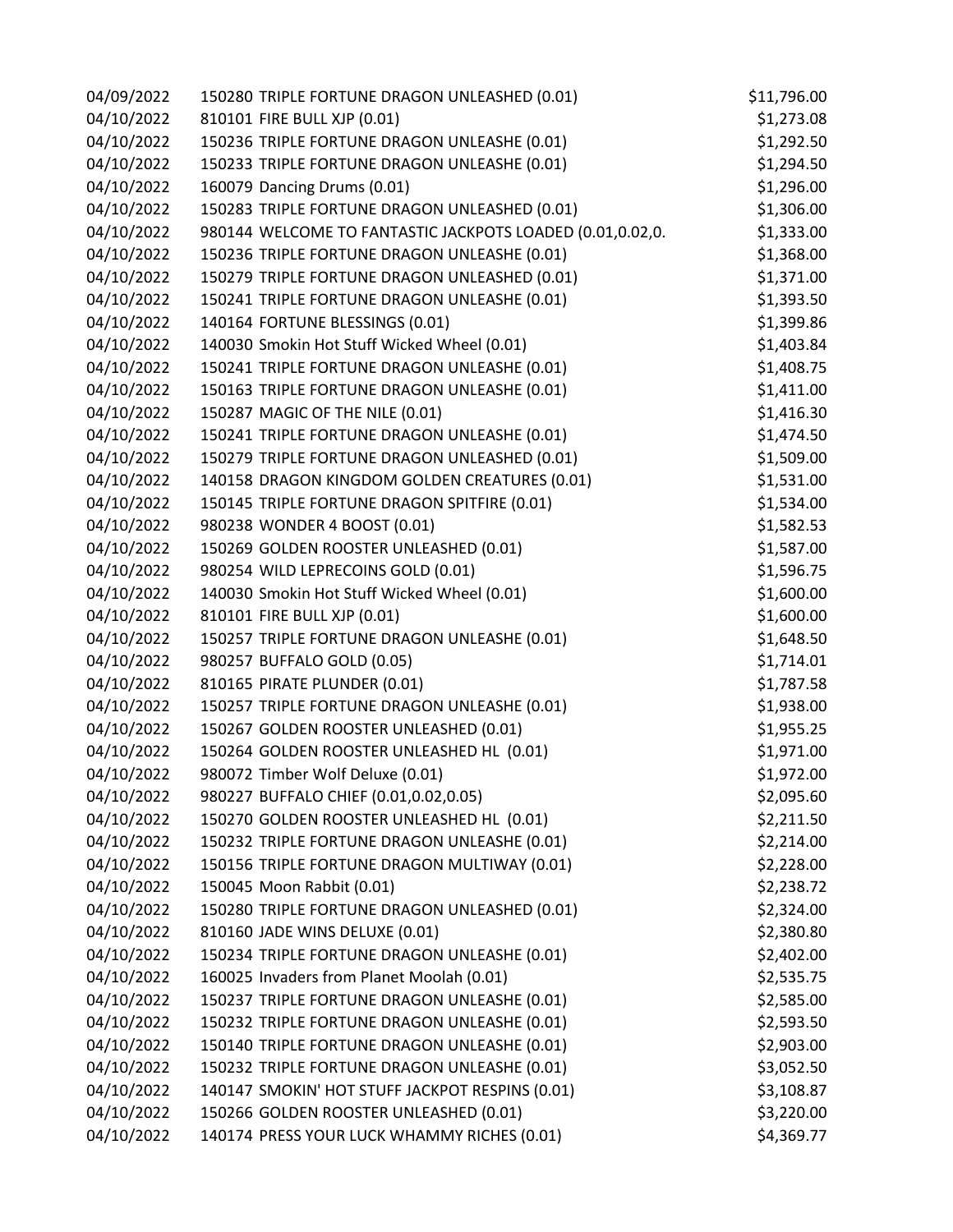| 04/10/2022 | 150117 Legend of Change (0.01)                            | \$4,892.50  |
|------------|-----------------------------------------------------------|-------------|
| 04/10/2022 | 160303 COPPER DROPPER (0.01)                              | \$5,228.96  |
| 04/10/2022 | 150235 TRIPLE FORTUNE DRAGON UNLEASHE (0.01)              | \$11,694.00 |
| 04/11/2022 | 940025 VOLCANO SHAKEDOWN HF (0.01, 0.02, 0.05, 0.10,0.25) | \$1,215.00  |
| 04/11/2022 | 150234 TRIPLE FORTUNE DRAGON UNLEASHE (0.01)              | \$1,216.00  |
| 04/11/2022 | 150234 TRIPLE FORTUNE DRAGON UNLEASHE (0.01)              | \$1,237.00  |
| 04/11/2022 | 160047 Pelican Pete (0.01)                                | \$1,237.00  |
| 04/11/2022 | 160020 Buffalo (0.01)                                     | \$1,252.50  |
| 04/11/2022 | 940025 VOLCANO SHAKEDOWN HF (0.01, 0.02, 0.05, 0.10,0.25) | \$1,254.00  |
| 04/11/2022 | 150139 TRIPLE FORTUNE DRAGON UNLEASHE (0.01)              | \$1,266.50  |
| 04/11/2022 | 150199 Moon Rabbit (0.01)                                 | \$1,267.20  |
| 04/11/2022 | 980154 WELCOME TO FANTASTIC JACKPOTS BIG HITS (0.01,0.02, | \$1,275.00  |
| 04/11/2022 | 160041 100 LIONS (0.01)                                   | \$1,281.00  |
| 04/11/2022 | 150268 GOLDEN ROOSTER UNLEASHED (0.01)                    | \$1,292.50  |
| 04/11/2022 | 150239 TRIPLE FORTUNE DRAGON UNLEASHE (0.01)              | \$1,299.00  |
| 04/11/2022 | 980080 Timber Wolf Deluxe (0.01)                          | \$1,339.00  |
| 04/11/2022 | 950013 Casa Blanca (0.01)                                 | \$1,364.46  |
| 04/11/2022 | 980223 WELCOME TO FANTASTIC JACKPOTS RICHES (0.01,0.02,0. | \$1,375.00  |
| 04/11/2022 | 810164 PIRATE PLUNDER (0.01)                              | \$1,418.00  |
| 04/11/2022 | 150262 TRIPLE FORTUNE DRAGON UNLEASHE (0.01)              | \$1,451.50  |
| 04/11/2022 | 150261 TRIPLE FORTUNE DRAGON UNLEASHE (0.01)              | \$1,478.25  |
| 04/11/2022 | 150257 TRIPLE FORTUNE DRAGON UNLEASHE (0.01)              | \$1,481.00  |
| 04/11/2022 | 980222 WELCOME TO FANTASTIC JACKPOTS RICHES (0.01,0.02,0. | \$1,500.00  |
| 04/11/2022 | 140173 PRESS YOUR LUCK WHAMMY RICHES (0.01)               | \$1,506.85  |
| 04/11/2022 | 150234 TRIPLE FORTUNE DRAGON UNLEASHE (0.01)              | \$1,520.00  |
| 04/11/2022 | 980144 WELCOME TO FANTASTIC JACKPOTS LOADED (0.01,0.02,0. | \$1,550.00  |
| 04/11/2022 | 150141 TRIPLE FORTUNE DRAGON UNLEASHE (0.01)              | \$1,572.80  |
| 04/11/2022 | 150233 TRIPLE FORTUNE DRAGON UNLEASHE (0.01)              | \$1,600.00  |
| 04/11/2022 | 150165 TRIPLE FORTUNE DRAGON MULTIWAY (0.01)              | \$1,610.00  |
| 04/11/2022 | 160020 Buffalo (0.01)                                     | \$1,630.20  |
| 04/11/2022 | 140129 THE VAULT CHINA BLESSINGS (0.01)                   | \$1,639.08  |
| 04/11/2022 | 980154 WELCOME TO FANTASTIC JACKPOTS BIG HITS (0.01,0.02, | \$1,650.00  |
| 04/11/2022 | 150234 TRIPLE FORTUNE DRAGON UNLEASHE (0.01)              | \$1,688.00  |
| 04/11/2022 | 150258 TRIPLE FORTUNE DRAGON UNLEASHED HL (0.01)          | \$1,763.25  |
| 04/11/2022 | 150282 GOLDEN ROOSTER UNLEASHED (0.01)                    | \$1,784.00  |
| 04/11/2022 | 150258 TRIPLE FORTUNE DRAGON UNLEASHED HL (0.01)          | \$1,792.00  |
| 04/11/2022 | 810165 PIRATE PLUNDER (0.01)                              | \$1,800.00  |
| 04/11/2022 | 900017 MYSTICAL MAGIC (0.01)                              | \$1,866.92  |
| 04/11/2022 | 150235 TRIPLE FORTUNE DRAGON UNLEASHE (0.01)              | \$1,878.75  |
| 04/11/2022 | 980223 WELCOME TO FANTASTIC JACKPOTS RICHES (0.01,0.02,0. | \$2,075.00  |
| 04/11/2022 | 150283 TRIPLE FORTUNE DRAGON UNLEASHED (0.01)             | \$2,115.50  |
| 04/11/2022 | 980237 WONDER 4 BOOST (0.01)                              | \$2,123.00  |
| 04/11/2022 | 980092 JIN HUANGDI EMPEROR DRAGON (0.01)                  | \$2,123.20  |
| 04/11/2022 | 980162 BUFFALO GOLD (0.01)                                | \$2,190.70  |
| 04/11/2022 | 150235 TRIPLE FORTUNE DRAGON UNLEASHE (0.01)              | \$2,253.75  |
| 04/11/2022 | 150281 GOLDEN ROOSTER UNLEASHED (0.01)                    | \$2,351.00  |
| 04/11/2022 | 980223 WELCOME TO FANTASTIC JACKPOTS RICHES (0.01,0.02,0. | \$2,405.00  |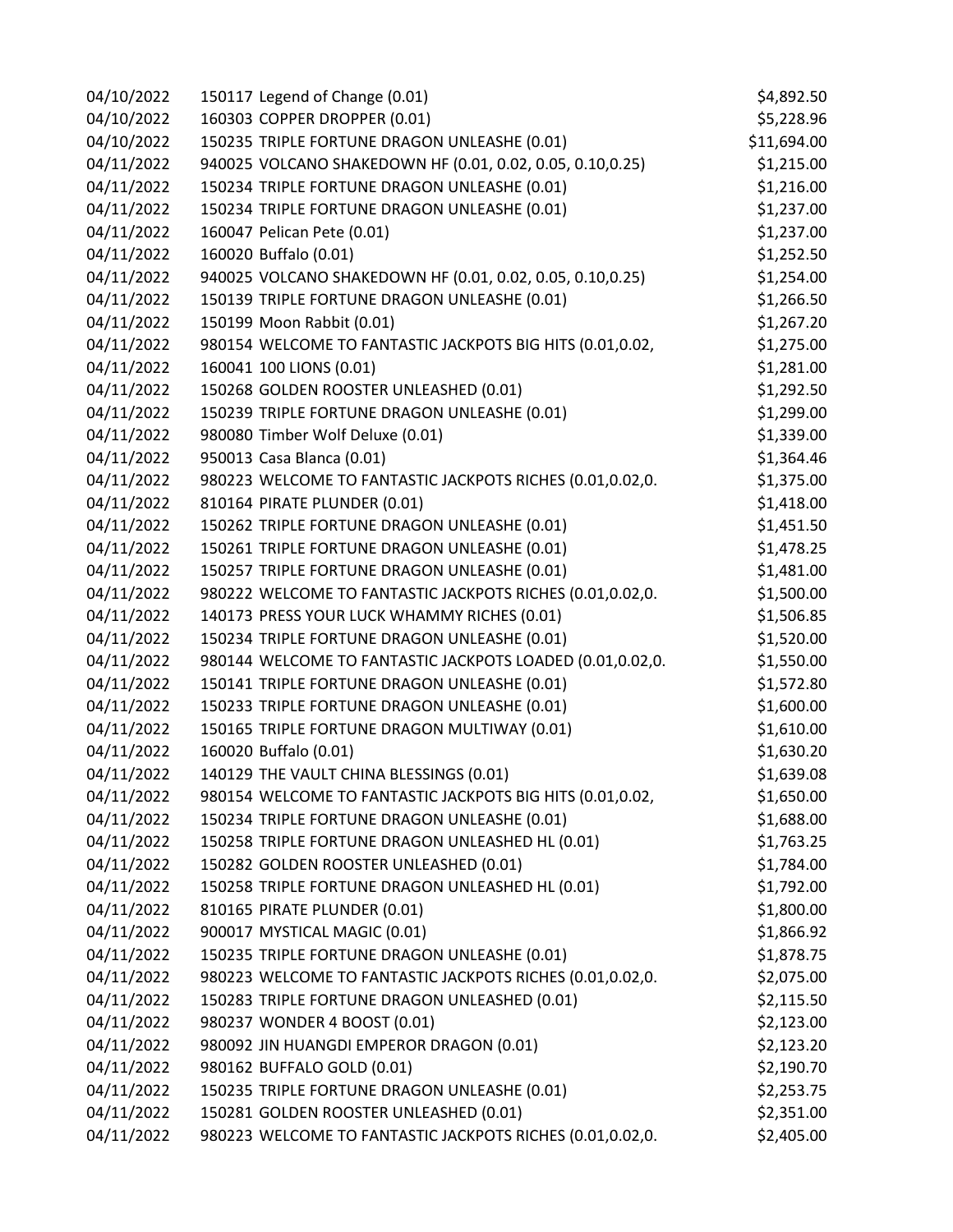| 04/11/2022 | 150241 TRIPLE FORTUNE DRAGON UNLEASHE (0.01)              | \$2,408.00  |
|------------|-----------------------------------------------------------|-------------|
| 04/11/2022 | 980144 WELCOME TO FANTASTIC JACKPOTS LOADED (0.01,0.02,0. | \$2,425.00  |
| 04/11/2022 | 810175 TIKI JUNGLE (0.01)                                 | \$2,524.41  |
| 04/11/2022 | 980223 WELCOME TO FANTASTIC JACKPOTS RICHES (0.01,0.02,0. | \$2,865.00  |
| 04/11/2022 | 150234 TRIPLE FORTUNE DRAGON UNLEASHE (0.01)              | \$2,880.00  |
| 04/11/2022 | 980144 WELCOME TO FANTASTIC JACKPOTS LOADED (0.01,0.02,0. | \$2,960.00  |
| 04/11/2022 | 940025 VOLCANO SHAKEDOWN HF (0.01, 0.02, 0.05, 0.10,0.25) | \$3,442.00  |
| 04/11/2022 | 160123 LOCK IT LINK EUREKA REEL BLAST (0.01)              | \$3,750.00  |
| 04/11/2022 | 810178 TIKI JUNGLE (0.01)                                 | \$3,796.38  |
| 04/11/2022 | 980154 WELCOME TO FANTASTIC JACKPOTS BIG HITS (0.01,0.02, | \$3,815.00  |
| 04/11/2022 | 240016 MELTDOWN 1L3C (0.05, 0.10, 0.25, 0.50, 1.00)       | \$6,000.00  |
| 04/11/2022 | 150234 TRIPLE FORTUNE DRAGON UNLEASHE (0.01)              | \$6,012.00  |
| 04/11/2022 | 980144 WELCOME TO FANTASTIC JACKPOTS LOADED (0.01,0.02,0. | \$6,265.01  |
| 04/11/2022 | 150232 TRIPLE FORTUNE DRAGON UNLEASHE (0.01)              | \$7,864.00  |
| 04/11/2022 | 160204 LOCK IT LINK DIAMONDS (0.01)                       | \$13,458.78 |
| 04/12/2022 | 150161 TRIPLE FORTUNE DRAGON UNLEASHE (0.01)              | \$1,204.00  |
| 04/12/2022 | 150235 TRIPLE FORTUNE DRAGON UNLEASHE (0.01)              | \$1,207.50  |
| 04/12/2022 | 150232 TRIPLE FORTUNE DRAGON UNLEASHE (0.01)              | \$1,228.75  |
| 04/12/2022 | 150007 Dragon Dance (0.01)                                | \$1,240.00  |
| 04/12/2022 | 150241 TRIPLE FORTUNE DRAGON UNLEASHE (0.01)              | \$1,244.00  |
| 04/12/2022 | 150241 TRIPLE FORTUNE DRAGON UNLEASHE (0.01)              | \$1,252.00  |
| 04/12/2022 | 980245 TIGER TROVE (0.01,0.02,0.05,0.10)                  | \$1,275.83  |
| 04/12/2022 | 810164 PIRATE PLUNDER (0.01)                              | \$1,280.00  |
| 04/12/2022 | 150258 TRIPLE FORTUNE DRAGON UNLEASHED HL (0.01)          | \$1,285.00  |
| 04/12/2022 | 150234 TRIPLE FORTUNE DRAGON UNLEASHE (0.01)              | \$1,307.25  |
| 04/12/2022 | 980266 HIGH STAKES (0.01,0.02,0.05,1.00,2.00)             | \$1,330.00  |
| 04/12/2022 | 950038 SOUTH PARK WAP (0.01)                              | \$1,350.00  |
| 04/12/2022 | 150283 TRIPLE FORTUNE DRAGON UNLEASHED (0.01)             | \$1,352.25  |
| 04/12/2022 | 980275 MAGIC PEARL (0.01,0.02,0.05,0.10,1.00,200)         | \$1,400.00  |
| 04/12/2022 | 150045 Moon Rabbit (0.01)                                 | \$1,421.92  |
| 04/12/2022 | 810061 JADE WINS (0.01)                                   | \$1,449.58  |
| 04/12/2022 | 150152 TRIPLE FORTUNE DRAGON MULTIWAY (0.01)              | \$1,454.00  |
| 04/12/2022 | 440012 MEGA MELTDOWN (1.00)                               | \$1,468.16  |
| 04/12/2022 | 810165 PIRATE PLUNDER (0.01)                              | \$1,520.10  |
| 04/12/2022 | 140174 PRESS YOUR LUCK WHAMMY RICHES (0.01)               | \$1,542.69  |
| 04/12/2022 | 150234 TRIPLE FORTUNE DRAGON UNLEASHE (0.01)              | \$1,561.00  |
| 04/12/2022 | 980238 WONDER 4 BOOST (0.01)                              | \$1,561.85  |
| 04/12/2022 | 150240 TRIPLE FORTUNE DRAGON UNLEASHE (0.01)              | \$1,565.00  |
| 04/12/2022 | 150257 TRIPLE FORTUNE DRAGON UNLEASHE (0.01)              | \$1,589.25  |
| 04/12/2022 | 980190 BUFFALO GRAND (0.01)                               | \$1,612.48  |
| 04/12/2022 | 150282 GOLDEN ROOSTER UNLEASHED (0.01)                    | \$1,628.00  |
| 04/12/2022 | 980092 JIN HUANGDI EMPEROR DRAGON (0.01)                  | \$1,700.00  |
| 04/12/2022 | 150167 TRIPLE FORTUNE DRAGON MULTIWAY (0.01)              | \$1,719.00  |
| 04/12/2022 | 150145 TRIPLE FORTUNE DRAGON SPITFIRE (0.01)              | \$1,825.00  |
| 04/12/2022 | 950074 SUPER JACKPOT DOUBLE LION (0.50)                   | \$1,845.21  |
| 04/12/2022 | 160041 100 LIONS (0.01)                                   | \$2,047.50  |
| 04/12/2022 | 150280 TRIPLE FORTUNE DRAGON UNLEASHED (0.01)             | \$2,062.00  |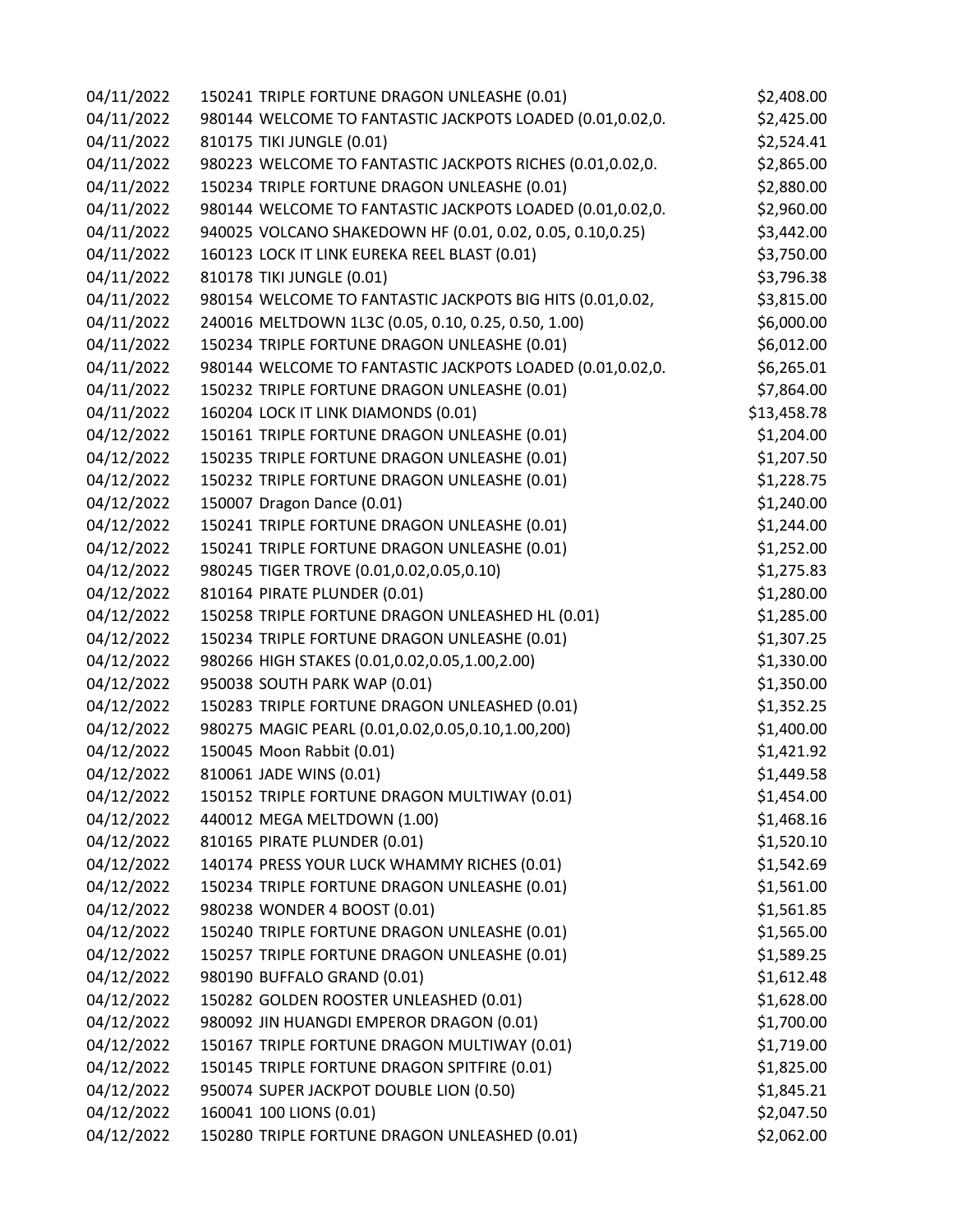| 04/12/2022 | 150117 Legend of Change (0.01)                            | \$2,092.30  |
|------------|-----------------------------------------------------------|-------------|
| 04/12/2022 | 980170 BUFFALO GOLD (0.01)                                | \$2,142.22  |
| 04/12/2022 | 980205 FU DIA LIAN LIAN DRAGON (0.01,0.02,0.05,0.10)      | \$2,522.86  |
| 04/12/2022 | 150240 TRIPLE FORTUNE DRAGON UNLEASHE (0.01)              | \$2,697.50  |
| 04/12/2022 | 150240 TRIPLE FORTUNE DRAGON UNLEASHE (0.01)              | \$3,070.00  |
| 04/12/2022 | 150232 TRIPLE FORTUNE DRAGON UNLEASHE (0.01)              | \$3,265.00  |
| 04/12/2022 | 980189 BUFFALO GRAND (0.01)                               | \$3,376.30  |
| 04/12/2022 | 150279 TRIPLE FORTUNE DRAGON UNLEASHED (0.01)             | \$3,740.00  |
| 04/12/2022 | 540010 MELTDOWN 1L1C (2.00, 5.00, 10.00, 20.00, 20.00)    | \$4,000.00  |
| 04/12/2022 | 150236 TRIPLE FORTUNE DRAGON UNLEASHE (0.01)              | \$6,458.00  |
| 04/12/2022 | 540011 MELTDOWN 1L1C (2.00, 5.00, 10.00, 20.00, 20.00)    | \$80,000.00 |
| 04/13/2022 | 980243 TIGER TROVE (0.01,0.02,0.05,0.10)                  | \$1,211.13  |
| 04/13/2022 | 150188 TRIPLE FORTUNE DRAGON UNLEASHE (0.01)              | \$1,213.50  |
| 04/13/2022 | 150223 ALADDIN'S FORTUNE 3D (0.01)                        | \$1,222.00  |
| 04/13/2022 | 160293 SEA OF DIAMONDS (0.01)                             | \$1,228.25  |
| 04/13/2022 | 150158 TRIPLE FORTUNE DRAGON UNLEASHE (0.01)              | \$1,244.00  |
| 04/13/2022 | 150114 Temple of Fire (0.01)                              | \$1,245.00  |
| 04/13/2022 | 160249 Timberwolf (0.01)                                  | \$1,267.20  |
| 04/13/2022 | 980141 WELCOME TO FANTASTIC JACKPOTS LOADED (0.01,0.02,0. | \$1,295.00  |
| 04/13/2022 | 980153 WELCOME TO FANTASTIC JACKPOTS BIG HITS (0.01,0.02, | \$1,310.00  |
| 04/13/2022 | 150258 TRIPLE FORTUNE DRAGON UNLEASHED HL (0.01)          | \$1,348.75  |
| 04/13/2022 | 150143 TRIPLE FORTUNE DRAGON UNLEASHE (0.01)              | \$1,352.25  |
| 04/13/2022 | 160007 88 FORTUNES (0.01)                                 | \$1,363.03  |
| 04/13/2022 | 150234 TRIPLE FORTUNE DRAGON UNLEASHE (0.01)              | \$1,408.75  |
| 04/13/2022 | 150157 TRIPLE FORTUNE DRAGON UNLEASHE (0.01)              | \$1,422.00  |
| 04/13/2022 | 150234 TRIPLE FORTUNE DRAGON UNLEASHE (0.01)              | \$1,451.50  |
| 04/13/2022 | 150235 TRIPLE FORTUNE DRAGON UNLEASHE (0.01)              | \$1,495.50  |
| 04/13/2022 | 150161 TRIPLE FORTUNE DRAGON UNLEASHE (0.01)              | \$1,496.00  |
| 04/13/2022 | 150159 TRIPLE FORTUNE DRAGON UNLEASHE (0.01)              | \$1,511.00  |
| 04/13/2022 | 980124 BUFFALO XTREME. (0.01)                             | \$1,554.98  |
| 04/13/2022 | 160066 88 FORTUNES (0.01)                                 | \$1,581.15  |
| 04/13/2022 | 160279 JIN JI BAO XI RISING FORTUNES (0.01)               | \$1,620.00  |
| 04/13/2022 | 150232 TRIPLE FORTUNE DRAGON UNLEASHE (0.01)              | \$1,648.50  |
| 04/13/2022 | 150169 TRIPLE FORTUNE DRAGON MULTIWAY (0.01)              | \$1,660.00  |
| 04/13/2022 | 160008 88 FORTUNES (0.01)                                 | \$1,701.70  |
| 04/13/2022 | 150232 TRIPLE FORTUNE DRAGON UNLEASHE (0.01)              | \$1,725.00  |
| 04/13/2022 | 150281 GOLDEN ROOSTER UNLEASHED (0.01)                    | \$1,783.00  |
| 04/13/2022 | 980211 FU DAI LIAN LIAN PANDA (0.01,0.02,0.05,0.10)       | \$2,007.02  |
| 04/13/2022 | 150235 TRIPLE FORTUNE DRAGON UNLEASHE (0.01)              | \$2,035.00  |
| 04/13/2022 | 980144 WELCOME TO FANTASTIC JACKPOTS LOADED (0.01,0.02,0. | \$2,225.00  |
| 04/13/2022 | 150155 TRIPLE FORTUNE DRAGON MULTIWAY (0.01)              | \$2,228.00  |
| 04/13/2022 | 980153 WELCOME TO FANTASTIC JACKPOTS BIG HITS (0.01,0.02, | \$2,230.00  |
| 04/13/2022 | 980168 BUFFALO GOLD (0.01)                                | \$2,265.00  |
| 04/13/2022 | 150239 TRIPLE FORTUNE DRAGON UNLEASHE (0.01)              | \$2,593.50  |
| 04/13/2022 | 150270 GOLDEN ROOSTER UNLEASHED HL (0.01)                 | \$2,880.00  |
| 04/13/2022 | 150282 GOLDEN ROOSTER UNLEASHED (0.01)                    | \$3,044.00  |
| 04/13/2022 | 150280 TRIPLE FORTUNE DRAGON UNLEASHED (0.01)             | \$3,458.00  |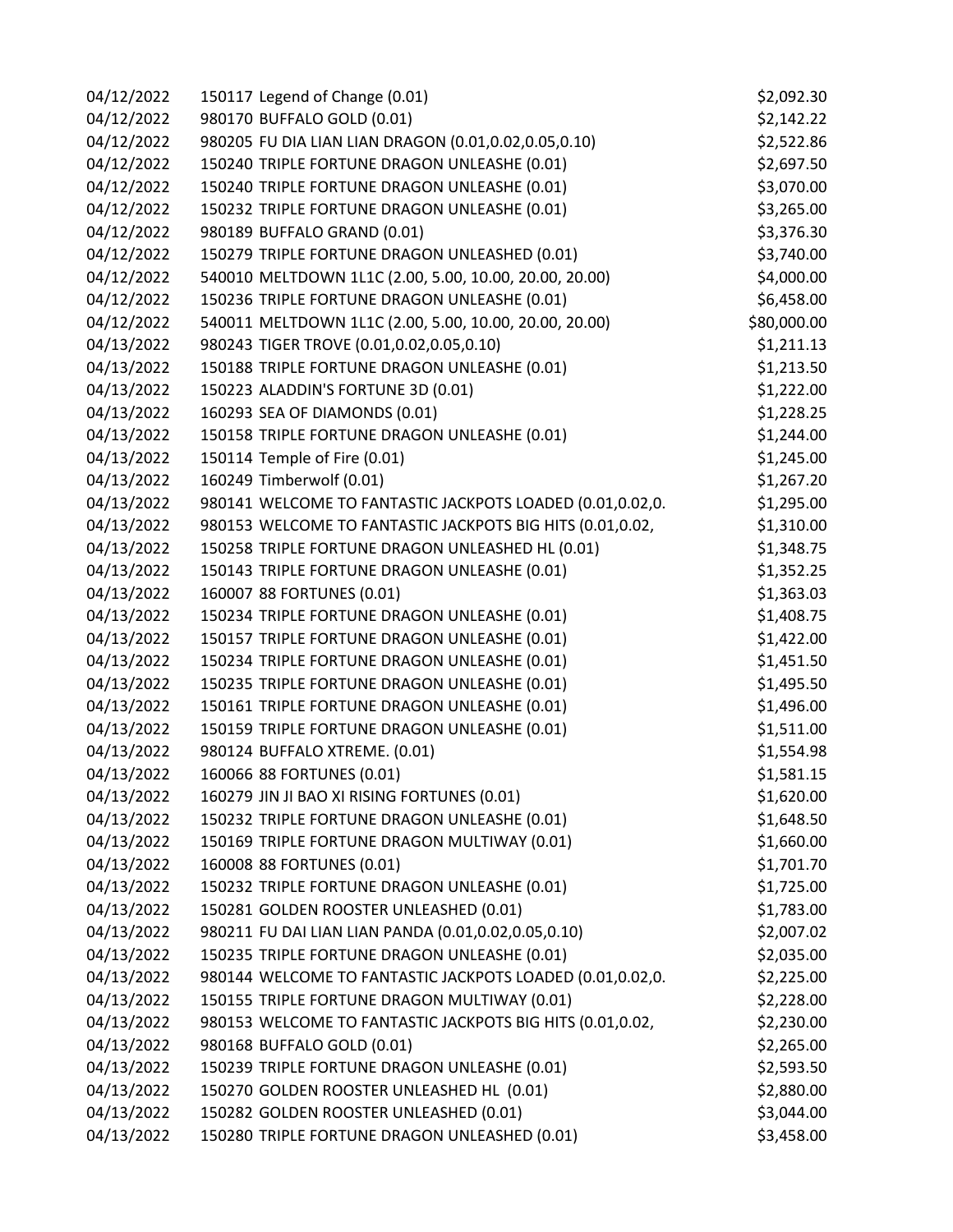| 04/13/2022 | 150263 GOLDEN ROOSTER UNLEASHED HL (0.01)                 | \$4,732.00  |
|------------|-----------------------------------------------------------|-------------|
| 04/13/2022 | 150281 GOLDEN ROOSTER UNLEASHED (0.01)                    | \$6,400.00  |
| 04/13/2022 | 150280 TRIPLE FORTUNE DRAGON UNLEASHED (0.01)             | \$12,916.00 |
| 04/14/2022 | 150241 TRIPLE FORTUNE DRAGON UNLEASHE (0.01)              | \$1,200.00  |
| 04/14/2022 | 810015 OLYMPUS STRIKES (0.01)                             | \$1,202.40  |
| 04/14/2022 | 950082 SMOKIN HOT STUFF JACKPOT RESPIN (0.01)             | \$1,214.80  |
| 04/14/2022 | 150007 Dragon Dance (0.01)                                | \$1,237.00  |
| 04/14/2022 | 150270 GOLDEN ROOSTER UNLEASHED HL (0.01)                 | \$1,240.00  |
| 04/14/2022 | 980169 5 DRAGONS GOLD (0.01)                              | \$1,245.00  |
| 04/14/2022 | 810173 TIKI SHORES (0.01)                                 | \$1,245.51  |
| 04/14/2022 | 150280 TRIPLE FORTUNE DRAGON UNLEASHED (0.01)             | \$1,246.25  |
| 04/14/2022 | 810116 SO HOT (0.01)                                      | \$1,271.00  |
| 04/14/2022 | 150158 TRIPLE FORTUNE DRAGON UNLEASHE (0.01)              | \$1,278.00  |
| 04/14/2022 | 150240 TRIPLE FORTUNE DRAGON UNLEASHE (0.01)              | \$1,278.00  |
| 04/14/2022 | 150261 TRIPLE FORTUNE DRAGON UNLEASHE (0.01)              | \$1,362.00  |
| 04/14/2022 | 150159 TRIPLE FORTUNE DRAGON UNLEASHE (0.01)              | \$1,368.75  |
| 04/14/2022 | 980228 PROSPERITY BELL (0.01,0.02,0.05,0.10)              | \$1,390.00  |
| 04/14/2022 | 150269 GOLDEN ROOSTER UNLEASHED (0.01)                    | \$1,546.50  |
| 04/14/2022 | 150260 TRIPLE FORTUNE DRAGON UNLEASHE (0.01)              | \$1,589.25  |
| 04/14/2022 | 150241 TRIPLE FORTUNE DRAGON UNLEASHE (0.01)              | \$1,599.50  |
| 04/14/2022 | 980144 WELCOME TO FANTASTIC JACKPOTS LOADED (0.01,0.02,0. | \$1,725.00  |
| 04/14/2022 | 150283 TRIPLE FORTUNE DRAGON UNLEASHED (0.01)             | \$1,825.00  |
| 04/14/2022 | 980227 BUFFALO CHIEF (0.01,0.02,0.05)                     | \$1,955.10  |
| 04/14/2022 | 150258 TRIPLE FORTUNE DRAGON UNLEASHED HL (0.01)          | \$1,971.00  |
| 04/14/2022 | 150236 TRIPLE FORTUNE DRAGON UNLEASHE (0.01)              | \$2,115.50  |
| 04/14/2022 | 150257 TRIPLE FORTUNE DRAGON UNLEASHE (0.01)              | \$2,119.00  |
| 04/14/2022 | 980261 TIKI FIRE (0.01,0.02,0.05,1.00,2.00)               | \$2,500.00  |
| 04/14/2022 | 150280 TRIPLE FORTUNE DRAGON UNLEASHED (0.01)             | \$2,533.00  |
| 04/14/2022 | 150007 Dragon Dance (0.01)                                | \$2,904.30  |
| 04/14/2022 | 150271 GOLDEN ROOSTER UNLEASHED HL (0.01)                 | \$3,079.50  |
| 04/14/2022 | 150243 TRIPLE FORTUNE DRAGON UNLEASHE (0.01)              | \$5,898.00  |
| 04/14/2022 | 150241 TRIPLE FORTUNE DRAGON UNLEASHE (0.01)              | \$11,288.00 |
| 04/14/2022 | 150188 TRIPLE FORTUNE DRAGON UNLEASHE (0.01)              | \$2,177.25  |
| 04/15/2022 | 150264 GOLDEN ROOSTER UNLEASHED HL (0.01)                 | \$1,200.00  |
| 04/15/2022 | 150239 TRIPLE FORTUNE DRAGON UNLEASHE (0.01)              | \$1,200.00  |
| 04/15/2022 | 810148 DRAGON WINS (0.01)                                 | \$1,200.00  |
| 04/15/2022 | 980224 BUFFALO CHIEF (0.01,0.02,0.05)                     | \$1,200.00  |
| 04/15/2022 | 150263 GOLDEN ROOSTER UNLEASHED HL (0.01)                 | \$1,200.00  |
| 04/15/2022 | 150147 TRIPLE FORTUNE DRAGON GOLD (0.01)                  | \$1,200.81  |
| 04/15/2022 | 160284 SUPER PANDA RICHES (0.01)                          | \$1,202.50  |
| 04/15/2022 | 980212 FU DIA LIAN LIAN DRAGON (0.01,0.02,0.05,0.10)      | \$1,206.30  |
| 04/15/2022 | 980270 HEART THROB (0.01,0.02,0.05,0.10,1.00,2.00)        | \$1,206.33  |
| 04/15/2022 | 150232 TRIPLE FORTUNE DRAGON UNLEASHE (0.01)              | \$1,215.00  |
| 04/15/2022 | 140164 FORTUNE BLESSINGS (0.01)                           | \$1,218.05  |
| 04/15/2022 | 150160 TRIPLE FORTUNE DRAGON UNLEASHE (0.01)              | \$1,228.00  |
| 04/15/2022 | 160287 SEA OF DIAMONDS (0.01)                             | \$1,236.00  |
| 04/15/2022 | 150280 TRIPLE FORTUNE DRAGON UNLEASHED (0.01)             | \$1,246.00  |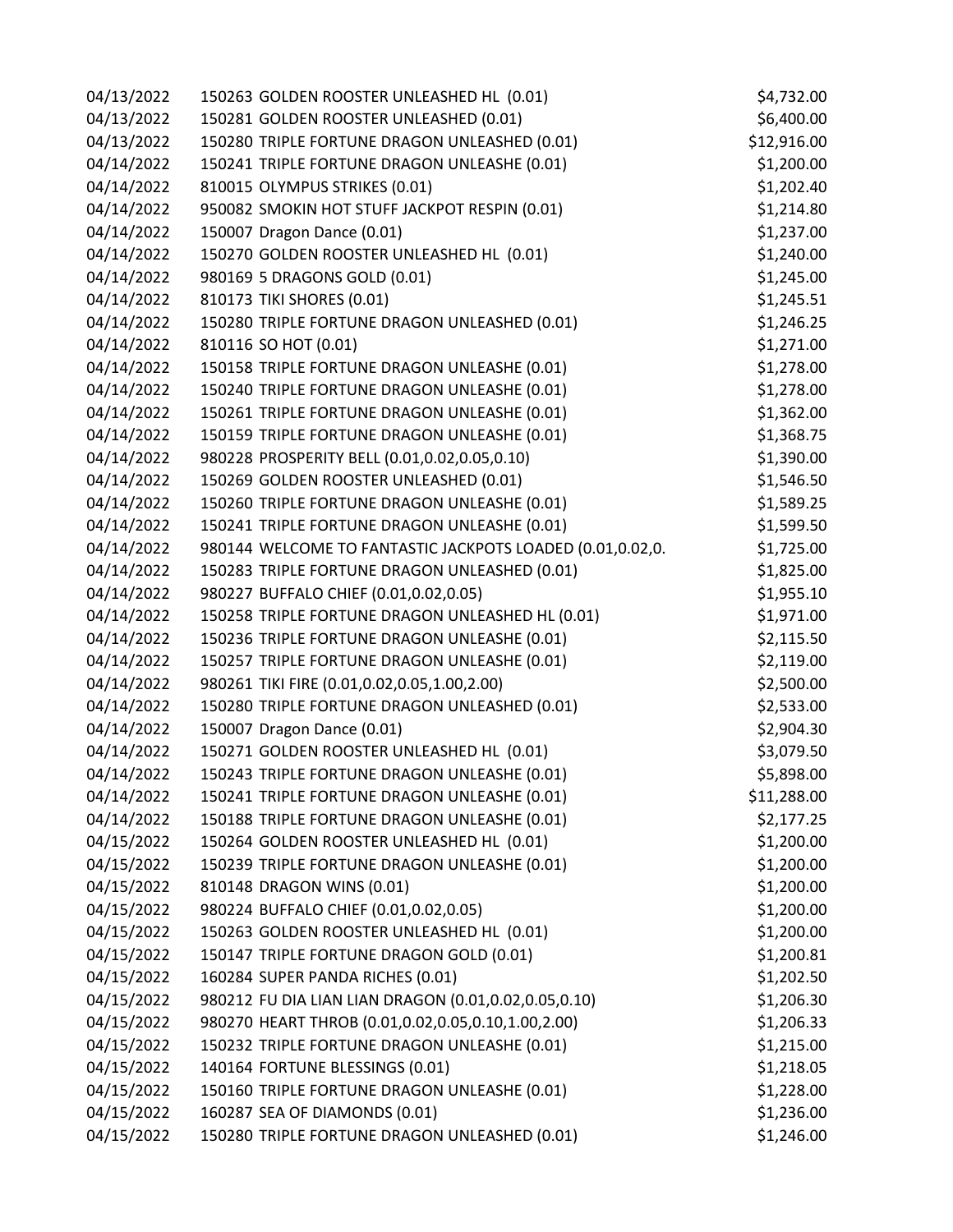| 04/15/2022 | 150264 GOLDEN ROOSTER UNLEASHED HL (0.01)           | \$1,250.00 |
|------------|-----------------------------------------------------|------------|
| 04/15/2022 | 160006 88 FORTUNES (0.01)                           | \$1,279.16 |
| 04/15/2022 | 810126 EASTERN DRAGON                               | \$1,281.62 |
| 04/15/2022 | 150232 TRIPLE FORTUNE DRAGON UNLEASHE (0.01)        | \$1,286.00 |
| 04/15/2022 | 980277 TARZAN (0.01)                                | \$1,290.50 |
| 04/15/2022 | 150279 TRIPLE FORTUNE DRAGON UNLEASHED (0.01)       | \$1,296.00 |
| 04/15/2022 | 150149 TRIPLE FORTUNE DRAGON GOLD (0.01)            | \$1,296.00 |
| 04/15/2022 | 980080 Timber Wolf Deluxe (0.01)                    | \$1,298.50 |
| 04/15/2022 | 150232 TRIPLE FORTUNE DRAGON UNLEASHE (0.01)        | \$1,300.00 |
| 04/15/2022 | 980272 HEART THROB (0.01,0.02,0.05,0.10,1.00,2.00)  | \$1,300.00 |
| 04/15/2022 | 150237 TRIPLE FORTUNE DRAGON UNLEASHE (0.01)        | \$1,303.50 |
| 04/15/2022 | 150046 GOLDEN GODDESS (0.01)                        | \$1,313.76 |
| 04/15/2022 | 150258 TRIPLE FORTUNE DRAGON UNLEASHED HL (0.01)    | \$1,320.00 |
| 04/15/2022 | 150235 TRIPLE FORTUNE DRAGON UNLEASHE (0.01)        | \$1,323.00 |
| 04/15/2022 | 980268 TIKI FIRE (0.01,0.02,0.05,1.00,2.00)         | \$1,337.50 |
| 04/15/2022 | 150241 TRIPLE FORTUNE DRAGON UNLEASHE (0.01)        | \$1,338.00 |
| 04/15/2022 | 150234 TRIPLE FORTUNE DRAGON UNLEASHE (0.01)        | \$1,338.00 |
| 04/15/2022 | 150258 TRIPLE FORTUNE DRAGON UNLEASHED HL (0.01)    | \$1,355.00 |
| 04/15/2022 | 150156 TRIPLE FORTUNE DRAGON MULTIWAY (0.01)        | \$1,364.60 |
| 04/15/2022 | 980270 HEART THROB (0.01,0.02,0.05,0.10,1.00,2.00)  | \$1,390.00 |
| 04/15/2022 | 150237 TRIPLE FORTUNE DRAGON UNLEASHE (0.01)        | \$1,400.00 |
| 04/15/2022 | 150282 GOLDEN ROOSTER UNLEASHED (0.01)              | \$1,405.00 |
| 04/15/2022 | 150263 GOLDEN ROOSTER UNLEASHED HL (0.01)           | \$1,416.00 |
| 04/15/2022 | 150282 GOLDEN ROOSTER UNLEASHED (0.01)              | \$1,424.50 |
| 04/15/2022 | 150234 TRIPLE FORTUNE DRAGON UNLEASHE (0.01)        | \$1,436.25 |
| 04/15/2022 | 150259 TRIPLE FORTUNE DRAGON UNLEASHE (0.01)        | \$1,447.50 |
| 04/15/2022 | 150259 TRIPLE FORTUNE DRAGON UNLEASHE (0.01)        | \$1,451.50 |
| 04/15/2022 | 980214 LUCKY TIGER (0.01,0.02,0.05,0.10)            | \$1,475.75 |
| 04/15/2022 | 980211 FU DAI LIAN LIAN PANDA (0.01,0.02,0.05,0.10) | \$1,494.90 |
| 04/15/2022 | 150237 TRIPLE FORTUNE DRAGON UNLEASHE (0.01)        | \$1,504.00 |
| 04/15/2022 | 980275 MAGIC PEARL (0.01,0.02,0.05,0.10,1.00,200)   | \$1,505.00 |
| 04/15/2022 | 150282 GOLDEN ROOSTER UNLEASHED (0.01)              | \$1,520.00 |
| 04/15/2022 | 160020 Buffalo (0.01)                               | \$1,521.50 |
| 04/15/2022 | 150262 TRIPLE FORTUNE DRAGON UNLEASHE (0.01)        | \$1,526.25 |
| 04/15/2022 | 980210 FU DAI LIAN LIAN PANDA (0.01,0.02,0.05,0.10) | \$1,548.90 |
| 04/15/2022 | 950072 SUPER JACKPOT RED ALERT (0.50)               | \$1,550.04 |
| 04/15/2022 | 150237 TRIPLE FORTUNE DRAGON UNLEASHE (0.01)        | \$1,584.00 |
| 04/15/2022 | 810067 STAR OF PHOENIX (0.01)                       | \$1,591.60 |
| 04/15/2022 | 150235 TRIPLE FORTUNE DRAGON UNLEASHE (0.01)        | \$1,600.00 |
| 04/15/2022 | 980210 FU DAI LIAN LIAN PANDA (0.01,0.02,0.05,0.10) | \$1,646.92 |
| 04/15/2022 | 980274 TIKI FIRE (0.01,0.02,0.05,1.00,2.00)         | \$1,670.00 |
| 04/15/2022 | 150240 TRIPLE FORTUNE DRAGON UNLEASHE (0.01)        | \$1,695.00 |
| 04/15/2022 | 810166 GOLDEN BLESSINGS (0.01)                      | \$1,696.41 |
| 04/15/2022 | 150264 GOLDEN ROOSTER UNLEASHED HL (0.01)           | \$1,729.00 |
| 04/15/2022 | 150263 GOLDEN ROOSTER UNLEASHED HL (0.01)           | \$1,756.00 |
| 04/15/2022 | 150279 TRIPLE FORTUNE DRAGON UNLEASHED (0.01)       | \$1,779.00 |
| 04/15/2022 | 150235 TRIPLE FORTUNE DRAGON UNLEASHE (0.01)        | \$1,783.00 |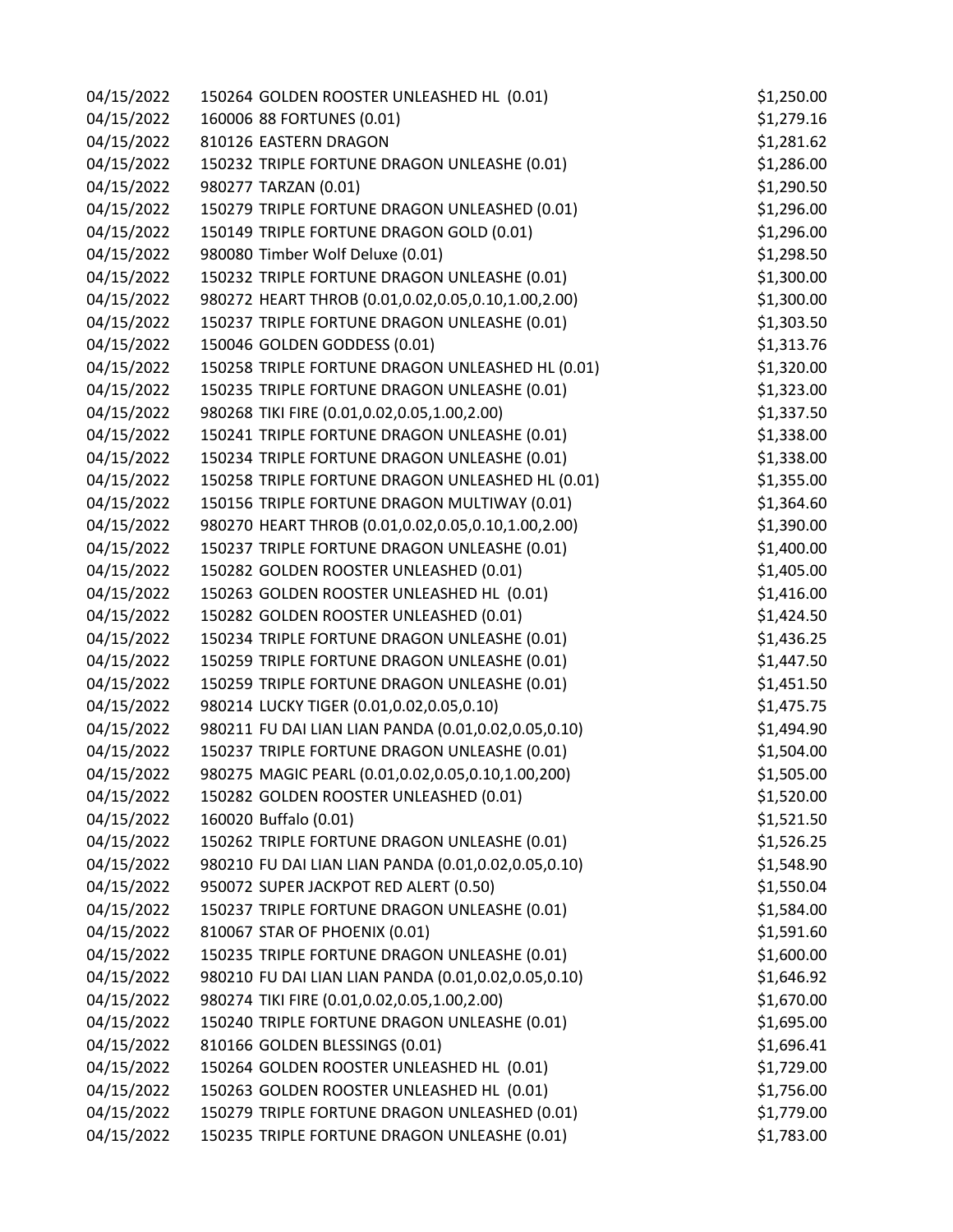| 04/15/2022 | 150142 TRIPLE FORTUNE DRAGON UNLEASHE (0.01)        | \$1,803.00  |
|------------|-----------------------------------------------------|-------------|
| 04/15/2022 | 150232 TRIPLE FORTUNE DRAGON UNLEASHE (0.01)        | \$1,820.00  |
| 04/15/2022 | 150052 DRAGON FLY (0.01)                            | \$1,833.00  |
| 04/15/2022 | 150263 GOLDEN ROOSTER UNLEASHED HL (0.01)           | \$1,862.00  |
| 04/15/2022 | 150243 TRIPLE FORTUNE DRAGON UNLEASHE (0.01)        | \$1,899.75  |
| 04/15/2022 | 150282 GOLDEN ROOSTER UNLEASHED (0.01)              | \$1,904.00  |
| 04/15/2022 | 150239 TRIPLE FORTUNE DRAGON UNLEASHE (0.01)        | \$1,923.25  |
| 04/15/2022 | 150143 TRIPLE FORTUNE DRAGON UNLEASHE (0.01)        | \$1,966.00  |
| 04/15/2022 | 150280 TRIPLE FORTUNE DRAGON UNLEASHED (0.01)       | \$2,007.00  |
| 04/15/2022 | 150233 TRIPLE FORTUNE DRAGON UNLEASHE (0.01)        | \$2,065.00  |
| 04/15/2022 | 150232 TRIPLE FORTUNE DRAGON UNLEASHE (0.01)        | \$2,137.50  |
| 04/15/2022 | 150239 TRIPLE FORTUNE DRAGON UNLEASHE (0.01)        | \$2,161.25  |
| 04/15/2022 | 160251 100 LIONS (0.01)                             | \$2,182.50  |
| 04/15/2022 | 810077 Rakin Bacon (0.01)                           | \$2,343.60  |
| 04/15/2022 | 150140 TRIPLE FORTUNE DRAGON UNLEASHE (0.01)        | \$2,351.00  |
| 04/15/2022 | 150241 TRIPLE FORTUNE DRAGON UNLEASHE (0.01)        | \$2,383.50  |
| 04/15/2022 | 150263 GOLDEN ROOSTER UNLEASHED HL (0.01)           | \$2,421.75  |
| 04/15/2022 | 150232 TRIPLE FORTUNE DRAGON UNLEASHE (0.01)        | \$2,468.00  |
| 04/15/2022 | 810171 TIKI JUNGLE (0.01)                           | \$2,514.10  |
| 04/15/2022 | 150149 TRIPLE FORTUNE DRAGON GOLD (0.01)            | \$2,640.60  |
| 04/15/2022 | 150239 TRIPLE FORTUNE DRAGON UNLEASHE (0.01)        | \$2,856.00  |
| 04/15/2022 | 150236 TRIPLE FORTUNE DRAGON UNLEASHE (0.01)        | \$2,880.00  |
| 04/15/2022 | 150239 TRIPLE FORTUNE DRAGON UNLEASHE (0.01)        | \$2,912.00  |
| 04/15/2022 | 150235 TRIPLE FORTUNE DRAGON UNLEASHE (0.01)        | \$3,167.50  |
| 04/15/2022 | 150264 GOLDEN ROOSTER UNLEASHED HL (0.01)           | \$3,220.00  |
| 04/15/2022 | 160303 COPPER DROPPER (0.01)                        | \$3,518.48  |
| 04/15/2022 | 150236 TRIPLE FORTUNE DRAGON UNLEASHE (0.01)        | \$4,086.00  |
| 04/15/2022 | 150237 TRIPLE FORTUNE DRAGON UNLEASHE (0.01)        | \$4,204.00  |
| 04/15/2022 | 150141 TRIPLE FORTUNE DRAGON UNLEASHE (0.01)        | \$4,231.00  |
| 04/15/2022 | 150235 TRIPLE FORTUNE DRAGON UNLEASHE (0.01)        | \$4,508.00  |
| 04/15/2022 | 150236 TRIPLE FORTUNE DRAGON UNLEASHE (0.01)        | \$4,948.00  |
| 04/15/2022 | 150239 TRIPLE FORTUNE DRAGON UNLEASHE (0.01)        | \$5,224.00  |
| 04/15/2022 | 150232 TRIPLE FORTUNE DRAGON UNLEASHE (0.01)        | \$5,288.75  |
| 04/15/2022 | 810130 FU NAN FU NU (0.01)                          | \$5,632.00  |
| 04/15/2022 | 980160 BUFFALO GOLD (0.01)                          | \$5,826.50  |
| 04/15/2022 | 150280 TRIPLE FORTUNE DRAGON UNLEASHED (0.01)       | \$7,821.00  |
| 04/15/2022 | 150237 TRIPLE FORTUNE DRAGON UNLEASHE (0.01)        | \$8,628.00  |
| 04/15/2022 | 160266 SWEET TWEET (0.01)                           | \$10,665.73 |
| 04/15/2022 | 810140 EMERALD PRINCESS                             | \$14,030.67 |
| 04/15/2022 | 150141 TRIPLE FORTUNE DRAGON UNLEASHE (0.01)        | \$7,864.00  |
| 04/15/2022 | 150257 TRIPLE FORTUNE DRAGON UNLEASHE (0.01)        | \$1,612.00  |
| 04/16/2022 | 150232 TRIPLE FORTUNE DRAGON UNLEASHE (0.01)        | \$1,203.00  |
| 04/16/2022 | 980210 FU DAI LIAN LIAN PANDA (0.01,0.02,0.05,0.10) | \$1,212.60  |
| 04/16/2022 | 150232 TRIPLE FORTUNE DRAGON UNLEASHE (0.01)        | \$1,228.00  |
| 04/16/2022 | 150241 TRIPLE FORTUNE DRAGON UNLEASHE (0.01)        | \$1,228.00  |
| 04/16/2022 | 150240 TRIPLE FORTUNE DRAGON UNLEASHE (0.01)        | \$1,268.00  |
| 04/16/2022 | 980258 BUFFALO GOLD (0.05)                          | \$1,269.00  |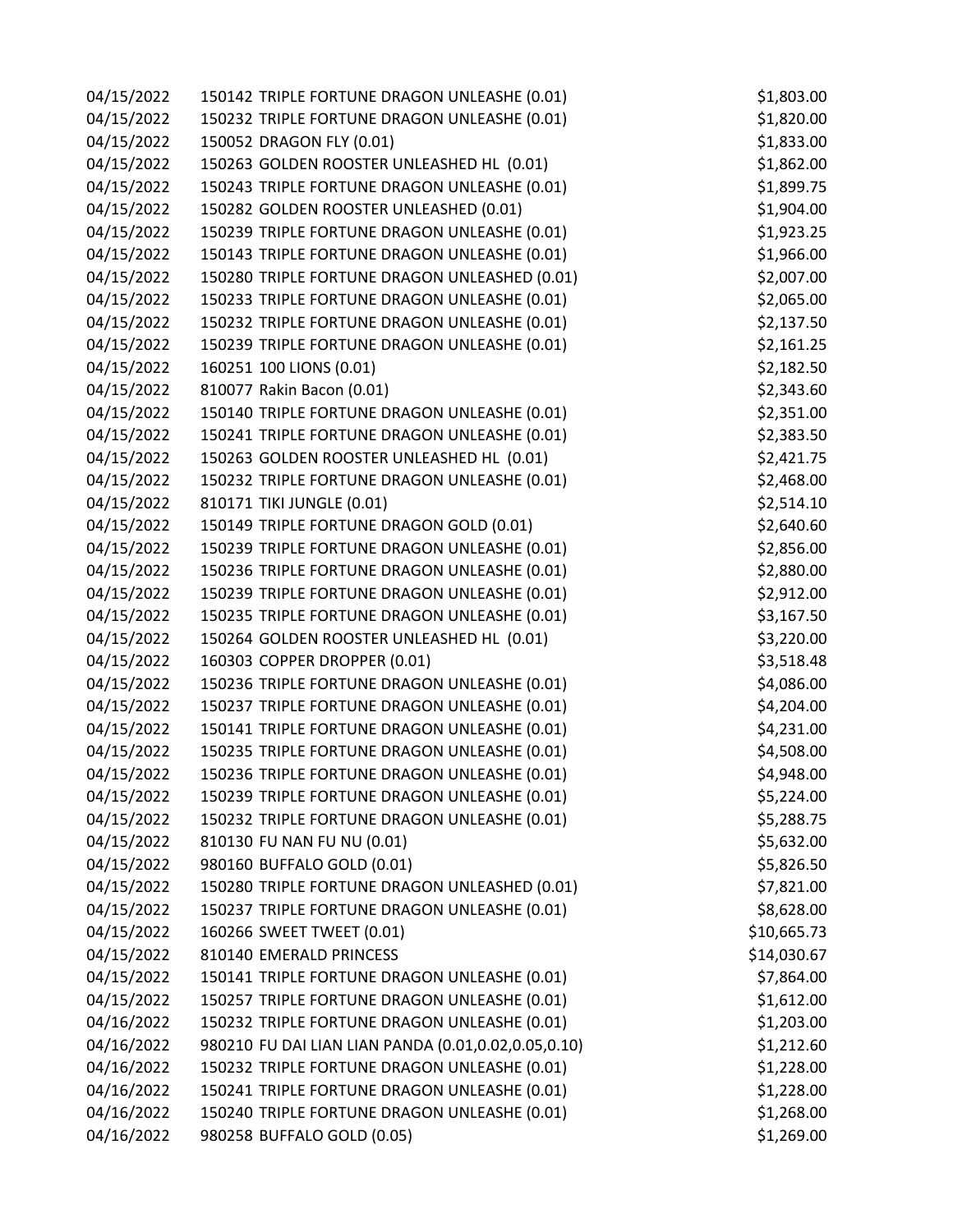| 04/16/2022 | 150267 GOLDEN ROOSTER UNLEASHED (0.01)           | \$1,278.00 |
|------------|--------------------------------------------------|------------|
| 04/16/2022 | 150188 TRIPLE FORTUNE DRAGON UNLEASHE (0.01)     | \$1,292.50 |
| 04/16/2022 | 150232 TRIPLE FORTUNE DRAGON UNLEASHE (0.01)     | \$1,301.00 |
| 04/16/2022 | 150261 TRIPLE FORTUNE DRAGON UNLEASHE (0.01)     | \$1,303.50 |
| 04/16/2022 | 980228 PROSPERITY BELL (0.01,0.02,0.05,0.10)     | \$1,304.87 |
| 04/16/2022 | 980237 WONDER 4 BOOST (0.01)                     | \$1,310.99 |
| 04/16/2022 | 150233 TRIPLE FORTUNE DRAGON UNLEASHE (0.01)     | \$1,330.00 |
| 04/16/2022 | 150232 TRIPLE FORTUNE DRAGON UNLEASHE (0.01)     | \$1,386.25 |
| 04/16/2022 | 150167 TRIPLE FORTUNE DRAGON MULTIWAY (0.01)     | \$1,396.00 |
| 04/16/2022 | 150279 TRIPLE FORTUNE DRAGON UNLEASHED (0.01)    | \$1,400.00 |
| 04/16/2022 | 980170 BUFFALO GOLD (0.01)                       | \$1,406.50 |
| 04/16/2022 | 810177 TIKI SHORES (0.01)                        | \$1,410.44 |
| 04/16/2022 | 150266 GOLDEN ROOSTER UNLEASHED (0.01)           | \$1,422.00 |
| 04/16/2022 | 140029 Smokin Hot Stuff Wicked Wheel (0.01)      | \$1,440.00 |
| 04/16/2022 | 150283 TRIPLE FORTUNE DRAGON UNLEASHED (0.01)    | \$1,442.25 |
| 04/16/2022 | 150237 TRIPLE FORTUNE DRAGON UNLEASHE (0.01)     | \$1,496.00 |
| 04/16/2022 | 150232 TRIPLE FORTUNE DRAGON UNLEASHE (0.01)     | \$1,538.00 |
| 04/16/2022 | 980160 BUFFALO GOLD (0.01)                       | \$1,603.60 |
| 04/16/2022 | 150162 TRIPLE FORTUNE DRAGON UNLEASHE (0.01)     | \$1,614.50 |
| 04/16/2022 | 150144 TRIPLE FORTUNE DRAGON UNLEASHE (0.01)     | \$1,617.75 |
| 04/16/2022 | 150162 TRIPLE FORTUNE DRAGON UNLEASHE (0.01)     | \$1,624.50 |
| 04/16/2022 | 970013 DANCING DRUMS EXPLOSION WAP (0.01)        | \$1,626.91 |
| 04/16/2022 | 950039 TOTAL MELTDOWN (0.01)                     | \$1,657.50 |
| 04/16/2022 | 980226 BUFFALO CHIEF (0.01,0.02,0.05)            | \$1,659.40 |
| 04/16/2022 | 150157 TRIPLE FORTUNE DRAGON UNLEASHE (0.01)     | \$1,729.00 |
| 04/16/2022 | 150280 TRIPLE FORTUNE DRAGON UNLEASHED (0.01)    | \$1,729.00 |
| 04/16/2022 | 150268 GOLDEN ROOSTER UNLEASHED (0.01)           | \$1,729.00 |
| 04/16/2022 | 980224 BUFFALO CHIEF (0.01,0.02,0.05)            | \$1,803.50 |
| 04/16/2022 | 160274 LOCK IT LINK PIGGY BANK (0.01)            | \$1,875.00 |
| 04/16/2022 | 150258 TRIPLE FORTUNE DRAGON UNLEASHED HL (0.01) | \$1,884.00 |
| 04/16/2022 | 150235 TRIPLE FORTUNE DRAGON UNLEASHE (0.01)     | \$1,942.00 |
| 04/16/2022 | 160077 Dancing Drums (0.01)                      | \$1,942.22 |
| 04/16/2022 | 810170 GOLDEN WINS DELUXE (0.01)                 | \$1,944.00 |
| 04/16/2022 | 810170 GOLDEN WINS DELUXE (0.01)                 | \$1,949.00 |
| 04/16/2022 | 150045 Moon Rabbit (0.01)                        | \$1,988.88 |
| 04/16/2022 | 150280 TRIPLE FORTUNE DRAGON UNLEASHED (0.01)    | \$2,031.00 |
| 04/16/2022 | 150234 TRIPLE FORTUNE DRAGON UNLEASHE (0.01)     | \$2,171.25 |
| 04/16/2022 | 150141 TRIPLE FORTUNE DRAGON UNLEASHE (0.01)     | \$2,211.50 |
| 04/16/2022 | 810165 PIRATE PLUNDER (0.01)                     | \$2,217.00 |
| 04/16/2022 | 150235 TRIPLE FORTUNE DRAGON UNLEASHE (0.01)     | \$2,300.00 |
| 04/16/2022 | 980224 BUFFALO CHIEF (0.01,0.02,0.05)            | \$2,401.55 |
| 04/16/2022 | 150284 TRIPLE FORTUNE DRAGON UNLEASHED (0.01)    | \$2,408.00 |
| 04/16/2022 | 810165 PIRATE PLUNDER (0.01)                     | \$2,425.00 |
| 04/16/2022 | 810170 GOLDEN WINS DELUXE (0.01)                 | \$2,448.66 |
| 04/16/2022 | 160300 ULTIMATE FIRE LINK CHINA STREET (0.01)    | \$2,482.54 |
| 04/16/2022 | 150233 TRIPLE FORTUNE DRAGON UNLEASHE (0.01)     | \$2,536.00 |
| 04/16/2022 | 150232 TRIPLE FORTUNE DRAGON UNLEASHE (0.01)     | \$2,607.00 |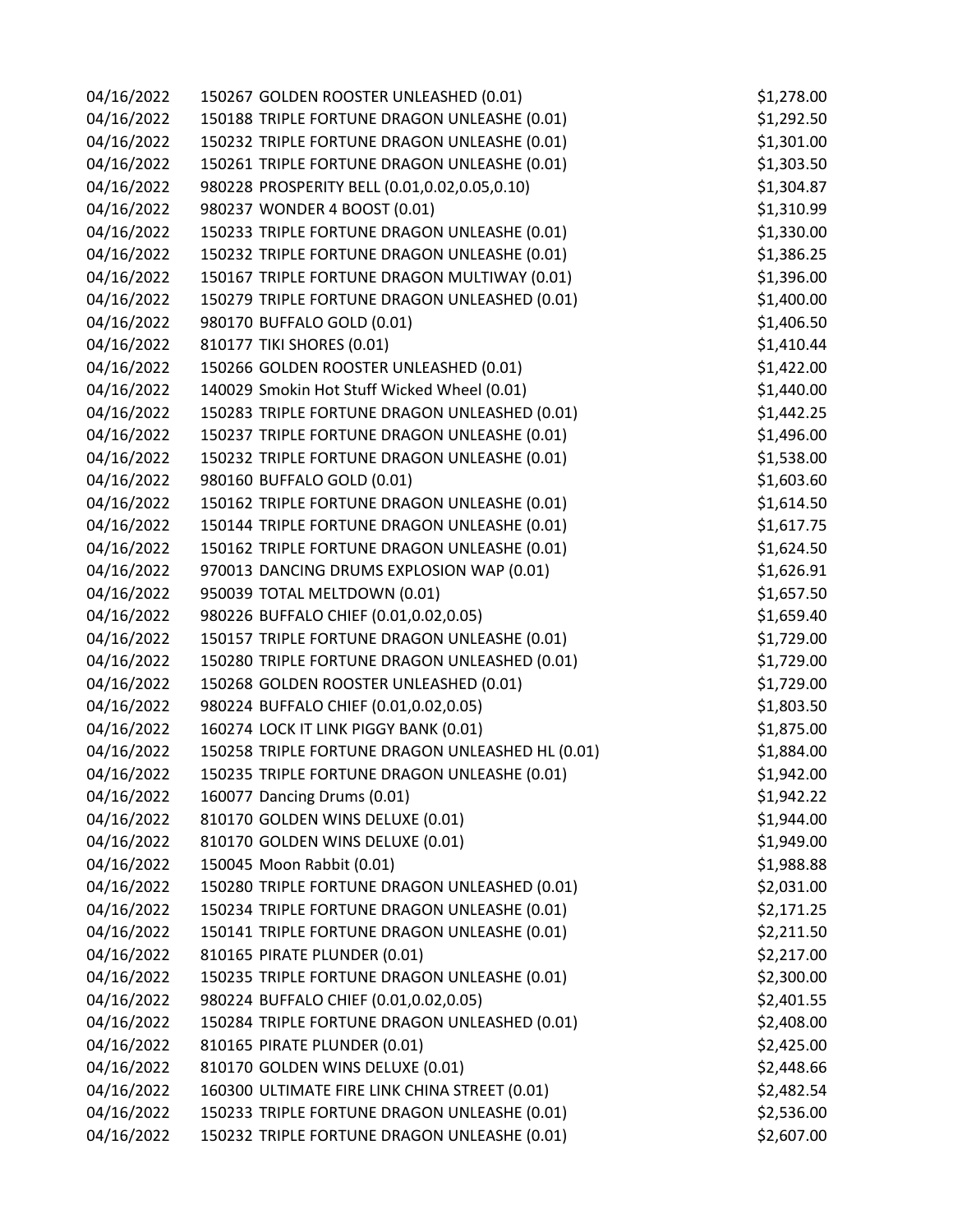| 04/16/2022 | 150244 TRIPLE FORTUNE DRAGON UNLEASHE (0.01)        | \$2,923.50 |
|------------|-----------------------------------------------------|------------|
| 04/16/2022 | 160303 COPPER DROPPER (0.01)                        | \$3,128.71 |
| 04/16/2022 | 150280 TRIPLE FORTUNE DRAGON UNLEASHED (0.01)       | \$3,156.00 |
| 04/16/2022 | 160123 LOCK IT LINK EUREKA REEL BLAST (0.01)        | \$3,202.90 |
| 04/16/2022 | 980211 FU DAI LIAN LIAN PANDA (0.01,0.02,0.05,0.10) | \$3,357.12 |
| 04/16/2022 | 980162 BUFFALO GOLD (0.01)                          | \$3,490.81 |
| 04/16/2022 | 150269 GOLDEN ROOSTER UNLEASHED (0.01)              | \$4,614.00 |
| 04/17/2022 | 150201 Cash Cove (0.01)                             | \$1,200.00 |
| 04/17/2022 | 150149 TRIPLE FORTUNE DRAGON GOLD (0.01)            | \$1,279.56 |
| 04/17/2022 | 150279 TRIPLE FORTUNE DRAGON UNLEASHED (0.01)       | \$1,292.50 |
| 04/17/2022 | 150232 TRIPLE FORTUNE DRAGON UNLEASHE (0.01)        | \$1,344.00 |
| 04/17/2022 | 980214 LUCKY TIGER (0.01,0.02,0.05,0.10)            | \$1,412.89 |
| 04/17/2022 | 150258 TRIPLE FORTUNE DRAGON UNLEASHED HL (0.01)    | \$1,416.00 |
| 04/17/2022 | 150280 TRIPLE FORTUNE DRAGON UNLEASHED (0.01)       | \$1,516.00 |
| 04/17/2022 | 810015 OLYMPUS STRIKES (0.01)                       | \$1,538.56 |
| 04/17/2022 | 810170 GOLDEN WINS DELUXE (0.01)                    | \$1,590.40 |
| 04/17/2022 | 970013 DANCING DRUMS EXPLOSION WAP (0.01)           | \$1,618.43 |
| 04/17/2022 | 810058 Buffalo Jackpots (0.01)                      | \$1,697.69 |
| 04/17/2022 | 980106 PROSPEROUS FORTUNES (0.01,0.02,0.05)         | \$1,715.00 |
| 04/17/2022 | 150263 GOLDEN ROOSTER UNLEASHED HL (0.01)           | \$1,726.00 |
| 04/17/2022 | 150241 TRIPLE FORTUNE DRAGON UNLEASHE (0.01)        | \$1,729.00 |
| 04/17/2022 | 160046 50 LIONS (0.01)                              | \$1,783.40 |
| 04/17/2022 | 150233 TRIPLE FORTUNE DRAGON UNLEASHE (0.01)        | \$1,803.00 |
| 04/17/2022 | 980166 BUFFALO GOLD (0.01)                          | \$1,805.60 |
| 04/17/2022 | 160118 GOLDEN RELICS (0.01)                         | \$1,814.52 |
| 04/17/2022 | 150267 GOLDEN ROOSTER UNLEASHED (0.01)              | \$1,825.00 |
| 04/17/2022 | 150140 TRIPLE FORTUNE DRAGON UNLEASHE (0.01)        | \$1,858.00 |
| 04/17/2022 | 150243 TRIPLE FORTUNE DRAGON UNLEASHE (0.01)        | \$1,955.25 |
| 04/17/2022 | 160216 JACKPOTS CATCHERS (0.01)                     | \$2,151.65 |
| 04/17/2022 | 150241 TRIPLE FORTUNE DRAGON UNLEASHE (0.01)        | \$2,266.50 |
| 04/17/2022 | 150173 TRIPLE FORTUNE DRAGON MULTIWAY (0.01)        | \$2,350.00 |
| 04/17/2022 | 150232 TRIPLE FORTUNE DRAGON UNLEASHE (0.01)        | \$2,421.75 |
| 04/17/2022 | 980226 BUFFALO CHIEF (0.01,0.02,0.05)               | \$2,458.00 |
| 04/17/2022 | 150240 TRIPLE FORTUNE DRAGON UNLEASHE (0.01)        | \$2,577.50 |
| 04/17/2022 | 150280 TRIPLE FORTUNE DRAGON UNLEASHED (0.01)       | \$2,612.00 |
| 04/17/2022 | 150241 TRIPLE FORTUNE DRAGON UNLEASHE (0.01)        | \$2,787.00 |
| 04/17/2022 | 150239 TRIPLE FORTUNE DRAGON UNLEASHE (0.01)        | \$3,229.00 |
| 04/17/2022 | 150280 TRIPLE FORTUNE DRAGON UNLEASHED (0.01)       | \$3,572.00 |
| 04/17/2022 | 150243 TRIPLE FORTUNE DRAGON UNLEASHE (0.01)        | \$3,932.00 |
| 04/17/2022 | 150241 TRIPLE FORTUNE DRAGON UNLEASHE (0.01)        | \$4,231.00 |
| 04/17/2022 | 980227 BUFFALO CHIEF (0.01,0.02,0.05)               | \$5,547.75 |
| 04/17/2022 | 150264 GOLDEN ROOSTER UNLEASHED HL (0.01)           | \$1,534.00 |
| 04/17/2022 | 150269 GOLDEN ROOSTER UNLEASHED (0.01)              | \$1,971.00 |
| 04/18/2022 | 150232 TRIPLE FORTUNE DRAGON UNLEASHE (0.01)        | \$1,213.50 |
| 04/18/2022 | 150156 TRIPLE FORTUNE DRAGON MULTIWAY (0.01)        | \$1,274.00 |
| 04/18/2022 | 980271 TIKI FIRE (0.01,0.02,0.05,1.00,2.00)         | \$1,287.40 |
| 04/18/2022 | 980231 PROSPERITY BELL (0.01,0.02,0.05,0.10)        | \$1,358.99 |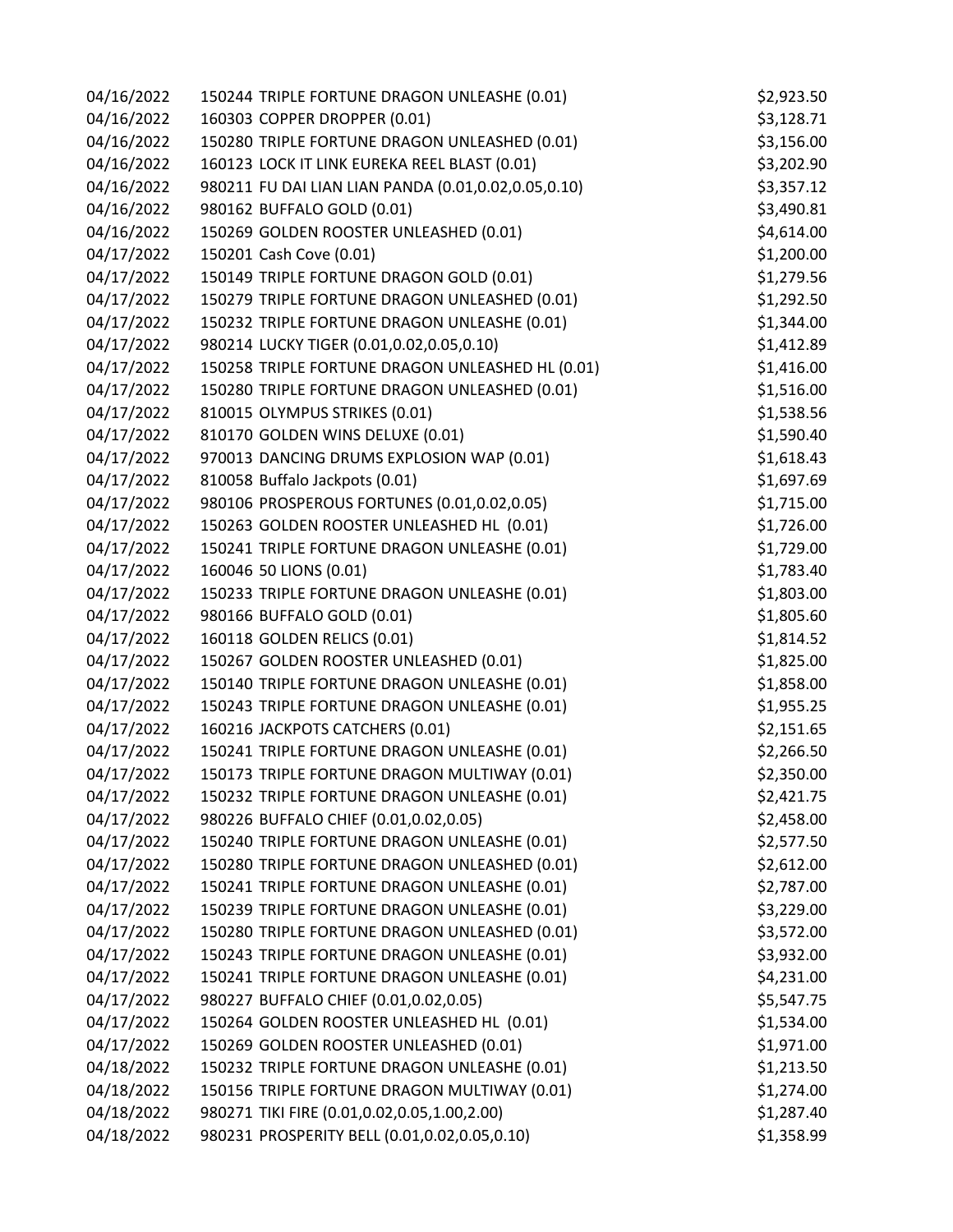| 04/18/2022 | 810140 EMERALD PRINCESS                                   | \$1,539.00 |
|------------|-----------------------------------------------------------|------------|
| 04/18/2022 | 900026 FORBIDDEN TREASURES (0.01)                         | \$1,543.65 |
| 04/18/2022 | 810058 Buffalo Jackpots (0.01)                            | \$1,705.50 |
| 04/18/2022 | 150164 TRIPLE FORTUNE DRAGON MULTIWAY (0.01)              | \$1,705.75 |
| 04/18/2022 | 150284 TRIPLE FORTUNE DRAGON UNLEASHED (0.01)             | \$1,729.00 |
| 04/18/2022 | 150258 TRIPLE FORTUNE DRAGON UNLEASHED HL (0.01)          | \$1,743.00 |
| 04/18/2022 | 150232 TRIPLE FORTUNE DRAGON UNLEASHE (0.01)              | \$1,858.00 |
| 04/18/2022 | 150258 TRIPLE FORTUNE DRAGON UNLEASHED HL (0.01)          | \$2,030.00 |
| 04/18/2022 | 150243 TRIPLE FORTUNE DRAGON UNLEASHE (0.01)              | \$2,031.00 |
| 04/18/2022 | 980106 PROSPEROUS FORTUNES (0.01,0.02,0.05)               | \$2,209.00 |
| 04/18/2022 | 150236 TRIPLE FORTUNE DRAGON UNLEASHE (0.01)              | \$3,932.00 |
| 04/19/2022 | 150258 TRIPLE FORTUNE DRAGON UNLEASHED HL (0.01)          | \$1,203.00 |
| 04/19/2022 | 970016 DANCING DRUMS EXPLOSION WAP (0.01)                 | \$1,209.00 |
| 04/19/2022 | 150283 TRIPLE FORTUNE DRAGON UNLEASHED (0.01)             | \$1,250.00 |
| 04/19/2022 | 810173 TIKI SHORES (0.01)                                 | \$1,258.57 |
| 04/19/2022 | 150263 GOLDEN ROOSTER UNLEASHED HL (0.01)                 | \$1,266.50 |
| 04/19/2022 | 150283 TRIPLE FORTUNE DRAGON UNLEASHED (0.01)             | \$1,266.50 |
| 04/19/2022 | 980222 WELCOME TO FANTASTIC JACKPOTS RICHES (0.01,0.02,0. | \$1,300.00 |
| 04/19/2022 | 810017 Rakin Bacon (0.01)                                 | \$1,333.20 |
| 04/19/2022 | 150236 TRIPLE FORTUNE DRAGON UNLEASHE (0.01)              | \$1,344.00 |
| 04/19/2022 | 150140 TRIPLE FORTUNE DRAGON UNLEASHE (0.01)              | \$1,360.00 |
| 04/19/2022 | 980229 PROSPERITY BELL (0.01,0.02,0.05,0.10)              | \$1,360.00 |
| 04/19/2022 | 810106 LION WINS (0.01)                                   | \$1,363.50 |
| 04/19/2022 | 150233 TRIPLE FORTUNE DRAGON UNLEASHE (0.01)              | \$1,394.00 |
| 04/19/2022 | 980223 WELCOME TO FANTASTIC JACKPOTS RICHES (0.01,0.02,0. | \$1,400.00 |
| 04/19/2022 | 810024 Rakin Bacon (0.01)                                 | \$1,405.00 |
| 04/19/2022 | 150237 TRIPLE FORTUNE DRAGON UNLEASHE (0.01)              | \$1,422.00 |
| 04/19/2022 | 980091 JIN HUANGDI EMPEROR DRAGON (0.01)                  | \$1,426.05 |
| 04/19/2022 | 140158 DRAGON KINGDOM GOLDEN CREATURES (0.01)             | \$1,440.00 |
| 04/19/2022 | 150266 GOLDEN ROOSTER UNLEASHED (0.01)                    | \$1,447.50 |
| 04/19/2022 | 150237 TRIPLE FORTUNE DRAGON UNLEASHE (0.01)              | \$1,450.00 |
| 04/19/2022 | 440007 MELTDOWN (1.00,2.00,5.00)                          | \$1,500.00 |
| 04/19/2022 | 150234 TRIPLE FORTUNE DRAGON UNLEASHE (0.01)              | \$1,540.00 |
| 04/19/2022 | 150240 TRIPLE FORTUNE DRAGON UNLEASHE (0.01)              | \$1,548.00 |
| 04/19/2022 | 150232 TRIPLE FORTUNE DRAGON UNLEASHE (0.01)              | \$1,550.00 |
| 04/19/2022 | 980223 WELCOME TO FANTASTIC JACKPOTS RICHES (0.01,0.02,0. | \$1,600.00 |
| 04/19/2022 | 150140 TRIPLE FORTUNE DRAGON UNLEASHE (0.01)              | \$1,600.00 |
| 04/19/2022 | 150157 TRIPLE FORTUNE DRAGON UNLEASHE (0.01)              | \$1,604.00 |
| 04/19/2022 | 150257 TRIPLE FORTUNE DRAGON UNLEASHE (0.01)              | \$1,610.00 |
| 04/19/2022 | 150241 TRIPLE FORTUNE DRAGON UNLEASHE (0.01)              | \$1,614.50 |
| 04/19/2022 | 150233 TRIPLE FORTUNE DRAGON UNLEASHE (0.01)              | \$1,615.00 |
| 04/19/2022 | 970016 DANCING DRUMS EXPLOSION WAP (0.01)                 | \$1,674.99 |
| 04/19/2022 | 980261 TIKI FIRE (0.01,0.02,0.05,1.00,2.00)               | \$1,686.00 |
| 04/19/2022 | 150240 TRIPLE FORTUNE DRAGON UNLEASHE (0.01)              | \$1,695.00 |
| 04/19/2022 | 980236 WELCOME TO FANTASTIC JACKPOTS TREASURES (0.01,0.02 | \$1,731.50 |
| 04/19/2022 | 980271 TIKI FIRE (0.01,0.02,0.05,1.00,2.00)               | \$1,808.20 |
| 04/19/2022 | 150235 TRIPLE FORTUNE DRAGON UNLEASHE (0.01)              | \$1,828.00 |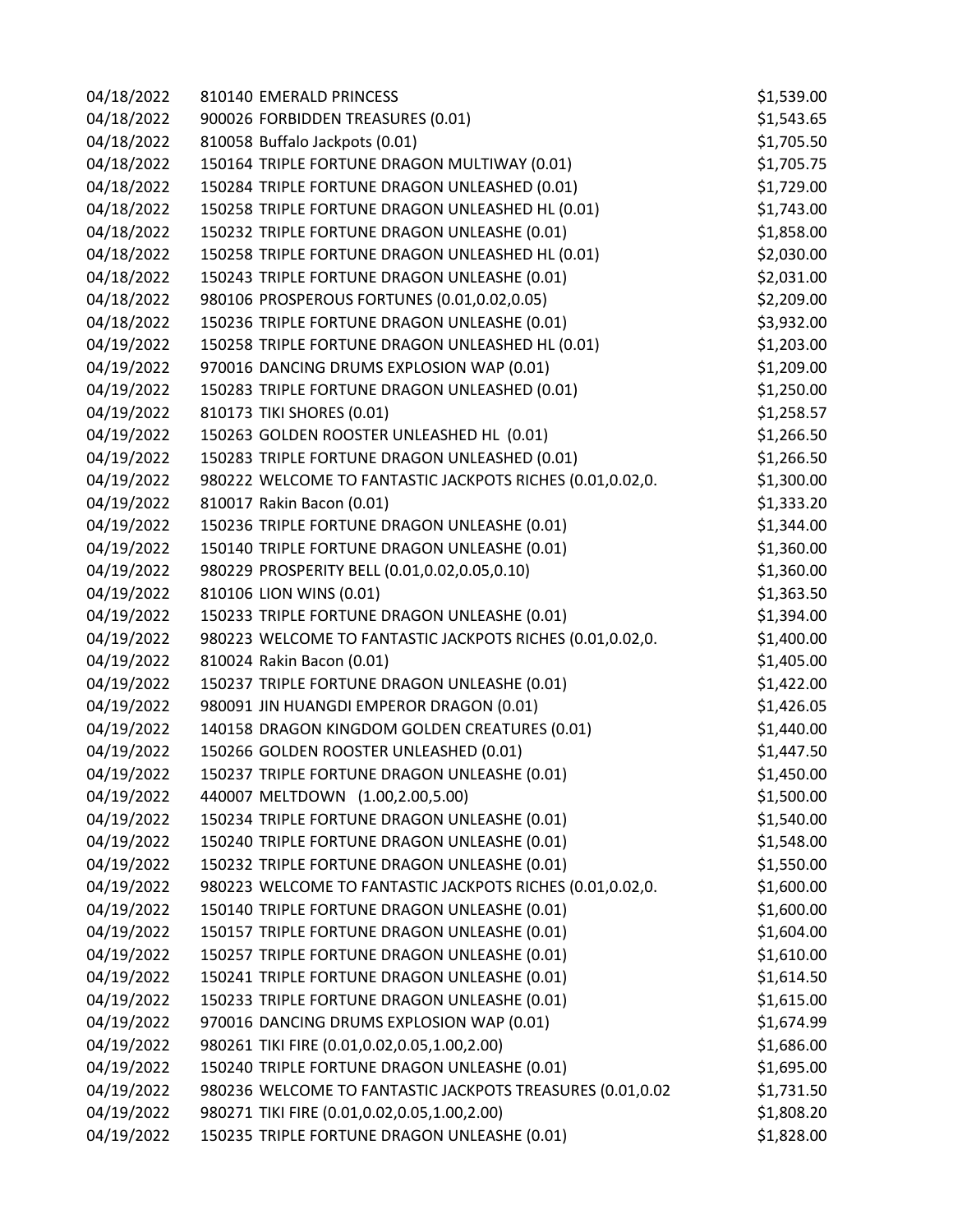| 04/19/2022 | 150243 TRIPLE FORTUNE DRAGON UNLEASHE (0.01)              | \$1,923.00  |
|------------|-----------------------------------------------------------|-------------|
| 04/19/2022 | 150267 GOLDEN ROOSTER UNLEASHED (0.01)                    | \$1,923.00  |
| 04/19/2022 | 160046 50 LIONS (0.01)                                    | \$1,953.20  |
| 04/19/2022 | 150269 GOLDEN ROOSTER UNLEASHED (0.01)                    | \$1,966.00  |
| 04/19/2022 | 980223 WELCOME TO FANTASTIC JACKPOTS RICHES (0.01,0.02,0. | \$1,975.00  |
| 04/19/2022 | 900018 KOALA KOINS (0.01)                                 | \$2,000.00  |
| 04/19/2022 | 150235 TRIPLE FORTUNE DRAGON UNLEASHE (0.01)              | \$2,062.00  |
| 04/19/2022 | 150235 TRIPLE FORTUNE DRAGON UNLEASHE (0.01)              | \$2,427.00  |
| 04/19/2022 | 980223 WELCOME TO FANTASTIC JACKPOTS RICHES (0.01,0.02,0. | \$2,725.00  |
| 04/19/2022 | 980164 BUFFALO GOLD (0.01)                                | \$3,111.37  |
| 04/19/2022 | 150232 TRIPLE FORTUNE DRAGON UNLEASHE (0.01)              | \$3,288.00  |
| 04/19/2022 | 150160 TRIPLE FORTUNE DRAGON UNLEASHE (0.01)              | \$3,898.00  |
| 04/19/2022 | 980160 BUFFALO GOLD (0.01)                                | \$4,550.10  |
| 04/19/2022 | 940002 VOLCANO SHAKEDOWN HF (0.01, 0.02, 0.05, 0.10,0.25) | \$5,889.56  |
| 04/19/2022 | 980207 LUNAR DRAGON (0.01,0.02,0.05,0.10)                 | \$10,233.18 |
| 04/19/2022 | 810179 TIKI SHORES (0.01)                                 | \$1,260.84  |
| 04/19/2022 | 150240 TRIPLE FORTUNE DRAGON UNLEASHE (0.01)              | \$3,249.00  |
| 04/20/2022 | 150239 TRIPLE FORTUNE DRAGON UNLEASHE (0.01)              | \$1,200.00  |
| 04/20/2022 | 150261 TRIPLE FORTUNE DRAGON UNLEASHE (0.01)              | \$1,204.00  |
| 04/20/2022 | 980260 MAGIC PEARL (0.01,0.02,0.05,0.10,1.00,200)         | \$1,230.00  |
| 04/20/2022 | 150233 TRIPLE FORTUNE DRAGON UNLEASHE (0.01)              | \$1,263.00  |
| 04/20/2022 | 150257 TRIPLE FORTUNE DRAGON UNLEASHE (0.01)              | \$1,278.00  |
| 04/20/2022 | 980260 MAGIC PEARL (0.01,0.02,0.05,0.10,1.00,200)         | \$1,286.99  |
| 04/20/2022 | 150232 TRIPLE FORTUNE DRAGON UNLEASHE (0.01)              | \$1,313.75  |
| 04/20/2022 | 150159 TRIPLE FORTUNE DRAGON UNLEASHE (0.01)              | \$1,332.00  |
| 04/20/2022 | 150233 TRIPLE FORTUNE DRAGON UNLEASHE (0.01)              | \$1,338.00  |
| 04/20/2022 | 160008 88 FORTUNES (0.01)                                 | \$1,342.13  |
| 04/20/2022 | 150233 TRIPLE FORTUNE DRAGON UNLEASHE (0.01)              | \$1,362.00  |
| 04/20/2022 | 980266 HIGH STAKES (0.01,0.02,0.05,1.00,2.00)             | \$1,370.00  |
| 04/20/2022 | 150264 GOLDEN ROOSTER UNLEASHED HL (0.01)                 | \$1,411.00  |
| 04/20/2022 | 160270 SWEET TWEET (0.01)                                 | \$1,424.02  |
| 04/20/2022 | 980144 WELCOME TO FANTASTIC JACKPOTS LOADED (0.01,0.02,0. | \$1,450.00  |
| 04/20/2022 | 810160 JADE WINS DELUXE (0.01)                            | \$1,514.92  |
| 04/20/2022 | 150232 TRIPLE FORTUNE DRAGON UNLEASHE (0.01)              | \$1,526.25  |
| 04/20/2022 | 940025 VOLCANO SHAKEDOWN HF (0.01, 0.02, 0.05, 0.10,0.25) | \$1,559.00  |
| 04/20/2022 | 150279 TRIPLE FORTUNE DRAGON UNLEASHED (0.01)             | \$1,589.00  |
| 04/20/2022 | 150133 Moon Rabbit (0.01)                                 | \$1,598.40  |
| 04/20/2022 | 940025 VOLCANO SHAKEDOWN HF (0.01, 0.02, 0.05, 0.10,0.25) | \$1,603.00  |
| 04/20/2022 | 150158 TRIPLE FORTUNE DRAGON UNLEASHE (0.01)              | \$1,610.00  |
| 04/20/2022 | 980154 WELCOME TO FANTASTIC JACKPOTS BIG HITS (0.01,0.02, | \$1,620.00  |
| 04/20/2022 | 160167 50 LIONS (0.01)                                    | \$1,625.60  |
| 04/20/2022 | 150279 TRIPLE FORTUNE DRAGON UNLEASHED (0.01)             | \$1,660.00  |
| 04/20/2022 | 980223 WELCOME TO FANTASTIC JACKPOTS RICHES (0.01,0.02,0. | \$1,700.00  |
| 04/20/2022 | 980154 WELCOME TO FANTASTIC JACKPOTS BIG HITS (0.01,0.02, | \$1,728.70  |
| 04/20/2022 | 810165 PIRATE PLUNDER (0.01)                              | \$1,782.50  |
| 04/20/2022 | 940025 VOLCANO SHAKEDOWN HF (0.01, 0.02, 0.05, 0.10,0.25) | \$1,845.00  |
| 04/20/2022 | 940025 VOLCANO SHAKEDOWN HF (0.01, 0.02, 0.05, 0.10,0.25) | \$1,898.00  |
|            |                                                           |             |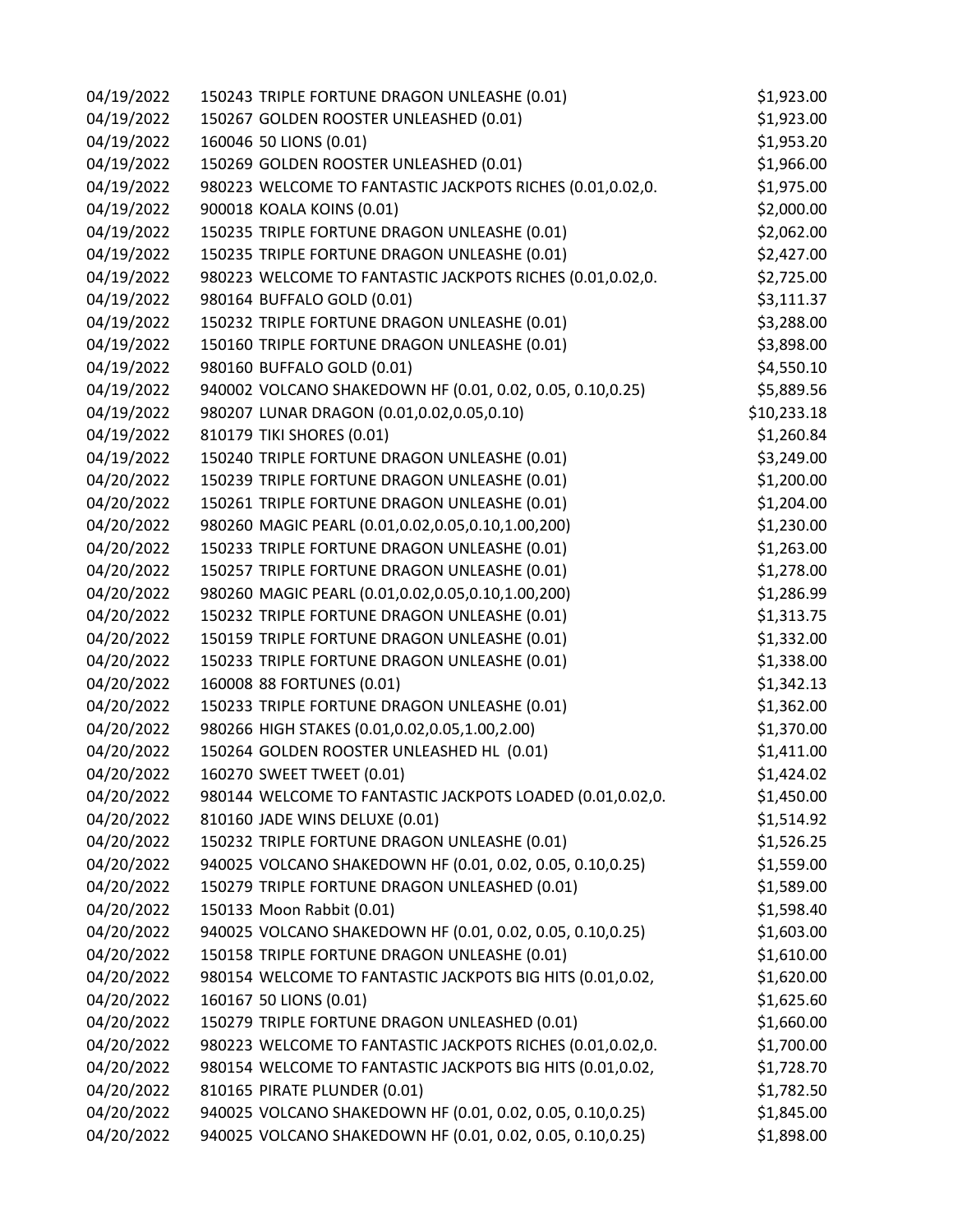| 04/20/2022 | 980222 WELCOME TO FANTASTIC JACKPOTS RICHES (0.01,0.02,0. | \$1,925.00 |
|------------|-----------------------------------------------------------|------------|
| 04/20/2022 | 980211 FU DAI LIAN LIAN PANDA (0.01,0.02,0.05,0.10)       | \$1,954.20 |
| 04/20/2022 | 150279 TRIPLE FORTUNE DRAGON UNLEASHED (0.01)             | \$1,966.00 |
| 04/20/2022 | 150282 GOLDEN ROOSTER UNLEASHED (0.01)                    | \$2,002.50 |
| 04/20/2022 | 980154 WELCOME TO FANTASTIC JACKPOTS BIG HITS (0.01,0.02, | \$2,014.00 |
| 04/20/2022 | 980154 WELCOME TO FANTASTIC JACKPOTS BIG HITS (0.01,0.02, | \$2,075.00 |
| 04/20/2022 | 810069 FU NAN FU NU LUCKY DRAGON (0.01)                   | \$2,086.99 |
| 04/20/2022 | 980154 WELCOME TO FANTASTIC JACKPOTS BIG HITS (0.01,0.02, | \$2,090.00 |
| 04/20/2022 | 940012 Multi Game 1 (0.01, 0.02, 0.05, 0.10, 0.25)        | \$2,094.00 |
| 04/20/2022 | 150147 TRIPLE FORTUNE DRAGON GOLD (0.01)                  | \$2,157.00 |
| 04/20/2022 | 150280 TRIPLE FORTUNE DRAGON UNLEASHED (0.01)             | \$2,164.00 |
| 04/20/2022 | 150232 TRIPLE FORTUNE DRAGON UNLEASHE (0.01)              | \$2,260.00 |
| 04/20/2022 | 150279 TRIPLE FORTUNE DRAGON UNLEASHED (0.01)             | \$2,298.00 |
| 04/20/2022 | 150187 TRIPLE FORTUNE DRAGON GOLD (0.01)                  | \$2,391.80 |
| 04/20/2022 | 150284 TRIPLE FORTUNE DRAGON UNLEASHED (0.01)             | \$2,533.00 |
| 04/20/2022 | 150237 TRIPLE FORTUNE DRAGON UNLEASHE (0.01)              | \$2,605.00 |
| 04/20/2022 | 150239 TRIPLE FORTUNE DRAGON UNLEASHE (0.01)              | \$3,108.00 |
| 04/20/2022 | 150258 TRIPLE FORTUNE DRAGON UNLEASHED HL (0.01)          | \$4,423.00 |
| 04/20/2022 | 950076 LANTERNS OF DESTINY MYSTICAL EVENING (0.01)        | \$5,029.39 |
| 04/20/2022 | 150281 GOLDEN ROOSTER UNLEASHED (0.01)                    | \$5,224.00 |
| 04/20/2022 | 150241 TRIPLE FORTUNE DRAGON UNLEASHE (0.01)              | \$6,357.00 |
| 04/20/2022 | 150161 TRIPLE FORTUNE DRAGON UNLEASHE (0.01)              | \$1,949.00 |
| 04/21/2022 | 150232 TRIPLE FORTUNE DRAGON UNLEASHE (0.01)              | \$1,200.00 |
| 04/21/2022 | 810171 TIKI JUNGLE (0.01)                                 | \$1,201.25 |
| 04/21/2022 | 810165 PIRATE PLUNDER (0.01)                              | \$1,229.00 |
| 04/21/2022 | 150188 TRIPLE FORTUNE DRAGON UNLEASHE (0.01)              | \$1,294.50 |
| 04/21/2022 | 150235 TRIPLE FORTUNE DRAGON UNLEASHE (0.01)              | \$1,356.00 |
| 04/21/2022 | 900001 IVORY KING MEGA GOLD WAP (0.01)                    | \$1,359.64 |
| 04/21/2022 | 150257 TRIPLE FORTUNE DRAGON UNLEASHE (0.01)              | \$1,360.00 |
| 04/21/2022 | 810167 GOLDEN BLESSINGS (0.01)                            | \$1,387.80 |
| 04/21/2022 | 140062 Money Frog (0.01)                                  | \$1,394.00 |
| 04/21/2022 | 150139 TRIPLE FORTUNE DRAGON UNLEASHE (0.01)              | \$1,411.00 |
| 04/21/2022 | 150258 TRIPLE FORTUNE DRAGON UNLEASHED HL (0.01)          | \$1,433.75 |
| 04/21/2022 | 150236 TRIPLE FORTUNE DRAGON UNLEASHE (0.01)              | \$1,447.50 |
| 04/21/2022 | 980252 TARZAN (0.01)                                      | \$1,467.90 |
| 04/21/2022 | 150188 TRIPLE FORTUNE DRAGON UNLEASHE (0.01)              | \$1,481.00 |
| 04/21/2022 | 140154 Smokin Hot Stuff Wicked Wheel (0.01)               | \$1,504.17 |
| 04/21/2022 | 160022 Buffalo (0.01)                                     | \$1,620.00 |
| 04/21/2022 | 150004 Dragon Dance (0.01)                                | \$1,625.40 |
| 04/21/2022 | 160300 ULTIMATE FIRE LINK CHINA STREET (0.01)             | \$1,730.16 |
| 04/21/2022 | 980228 PROSPERITY BELL (0.01,0.02,0.05,0.10)              | \$1,805.00 |
| 04/21/2022 | 150239 TRIPLE FORTUNE DRAGON UNLEASHE (0.01)              | \$1,875.00 |
| 04/21/2022 | 150158 TRIPLE FORTUNE DRAGON UNLEASHE (0.01)              | \$1,938.75 |
| 04/21/2022 | 160041 100 LIONS (0.01)                                   | \$1,993.00 |
| 04/21/2022 | 150235 TRIPLE FORTUNE DRAGON UNLEASHE (0.01)              | \$1,994.00 |
| 04/21/2022 | 150260 TRIPLE FORTUNE DRAGON UNLEASHE (0.01)              | \$2,157.00 |
| 04/21/2022 | 150169 TRIPLE FORTUNE DRAGON MULTIWAY (0.01)              | \$2,166.00 |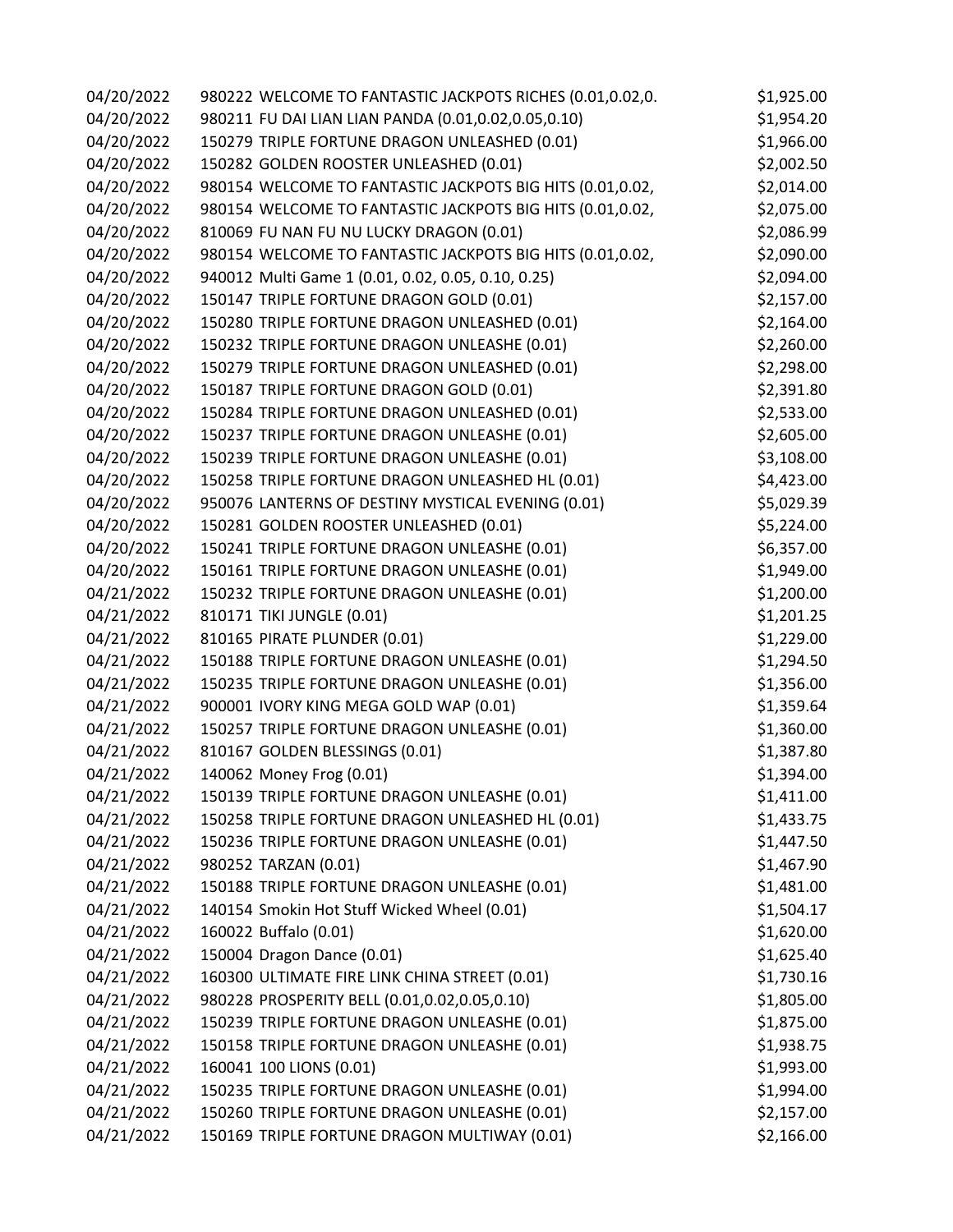| 04/21/2022 | 150280 TRIPLE FORTUNE DRAGON UNLEASHED (0.01)             | \$2,211.50 |
|------------|-----------------------------------------------------------|------------|
| 04/21/2022 | 150233 TRIPLE FORTUNE DRAGON UNLEASHE (0.01)              | \$2,248.00 |
| 04/21/2022 | 150269 GOLDEN ROOSTER UNLEASHED (0.01)                    | \$2,351.00 |
| 04/21/2022 | 150232 TRIPLE FORTUNE DRAGON UNLEASHE (0.01)              | \$2,524.00 |
| 04/21/2022 | 980210 FU DAI LIAN LIAN PANDA (0.01,0.02,0.05,0.10)       | \$4,386.20 |
| 04/22/2022 | 150232 TRIPLE FORTUNE DRAGON UNLEASHE (0.01)              | \$1,200.00 |
| 04/22/2022 | 150280 TRIPLE FORTUNE DRAGON UNLEASHED (0.01)             | \$1,209.25 |
| 04/22/2022 | 150241 TRIPLE FORTUNE DRAGON UNLEASHE (0.01)              | \$1,213.75 |
| 04/22/2022 | 160285 DANCING DRUMS PROSPERITY (0.01)                    | \$1,214.75 |
| 04/22/2022 | 980271 TIKI FIRE (0.01,0.02,0.05,1.00,2.00)               | \$1,220.84 |
| 04/22/2022 | 980124 BUFFALO XTREME. (0.01)                             | \$1,221.00 |
| 04/22/2022 | 150258 TRIPLE FORTUNE DRAGON UNLEASHED HL (0.01)          | \$1,227.50 |
| 04/22/2022 | 980261 TIKI FIRE (0.01,0.02,0.05,1.00,2.00)               | \$1,240.00 |
| 04/22/2022 | 160272 LOCK IT LINK PIGGY BANK (0.01)                     | \$1,265.00 |
| 04/22/2022 | 150270 GOLDEN ROOSTER UNLEASHED HL (0.01)                 | \$1,268.75 |
| 04/22/2022 | 980257 BUFFALO GOLD (0.05)                                | \$1,269.50 |
| 04/22/2022 | 810135 SHOU HU SHEN (0.01)                                | \$1,303.37 |
| 04/22/2022 | 150143 TRIPLE FORTUNE DRAGON UNLEASHE (0.01)              | \$1,306.00 |
| 04/22/2022 | 160087 TREE OF WEALTH RICH TRADITIONS (0.01)              | \$1,308.38 |
| 04/22/2022 | 810003 MONKEY IN THE BANK (0.01)                          | \$1,341.80 |
| 04/22/2022 | 980222 WELCOME TO FANTASTIC JACKPOTS RICHES (0.01,0.02,0. | \$1,345.00 |
| 04/22/2022 | 810170 GOLDEN WINS DELUXE (0.01)                          | \$1,350.00 |
| 04/22/2022 | 150239 TRIPLE FORTUNE DRAGON UNLEASHE (0.01)              | \$1,352.25 |
| 04/22/2022 | 980237 WONDER 4 BOOST (0.01)                              | \$1,356.00 |
| 04/22/2022 | 980222 WELCOME TO FANTASTIC JACKPOTS RICHES (0.01,0.02,0. | \$1,360.00 |
| 04/22/2022 | 810171 TIKI JUNGLE (0.01)                                 | \$1,459.67 |
| 04/22/2022 | 150237 TRIPLE FORTUNE DRAGON UNLEASHE (0.01)              | \$1,467.00 |
| 04/22/2022 | 980167 5 DRAGONS GOLD (0.01)                              | \$1,500.00 |
| 04/22/2022 | 980205 FU DIA LIAN LIAN DRAGON (0.01,0.02,0.05,0.10)      | \$1,511.36 |
| 04/22/2022 | 150237 TRIPLE FORTUNE DRAGON UNLEASHE (0.01)              | \$1,536.00 |
| 04/22/2022 | 980093 JIN HUANGDI EMPEROR DRAGON (0.01)                  | \$1,543.00 |
| 04/22/2022 | 150258 TRIPLE FORTUNE DRAGON UNLEASHED HL (0.01)          | \$1,545.25 |
| 04/22/2022 | 150279 TRIPLE FORTUNE DRAGON UNLEASHED (0.01)             | \$1,546.25 |
| 04/22/2022 | 150280 TRIPLE FORTUNE DRAGON UNLEASHED (0.01)             | \$1,560.00 |
| 04/22/2022 | 150260 TRIPLE FORTUNE DRAGON UNLEASHE (0.01)              | \$1,572.80 |
| 04/22/2022 | 150240 TRIPLE FORTUNE DRAGON UNLEASHE (0.01)              | \$1,575.00 |
| 04/22/2022 | 150235 TRIPLE FORTUNE DRAGON UNLEASHE (0.01)              | \$1,587.00 |
| 04/22/2022 | 150280 TRIPLE FORTUNE DRAGON UNLEASHED (0.01)             | \$1,600.00 |
| 04/22/2022 | 150232 TRIPLE FORTUNE DRAGON UNLEASHE (0.01)              | \$1,604.00 |
| 04/22/2022 | 980226 BUFFALO CHIEF (0.01,0.02,0.05)                     | \$1,625.31 |
| 04/22/2022 | 150286 WOLF RUN GOLD (0.01)                               | \$1,639.20 |
| 04/22/2022 | 150241 TRIPLE FORTUNE DRAGON UNLEASHE (0.01)              | \$1,640.00 |
| 04/22/2022 | 950034 LITTLE SHOP OF HORROR WAP (0.01)                   | \$1,679.35 |
| 04/22/2022 | 980274 TIKI FIRE (0.01,0.02,0.05,1.00,2.00)               | \$1,680.00 |
| 04/22/2022 | 160037 JACKPOTS CATCHERS (0.01)                           | \$1,688.55 |
| 04/22/2022 | 150236 TRIPLE FORTUNE DRAGON UNLEASHE (0.01)              | \$1,732.00 |
| 04/22/2022 | 980162 BUFFALO GOLD (0.01)                                | \$1,740.00 |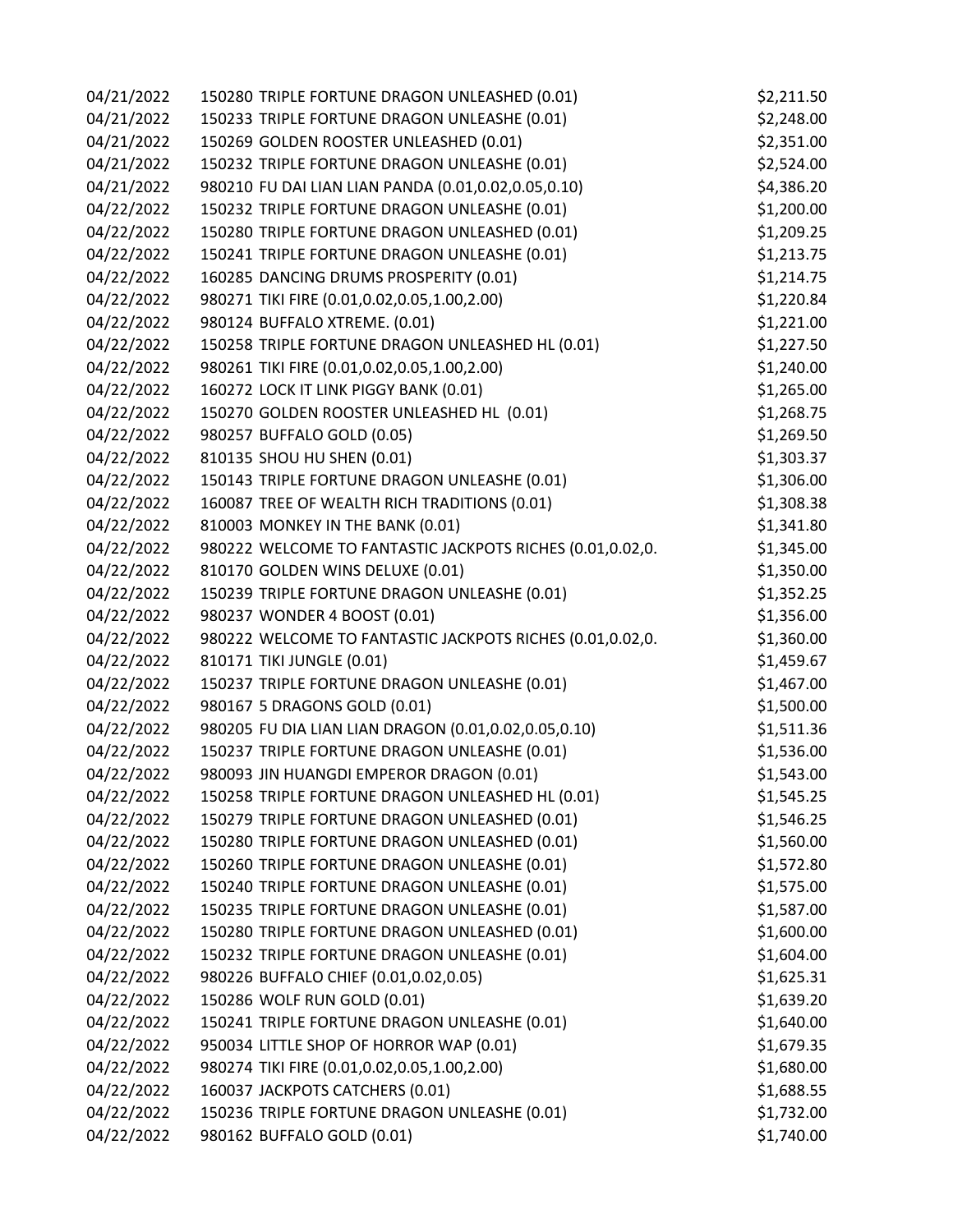| 04/22/2022 | 150159 TRIPLE FORTUNE DRAGON UNLEASHE (0.01)              | \$1,743.00  |
|------------|-----------------------------------------------------------|-------------|
| 04/22/2022 | 150258 TRIPLE FORTUNE DRAGON UNLEASHED HL (0.01)          | \$1,785.00  |
| 04/22/2022 | 150257 TRIPLE FORTUNE DRAGON UNLEASHE (0.01)              | \$1,803.00  |
| 04/22/2022 | 980222 WELCOME TO FANTASTIC JACKPOTS RICHES (0.01,0.02,0. | \$1,825.00  |
| 04/22/2022 | 810165 PIRATE PLUNDER (0.01)                              | \$1,860.00  |
| 04/22/2022 | 150282 GOLDEN ROOSTER UNLEASHED (0.01)                    | \$1,878.75  |
| 04/22/2022 | 980141 WELCOME TO FANTASTIC JACKPOTS LOADED (0.01,0.02,0. | \$1,950.01  |
| 04/22/2022 | 150188 TRIPLE FORTUNE DRAGON UNLEASHE (0.01)              | \$1,959.00  |
| 04/22/2022 | 150232 TRIPLE FORTUNE DRAGON UNLEASHE (0.01)              | \$2,000.00  |
| 04/22/2022 | 150241 TRIPLE FORTUNE DRAGON UNLEASHE (0.01)              | \$2,061.50  |
| 04/22/2022 | 980124 BUFFALO XTREME. (0.01)                             | \$2,094.50  |
| 04/22/2022 | 150258 TRIPLE FORTUNE DRAGON UNLEASHED HL (0.01)          | \$2,106.00  |
| 04/22/2022 | 150232 TRIPLE FORTUNE DRAGON UNLEASHE (0.01)              | \$2,145.00  |
| 04/22/2022 | 150232 TRIPLE FORTUNE DRAGON UNLEASHE (0.01)              | \$2,157.00  |
| 04/22/2022 | 910008   LIKE BIG BUCK\$ (0.01)                           | \$2,197.04  |
| 04/22/2022 | 150241 TRIPLE FORTUNE DRAGON UNLEASHE (0.01)              | \$2,211.50  |
| 04/22/2022 | 150234 TRIPLE FORTUNE DRAGON UNLEASHE (0.01)              | \$2,283.00  |
| 04/22/2022 | 150257 TRIPLE FORTUNE DRAGON UNLEASHE (0.01)              | \$2,294.00  |
| 04/22/2022 | 980266 HIGH STAKES (0.01,0.02,0.05,1.00,2.00)             | \$2,820.00  |
| 04/22/2022 | 150258 TRIPLE FORTUNE DRAGON UNLEASHED HL (0.01)          | \$2,964.00  |
| 04/22/2022 | 150232 TRIPLE FORTUNE DRAGON UNLEASHE (0.01)              | \$2,992.00  |
| 04/22/2022 | 150264 GOLDEN ROOSTER UNLEASHED HL (0.01)                 | \$2,992.00  |
| 04/22/2022 | 150258 TRIPLE FORTUNE DRAGON UNLEASHED HL (0.01)          | \$3,200.00  |
| 04/22/2022 | 150157 TRIPLE FORTUNE DRAGON UNLEASHE (0.01)              | \$3,220.00  |
| 04/22/2022 | 150241 TRIPLE FORTUNE DRAGON UNLEASHE (0.01)              | \$3,447.00  |
| 04/22/2022 | 150237 TRIPLE FORTUNE DRAGON UNLEASHE (0.01)              | \$3,684.00  |
| 04/22/2022 | 150235 TRIPLE FORTUNE DRAGON UNLEASHE (0.01)              | \$3,757.50  |
| 04/22/2022 | 150234 TRIPLE FORTUNE DRAGON UNLEASHE (0.01)              | \$3,834.00  |
| 04/22/2022 | 150270 GOLDEN ROOSTER UNLEASHED HL (0.01)                 | \$3,846.00  |
| 04/22/2022 | 150236 TRIPLE FORTUNE DRAGON UNLEASHE (0.01)              | \$4,080.00  |
| 04/22/2022 | 810136 BONANZA BLAST (0.01)                               | \$35,766.94 |
| 04/23/2022 | 150235 TRIPLE FORTUNE DRAGON UNLEASHE (0.01)              | \$1,202.50  |
| 04/23/2022 | 150280 TRIPLE FORTUNE DRAGON UNLEASHED (0.01)             | \$1,206.00  |
| 04/23/2022 | 150258 TRIPLE FORTUNE DRAGON UNLEASHED HL (0.01)          | \$1,212.00  |
| 04/23/2022 | 150258 TRIPLE FORTUNE DRAGON UNLEASHED HL (0.01)          | \$1,216.00  |
| 04/23/2022 | 980124 BUFFALO XTREME. (0.01)                             | \$1,218.01  |
| 04/23/2022 | 150258 TRIPLE FORTUNE DRAGON UNLEASHED HL (0.01)          | \$1,280.00  |
| 04/23/2022 | 150264 GOLDEN ROOSTER UNLEASHED HL (0.01)                 | \$1,294.50  |
| 04/23/2022 | 150268 GOLDEN ROOSTER UNLEASHED (0.01)                    | \$1,296.75  |
| 04/23/2022 | 150188 TRIPLE FORTUNE DRAGON UNLEASHE (0.01)              | \$1,298.00  |
| 04/23/2022 | 150257 TRIPLE FORTUNE DRAGON UNLEASHE (0.01)              | \$1,308.00  |
| 04/23/2022 | 150233 TRIPLE FORTUNE DRAGON UNLEASHE (0.01)              | \$1,324.00  |
| 04/23/2022 | 150199 Moon Rabbit (0.01)                                 | \$1,324.30  |
| 04/23/2022 | 150251 Stinkin Rich (0.01)                                | \$1,332.90  |
| 04/23/2022 | 980170 BUFFALO GOLD (0.01)                                | \$1,333.45  |
| 04/23/2022 | 150279 TRIPLE FORTUNE DRAGON UNLEASHED (0.01)             | \$1,373.75  |
| 04/23/2022 | 980170 BUFFALO GOLD (0.01)                                | \$1,402.50  |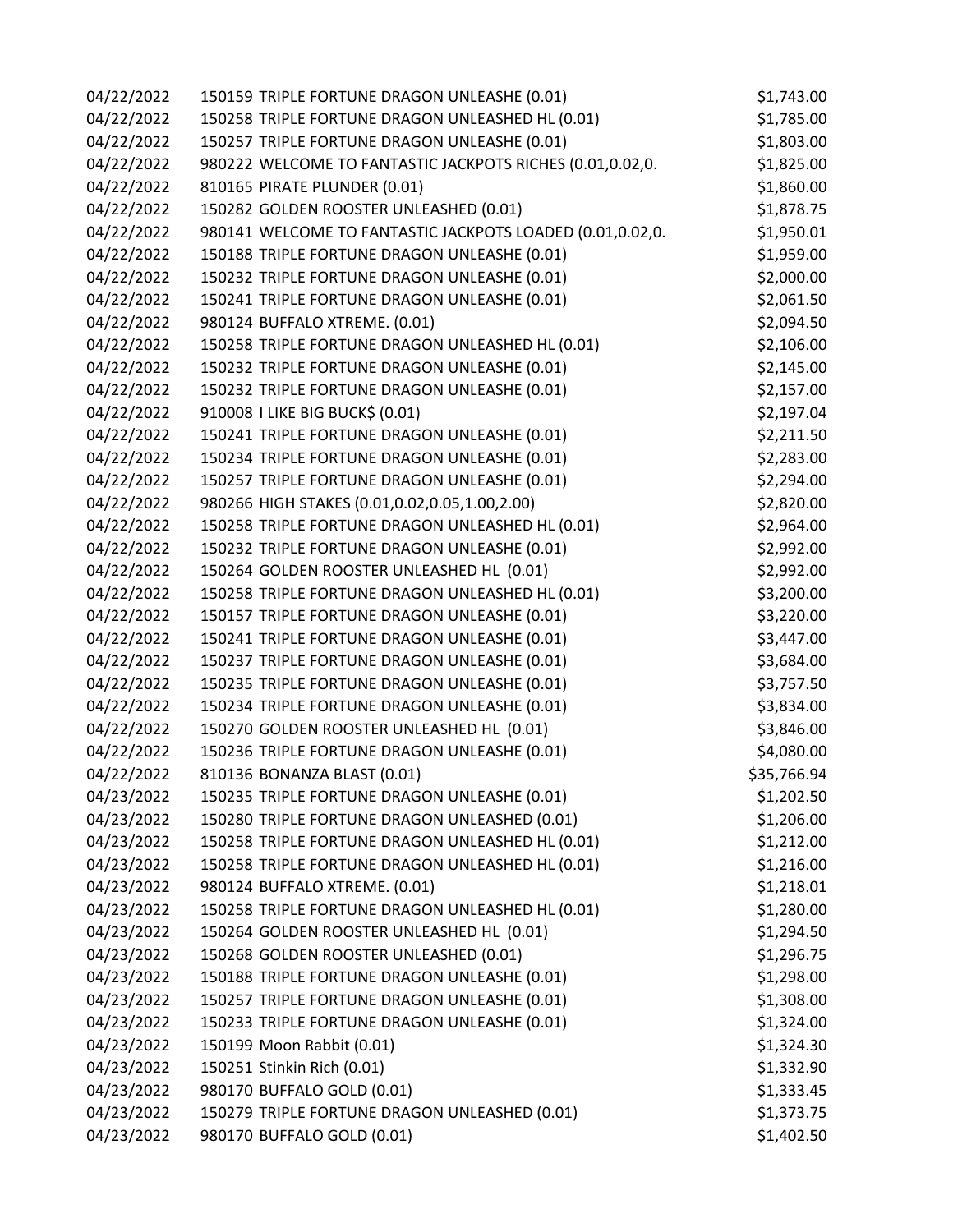| 04/23/2022 | 150234 TRIPLE FORTUNE DRAGON UNLEASHE (0.01)        | \$1,412.50  |
|------------|-----------------------------------------------------|-------------|
| 04/23/2022 | 970015 DANCING DRUMS EXPLOSION WAP (0.01)           | \$1,413.50  |
| 04/23/2022 | 150239 TRIPLE FORTUNE DRAGON UNLEASHE (0.01)        | \$1,428.00  |
| 04/23/2022 | 980165 5 DRAGONS GOLD (0.01)                        | \$1,477.50  |
| 04/23/2022 | 150232 TRIPLE FORTUNE DRAGON UNLEASHE (0.01)        | \$1,546.50  |
| 04/23/2022 | 980160 BUFFALO GOLD (0.01)                          | \$1,550.00  |
| 04/23/2022 | 150264 GOLDEN ROOSTER UNLEASHED HL (0.01)           | \$1,600.00  |
| 04/23/2022 | 150258 TRIPLE FORTUNE DRAGON UNLEASHED HL (0.01)    | \$1,664.00  |
| 04/23/2022 | 980204 FU DAI LIAN LIAN PANDA (0.01,0.02,0.05,0.10) | \$1,665.91  |
| 04/23/2022 | 150199 Moon Rabbit (0.01)                           | \$1,776.00  |
| 04/23/2022 | 150270 GOLDEN ROOSTER UNLEASHED HL (0.01)           | \$1,803.00  |
| 04/23/2022 | 980077 Golden Prosperity (0.01)                     | \$1,851.60  |
| 04/23/2022 | 810179 TIKI SHORES (0.01)                           | \$1,893.89  |
| 04/23/2022 | 160077 Dancing Drums (0.01)                         | \$1,925.00  |
| 04/23/2022 | 150258 TRIPLE FORTUNE DRAGON UNLEASHED HL (0.01)    | \$1,929.00  |
| 04/23/2022 | 990064 MONEY RAIN DELUXE (0.05)                     | \$2,000.00  |
| 04/23/2022 | 150263 GOLDEN ROOSTER UNLEASHED HL (0.01)           | \$2,035.00  |
| 04/23/2022 | 160258 POWER STRIKE DRAGON WONDER (0.01)            | \$2,039.60  |
| 04/23/2022 | 150146 TRIPLE FORTUNE DRAGON SPITFIRE (0.01)        | \$2,045.25  |
| 04/23/2022 | 810165 PIRATE PLUNDER (0.01)                        | \$2,075.82  |
| 04/23/2022 | 150141 TRIPLE FORTUNE DRAGON UNLEASHE (0.01)        | \$2,115.50  |
| 04/23/2022 | 150247 Rainbow Riches (0.01)                        | \$2,177.25  |
| 04/23/2022 | 160058 China River (0.01)                           | \$2,204.80  |
| 04/23/2022 | 980124 BUFFALO XTREME. (0.01)                       | \$2,246.00  |
| 04/23/2022 | 150161 TRIPLE FORTUNE DRAGON UNLEASHE (0.01)        | \$2,307.00  |
| 04/23/2022 | 980214 LUCKY TIGER (0.01,0.02,0.05,0.10)            | \$2,318.41  |
| 04/23/2022 | 980266 HIGH STAKES (0.01,0.02,0.05,1.00,2.00)       | \$2,330.00  |
| 04/23/2022 | 150262 TRIPLE FORTUNE DRAGON UNLEASHE (0.01)        | \$2,585.00  |
| 04/23/2022 | 150280 TRIPLE FORTUNE DRAGON UNLEASHED (0.01)       | \$2,602.00  |
| 04/23/2022 | 150241 TRIPLE FORTUNE DRAGON UNLEASHE (0.01)        | \$2,788.00  |
| 04/23/2022 | 150158 TRIPLE FORTUNE DRAGON UNLEASHE (0.01)        | \$3,044.00  |
| 04/23/2022 | 150235 TRIPLE FORTUNE DRAGON UNLEASHE (0.01)        | \$3,076.00  |
| 04/23/2022 | 150282 GOLDEN ROOSTER UNLEASHED (0.01)              | \$3,877.50  |
| 04/23/2022 | 980160 BUFFALO GOLD (0.01)                          | \$4,178.40  |
| 04/23/2022 | 910003 HIGHBORN DRAGON (0.01,0.02)                  | \$10,104.09 |
| 04/24/2022 | 810077 Rakin Bacon (0.01)                           | \$1,246.80  |
| 04/24/2022 | 980261 TIKI FIRE (0.01,0.02,0.05,1.00,2.00)         | \$1,256.41  |
| 04/24/2022 | 150263 GOLDEN ROOSTER UNLEASHED HL (0.01)           | \$1,292.50  |
| 04/24/2022 | 160077 Dancing Drums (0.01)                         | \$1,296.00  |
| 04/24/2022 | 980210 FU DAI LIAN LIAN PANDA (0.01,0.02,0.05,0.10) | \$1,315.34  |
| 04/24/2022 | 980230 PROSPERITY BELL (0.01,0.02,0.05,0.10)        | \$1,317.10  |
| 04/24/2022 | 150279 TRIPLE FORTUNE DRAGON UNLEASHED (0.01)       | \$1,335.00  |
| 04/24/2022 | 150264 GOLDEN ROOSTER UNLEASHED HL (0.01)           | \$1,397.50  |
| 04/24/2022 | 900023 KOI LEGEND (0.01)                            | \$1,440.00  |
| 04/24/2022 | 150187 TRIPLE FORTUNE DRAGON GOLD (0.01)            | \$1,535.50  |
| 04/24/2022 | 150258 TRIPLE FORTUNE DRAGON UNLEASHED HL (0.01)    | \$1,560.00  |
| 04/24/2022 | 980268 TIKI FIRE (0.01,0.02,0.05,1.00,2.00)         | \$1,630.00  |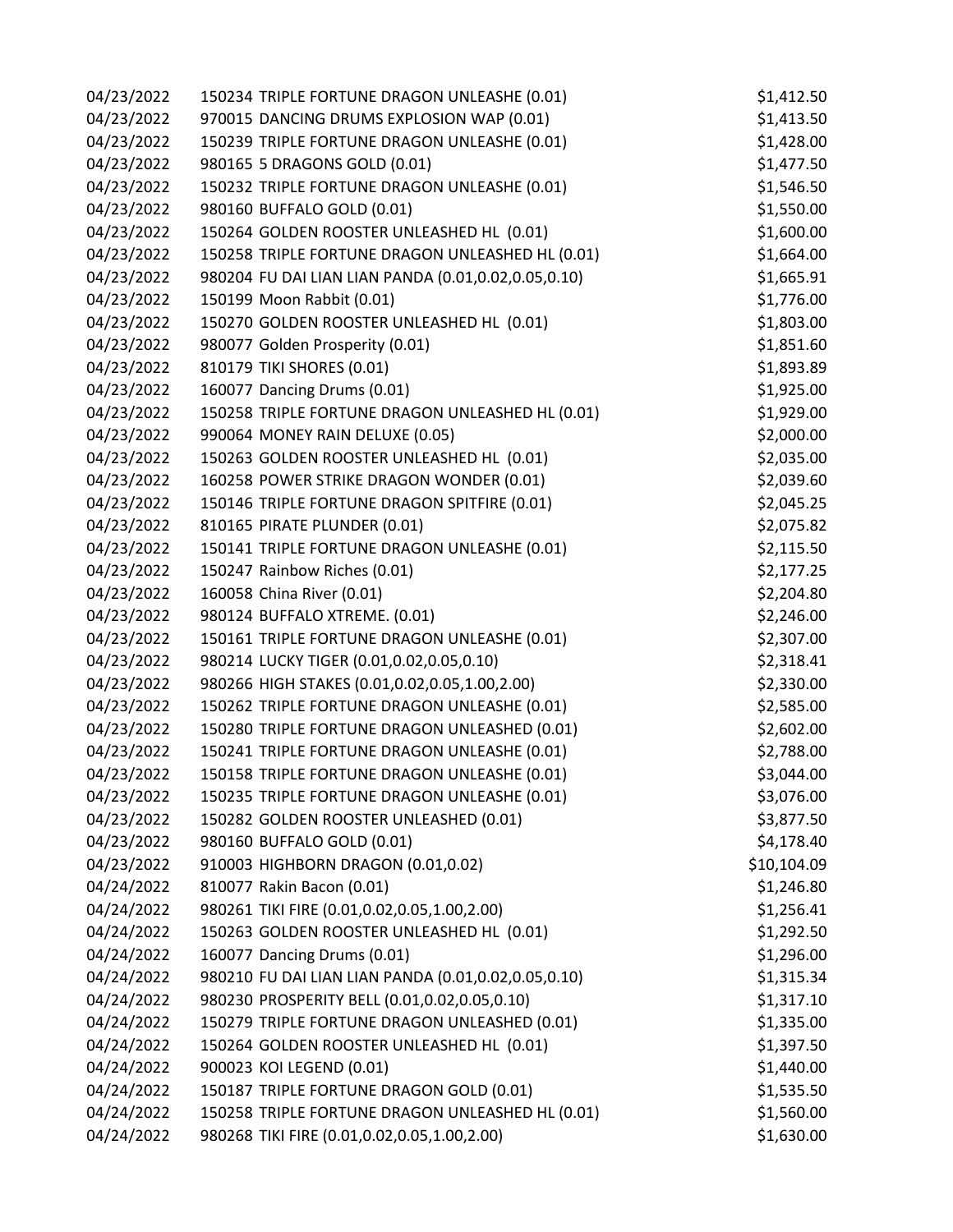| 04/24/2022 | 150234 TRIPLE FORTUNE DRAGON UNLEASHE (0.01)              | \$1,690.50 |
|------------|-----------------------------------------------------------|------------|
| 04/24/2022 | 150234 TRIPLE FORTUNE DRAGON UNLEASHE (0.01)              | \$1,727.50 |
| 04/24/2022 | 160300 ULTIMATE FIRE LINK CHINA STREET (0.01)             | \$1,734.91 |
| 04/24/2022 | 980092 JIN HUANGDI EMPEROR DRAGON (0.01)                  | \$1,820.04 |
| 04/24/2022 | 980222 WELCOME TO FANTASTIC JACKPOTS RICHES (0.01,0.02,0. | \$1,935.00 |
| 04/24/2022 | 150233 TRIPLE FORTUNE DRAGON UNLEASHE (0.01)              | \$1,947.00 |
| 04/24/2022 | 970012 DANCING DRUMS EXPLOSION WAP (0.01)                 | \$1,973.50 |
| 04/24/2022 | 950055 WICKED WHEEL PANDA (0.01)                          | \$1,988.24 |
| 04/24/2022 | 980226 BUFFALO CHIEF (0.01,0.02,0.05)                     | \$1,998.00 |
| 04/24/2022 | 150281 GOLDEN ROOSTER UNLEASHED (0.01)                    | \$2,005.00 |
| 04/24/2022 | 160269 DEEP SEA MAGIC (0.01)                              | \$2,389.51 |
| 04/24/2022 | 980231 PROSPERITY BELL (0.01,0.02,0.05,0.10)              | \$2,590.40 |
| 04/24/2022 | 150279 TRIPLE FORTUNE DRAGON UNLEASHED (0.01)             | \$2,707.50 |
| 04/24/2022 | 150237 TRIPLE FORTUNE DRAGON UNLEASHE (0.01)              | \$2,822.00 |
| 04/24/2022 | 150161 TRIPLE FORTUNE DRAGON UNLEASHE (0.01)              | \$2,822.00 |
| 04/24/2022 | 150266 GOLDEN ROOSTER UNLEASHED (0.01)                    | \$2,895.00 |
| 04/24/2022 | 150239 TRIPLE FORTUNE DRAGON UNLEASHE (0.01)              | \$4,231.00 |
| 04/24/2022 | 150233 TRIPLE FORTUNE DRAGON UNLEASHE (0.01)              | \$4,472.00 |
| 04/24/2022 | 150257 TRIPLE FORTUNE DRAGON UNLEASHE (0.01)              | \$4,600.00 |
| 04/24/2022 | 150234 TRIPLE FORTUNE DRAGON UNLEASHE (0.01)              | \$5,898.00 |
| 04/24/2022 | 150240 TRIPLE FORTUNE DRAGON UNLEASHE (0.01)              | \$7,864.00 |
| 04/25/2022 | 150233 TRIPLE FORTUNE DRAGON UNLEASHE (0.01)              | \$1,208.00 |
| 04/25/2022 | 900003 EMPIRE LEGACY MEGA GOLD WAP (0.01)                 | \$1,213.55 |
| 04/25/2022 | 900017 MYSTICAL MAGIC (0.01)                              | \$1,228.09 |
| 04/25/2022 | 980212 FU DIA LIAN LIAN DRAGON (0.01,0.02,0.05,0.10)      | \$1,240.84 |
| 04/25/2022 | 150281 GOLDEN ROOSTER UNLEASHED (0.01)                    | \$1,260.00 |
| 04/25/2022 | 980210 FU DAI LIAN LIAN PANDA (0.01,0.02,0.05,0.10)       | \$1,268.18 |
| 04/25/2022 | 150236 TRIPLE FORTUNE DRAGON UNLEASHE (0.01)              | \$1,280.00 |
| 04/25/2022 | 980210 FU DAI LIAN LIAN PANDA (0.01,0.02,0.05,0.10)       | \$1,299.02 |
| 04/25/2022 | 150282 GOLDEN ROOSTER UNLEASHED (0.01)                    | \$1,362.00 |
| 04/25/2022 | 150236 TRIPLE FORTUNE DRAGON UNLEASHE (0.01)              | \$1,362.00 |
| 04/25/2022 | 160279 JIN JI BAO XI RISING FORTUNES (0.01)               | \$1,401.60 |
| 04/25/2022 | 810167 GOLDEN BLESSINGS (0.01)                            | \$1,440.00 |
| 04/25/2022 | 150236 TRIPLE FORTUNE DRAGON UNLEASHE (0.01)              | \$1,448.00 |
| 04/25/2022 | 150141 TRIPLE FORTUNE DRAGON UNLEASHE (0.01)              | \$1,451.50 |
| 04/25/2022 | 980141 WELCOME TO FANTASTIC JACKPOTS LOADED (0.01,0.02,0. | \$1,507.41 |
| 04/25/2022 | 150237 TRIPLE FORTUNE DRAGON UNLEASHE (0.01)              | \$1,520.00 |
| 04/25/2022 | 150162 TRIPLE FORTUNE DRAGON UNLEASHE (0.01)              | \$1,522.00 |
| 04/25/2022 | 150263 GOLDEN ROOSTER UNLEASHED HL (0.01)                 | \$1,540.00 |
| 04/25/2022 | 150240 TRIPLE FORTUNE DRAGON UNLEASHE (0.01)              | \$1,542.00 |
| 04/25/2022 | 150236 TRIPLE FORTUNE DRAGON UNLEASHE (0.01)              | \$1,600.00 |
| 04/25/2022 | 980213 FU DIA LIAN LIAN DRAGON (0.01,0.02,0.05,0.10)      | \$1,656.13 |
| 04/25/2022 | 940022 KITTY CAT CASH (0.01,0.02,0.05,0.10)               | \$1,690.50 |
| 04/25/2022 | 150239 TRIPLE FORTUNE DRAGON UNLEASHE (0.01)              | \$1,692.00 |
| 04/25/2022 | 150045 Moon Rabbit (0.01)                                 | \$1,708.70 |
| 04/25/2022 | 150241 TRIPLE FORTUNE DRAGON UNLEASHE (0.01)              | \$1,732.00 |
| 04/25/2022 | 160227 ULTIMATE FIRE LINK CHINA STREET (0.01)             | \$1,757.46 |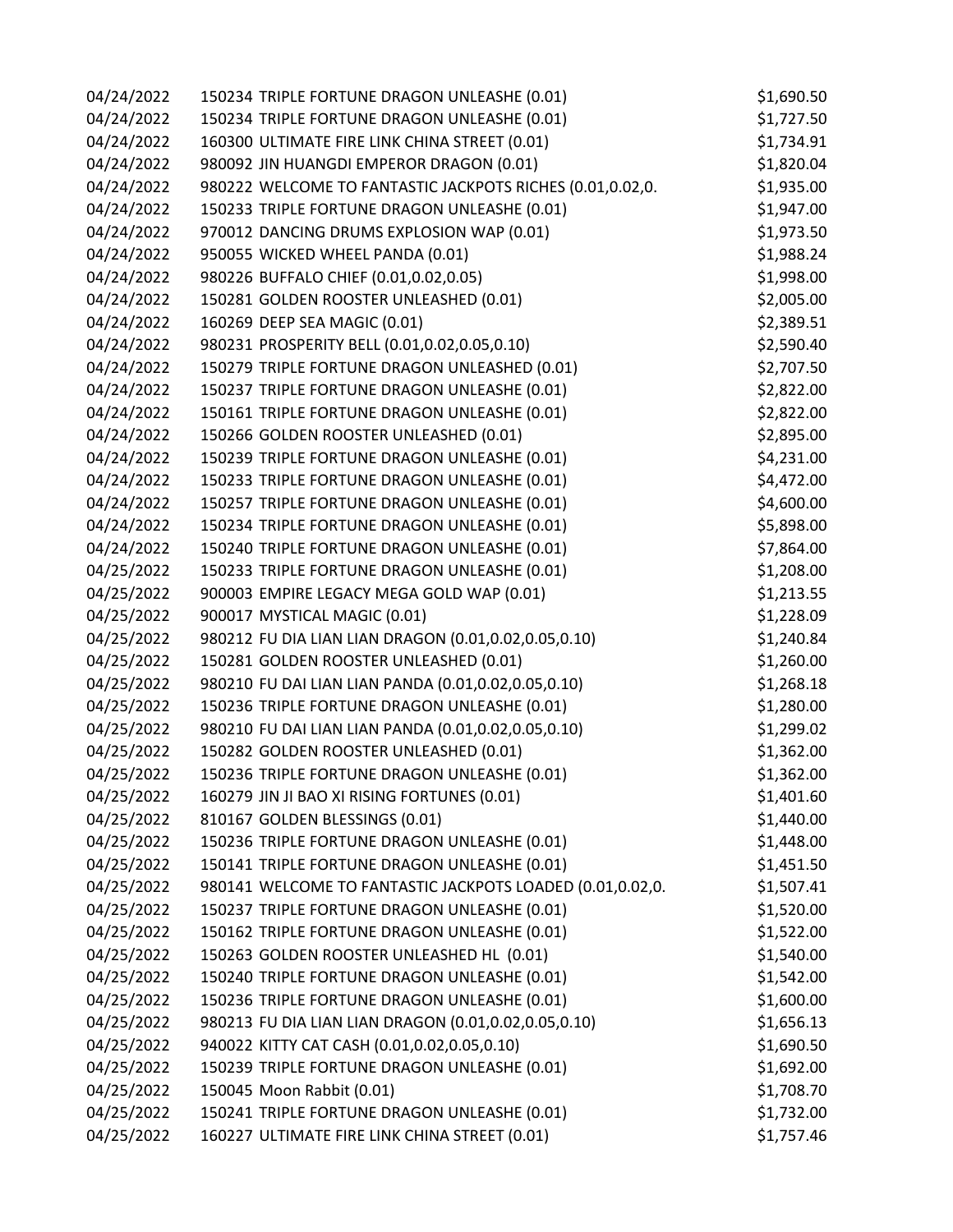| 04/25/2022 | 150260 TRIPLE FORTUNE DRAGON UNLEASHE (0.01)              | \$1,763.25 |
|------------|-----------------------------------------------------------|------------|
| 04/25/2022 | 160046 50 LIONS (0.01)                                    | \$1,777.80 |
| 04/25/2022 | 150239 TRIPLE FORTUNE DRAGON UNLEASHE (0.01)              | \$1,780.00 |
| 04/25/2022 | 160285 DANCING DRUMS PROSPERITY (0.01)                    | \$1,782.48 |
| 04/25/2022 | 140173 PRESS YOUR LUCK WHAMMY RICHES (0.01)               | \$1,800.00 |
| 04/25/2022 | 150281 GOLDEN ROOSTER UNLEASHED (0.01)                    | \$1,803.00 |
| 04/25/2022 | 150157 TRIPLE FORTUNE DRAGON UNLEASHE (0.01)              | \$2,166.00 |
| 04/25/2022 | 150235 TRIPLE FORTUNE DRAGON UNLEASHE (0.01)              | \$2,168.00 |
| 04/25/2022 | 980211 FU DAI LIAN LIAN PANDA (0.01,0.02,0.05,0.10)       | \$2,194.28 |
| 04/25/2022 | 980271 TIKI FIRE (0.01,0.02,0.05,1.00,2.00)               | \$2,200.00 |
| 04/25/2022 | 980222 WELCOME TO FANTASTIC JACKPOTS RICHES (0.01,0.02,0. | \$2,221.00 |
| 04/25/2022 | 980153 WELCOME TO FANTASTIC JACKPOTS BIG HITS (0.01,0.02, | 2,450.00   |
| 04/25/2022 | 980275 MAGIC PEARL (0.01,0.02,0.05,0.10,1.00,200)         | 2,900.00   |
| 04/25/2022 | 150233 TRIPLE FORTUNE DRAGON UNLEASHE (0.01)              | 3,486.00   |
| 04/25/2022 | 980153 WELCOME TO FANTASTIC JACKPOTS BIG HITS (0.01,0.02, | 3,885.00   |
| 04/25/2022 | 150239 TRIPLE FORTUNE DRAGON UNLEASHE (0.01)              | 5,800.00   |
| 04/26/2022 | 150281 GOLDEN ROOSTER UNLEASHED (0.01)                    | 1,206.00   |
| 04/26/2022 | 150232 TRIPLE FORTUNE DRAGON UNLEASHE (0.01)              | 1,228.00   |
| 04/26/2022 | 810168 GOLDEN BLESSINGS (0.01)                            | 1,231.00   |
| 04/26/2022 | 150241 TRIPLE FORTUNE DRAGON UNLEASHE (0.01)              | 1,233.00   |
| 04/26/2022 | 150241 TRIPLE FORTUNE DRAGON UNLEASHE (0.01)              | 1,236.00   |
| 04/26/2022 | 150282 GOLDEN ROOSTER UNLEASHED (0.01)                    | 1,236.00   |
| 04/26/2022 | 150263 GOLDEN ROOSTER UNLEASHED HL (0.01)                 | 1,240.00   |
| 04/26/2022 | 980261 TIKI FIRE (0.01,0.02,0.05,1.00,2.00)               | 1,240.00   |
| 04/26/2022 | 150234 TRIPLE FORTUNE DRAGON UNLEASHE (0.01)              | 1,252.00   |
| 04/26/2022 | 150241 TRIPLE FORTUNE DRAGON UNLEASHE (0.01)              | 1,252.00   |
| 04/26/2022 | 810058 Buffalo Jackpots (0.01)                            | 1,252.30   |
| 04/26/2022 | 980266 HIGH STAKES (0.01,0.02,0.05,1.00,2.00)             | 1,262.50   |
| 04/26/2022 | 160171 Eastern Prince (0.01)                              | 1,262.60   |
| 04/26/2022 | 150267 GOLDEN ROOSTER UNLEASHED (0.01)                    | 1,267.00   |
| 04/26/2022 | 150232 TRIPLE FORTUNE DRAGON UNLEASHE (0.01)              | 1,272.00   |
| 04/26/2022 | 150144 TRIPLE FORTUNE DRAGON UNLEASHE (0.01)              | 1,278.00   |
| 04/26/2022 | 150281 GOLDEN ROOSTER UNLEASHED (0.01)                    | 1,280.00   |
| 04/26/2022 | 150282 GOLDEN ROOSTER UNLEASHED (0.01)                    | 1,302.50   |
| 04/26/2022 | 150241 TRIPLE FORTUNE DRAGON UNLEASHE (0.01)              | 1,312.00   |
| 04/26/2022 | 150206 TRIPLE FORTUNE DRAGON MULTIWAY (0.01)              | 1,324.00   |
| 04/26/2022 | 810175 TIKI JUNGLE (0.01)                                 | 1,338.16   |
| 04/26/2022 | 150239 TRIPLE FORTUNE DRAGON UNLEASHE (0.01)              | 1,356.00   |
| 04/26/2022 | 160065 88 FORTUNES (0.01)                                 | 1,358.65   |
| 04/26/2022 | 150241 TRIPLE FORTUNE DRAGON UNLEASHE (0.01)              | \$1,362.00 |
| 04/26/2022 | 150233 TRIPLE FORTUNE DRAGON UNLEASHE (0.01)              | 1,368.75   |
| 04/26/2022 | 150149 TRIPLE FORTUNE DRAGON GOLD (0.01)                  | 1,369.50   |
| 04/26/2022 | 160251 100 LIONS (0.01)                                   | 1,384.00   |
| 04/26/2022 | 160167 50 LIONS (0.01)                                    | 1,387.20   |
| 04/26/2022 | 150281 GOLDEN ROOSTER UNLEASHED (0.01)                    | 1,400.00   |
| 04/26/2022 | 150271 GOLDEN ROOSTER UNLEASHED HL (0.01)                 | 1,412.50   |
| 04/26/2022 | 980272 HEART THROB (0.01,0.02,0.05,0.10,1.00,2.00)        | \$1,416.12 |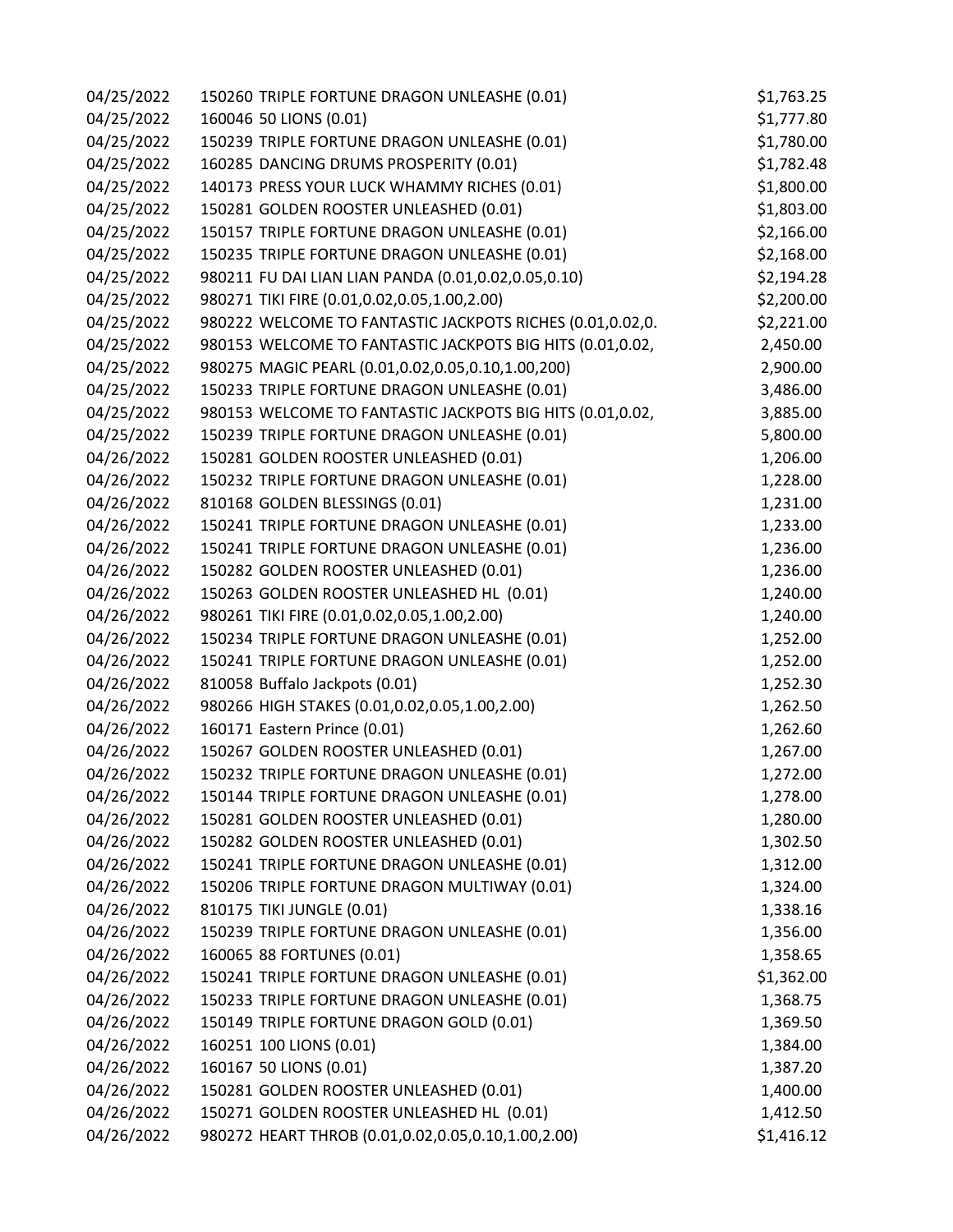| 04/26/2022 | 150232 TRIPLE FORTUNE DRAGON UNLEASHE (0.01)           | 1,428.00   |
|------------|--------------------------------------------------------|------------|
| 04/26/2022 | 810025 Rakin Bacon (0.01)                              | 1,433.92   |
| 04/26/2022 | 160079 Dancing Drums (0.01)                            | 1,440.00   |
| 04/26/2022 | 810139 RAKIN BACON (0.01)                              | 1,440.00   |
| 04/26/2022 | 150241 TRIPLE FORTUNE DRAGON UNLEASHE (0.01)           | 1,451.50   |
| 04/26/2022 | 150281 GOLDEN ROOSTER UNLEASHED (0.01)                 | 1,473.00   |
| 04/26/2022 | 810135 SHOU HU SHEN (0.01)                             | 1,490.00   |
| 04/26/2022 | 150264 GOLDEN ROOSTER UNLEASHED HL (0.01)              | 1,491.00   |
| 04/26/2022 | 440011 MELTDOWN (1.00,2.00,5.00)                       | 1,500.00   |
| 04/26/2022 | 150282 GOLDEN ROOSTER UNLEASHED (0.01)                 | 1,520.00   |
| 04/26/2022 | 150233 TRIPLE FORTUNE DRAGON UNLEASHE (0.01)           | 1,524.00   |
| 04/26/2022 | 980092 JIN HUANGDI EMPEROR DRAGON (0.01)               | 1,526.51   |
| 04/26/2022 | 150234 TRIPLE FORTUNE DRAGON UNLEASHE (0.01)           | 1,534.00   |
| 04/26/2022 | 990062 JOLLY 8'S (0.01)                                | 1,542.84   |
| 04/26/2022 | 150258 TRIPLE FORTUNE DRAGON UNLEASHED HL (0.01)       | 1,544.00   |
| 04/26/2022 | 810174 GOLDEN WINS DELUXE (0.01)                       | 1,554.85   |
| 04/26/2022 | 150271 GOLDEN ROOSTER UNLEASHED HL (0.01)              | 1,563.00   |
| 04/26/2022 | 810130 FU NAN FU NU (0.01)                             | 1,569.00   |
| 04/26/2022 | 980092 JIN HUANGDI EMPEROR DRAGON (0.01)               | 1,578.70   |
| 04/26/2022 | 160197 KRONOS UNLEASHED (0.01)                         | 1,591.57   |
| 04/26/2022 | 150258 TRIPLE FORTUNE DRAGON UNLEASHED HL (0.01)       | 1,600.00   |
| 04/26/2022 | 150240 TRIPLE FORTUNE DRAGON UNLEASHE (0.01)           | 1,604.00   |
| 04/26/2022 | 150232 TRIPLE FORTUNE DRAGON UNLEASHE (0.01)           | 1,608.00   |
| 04/26/2022 | 970014 DANCING DRUMS EXPLOSION WAP (0.01)              | 1,636.46   |
| 04/26/2022 | 150235 TRIPLE FORTUNE DRAGON UNLEASHE (0.01)           | 1,686.00   |
| 04/26/2022 | 810139 RAKIN BACON (0.01)                              | 1,703.40   |
| 04/26/2022 | 810127 FU NAN FU NU (0.01)                             | 1,724.00   |
| 04/26/2022 | 980274 TIKI FIRE (0.01,0.02,0.05,1.00,2.00)            | \$1,760.00 |
| 04/26/2022 | 150165 TRIPLE FORTUNE DRAGON MULTIWAY (0.01)           | 1,761.00   |
| 04/26/2022 | 150241 TRIPLE FORTUNE DRAGON UNLEASHE (0.01)           | 1,856.00   |
| 04/26/2022 | 150234 TRIPLE FORTUNE DRAGON UNLEASHE (0.01)           | 1,872.00   |
| 04/26/2022 | 150235 TRIPLE FORTUNE DRAGON UNLEASHE (0.01)           | 1,888.00   |
| 04/26/2022 | 150282 GOLDEN ROOSTER UNLEASHED (0.01)                 | 1,956.00   |
| 04/26/2022 | 150282 GOLDEN ROOSTER UNLEASHED (0.01)                 | 1,956.50   |
| 04/26/2022 | 150188 TRIPLE FORTUNE DRAGON UNLEASHE (0.01)           | 2,035.00   |
| 04/26/2022 | 150277 TRIPLE FORTUNE DRAGON MULTIWAY (0.01)           | 2,142.75   |
| 04/26/2022 | 150241 TRIPLE FORTUNE DRAGON UNLEASHE (0.01)           | 2,157.00   |
| 04/26/2022 | 150258 TRIPLE FORTUNE DRAGON UNLEASHED HL (0.01)       | 2,168.00   |
| 04/26/2022 | 150240 TRIPLE FORTUNE DRAGON UNLEASHE (0.01)           | 2,177.25   |
| 04/26/2022 | 150241 TRIPLE FORTUNE DRAGON UNLEASHE (0.01)           | 2,268.00   |
| 04/26/2022 | 150234 TRIPLE FORTUNE DRAGON UNLEASHE (0.01)           | 2,307.00   |
| 04/26/2022 | 540010 MELTDOWN 1L1C (2.00, 5.00, 10.00, 20.00, 20.00) | 2,400.00   |
| 04/26/2022 | 980191 BUFFALO GRAND (0.01)                            | 2,420.36   |
| 04/26/2022 | 150232 TRIPLE FORTUNE DRAGON UNLEASHE (0.01)           | 2,607.00   |
| 04/26/2022 | 150234 TRIPLE FORTUNE DRAGON UNLEASHE (0.01)           | 2,952.00   |
| 04/26/2022 | 140128 THE VAULT CHINA BLESSINGS (0.01)                | 2,974.62   |
| 04/26/2022 | 150281 GOLDEN ROOSTER UNLEASHED (0.01)                 | 3,108.00   |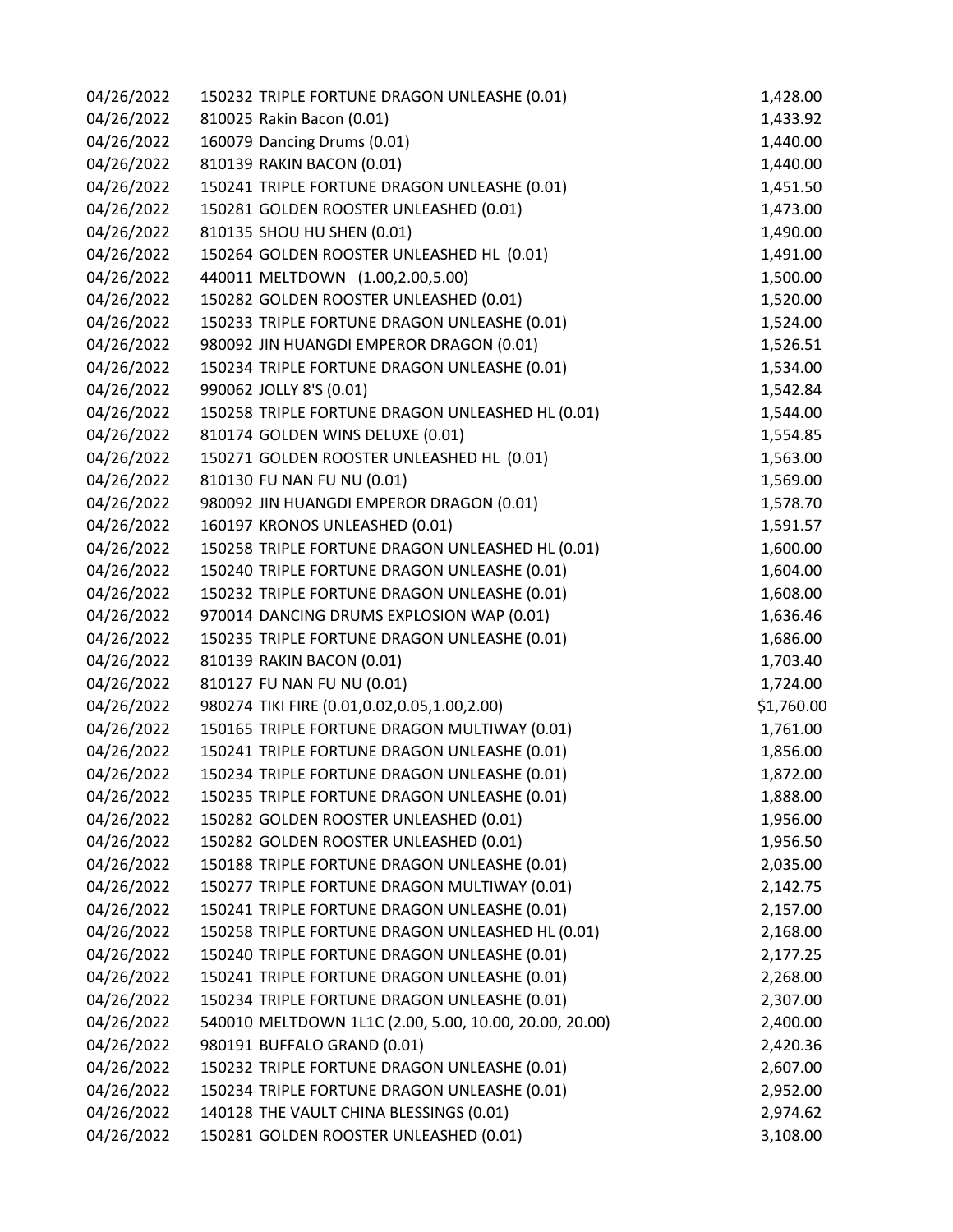| 04/26/2022 | 150258 TRIPLE FORTUNE DRAGON UNLEASHED HL (0.01)          | 3,178.00   |
|------------|-----------------------------------------------------------|------------|
| 04/26/2022 | 980093 JIN HUANGDI EMPEROR DRAGON (0.01)                  | 3,183.36   |
| 04/26/2022 | 150239 TRIPLE FORTUNE DRAGON UNLEASHE (0.01)              | 3,231.25   |
| 04/26/2022 | 150258 TRIPLE FORTUNE DRAGON UNLEASHED HL (0.01)          | 4,124.00   |
| 04/26/2022 | 150234 TRIPLE FORTUNE DRAGON UNLEASHE (0.01)              | 4,396.00   |
| 04/26/2022 | 990060 JOLLY 8'S (0.01)                                   | \$6,018.30 |
| 04/26/2022 | 140132 THE VAULT EGYPT GEMS (0.01)                        | 6,308.71   |
| 04/26/2022 | 810165 PIRATE PLUNDER (0.01)                              | 8,233.80   |
| 04/26/2022 | 150258 TRIPLE FORTUNE DRAGON UNLEASHED HL (0.01)          | 9,228.00   |
| 04/26/2022 | 140173 PRESS YOUR LUCK WHAMMY RICHES (0.01)               | 20,033.99  |
| 04/27/2022 | 980272 HEART THROB (0.01,0.02,0.05,0.10,1.00,2.00)        | 1,200.00   |
| 04/27/2022 | 240016 MELTDOWN 1L3C (0.05, 0.10, 0.25, 0.50, 1.00)       | 1,200.00   |
| 04/27/2022 | 150159 TRIPLE FORTUNE DRAGON UNLEASHE (0.01)              | 1,203.00   |
| 04/27/2022 | 150233 TRIPLE FORTUNE DRAGON UNLEASHE (0.01)              | 1,216.00   |
| 04/27/2022 | 150257 TRIPLE FORTUNE DRAGON UNLEASHE (0.01)              | 1,228.00   |
| 04/27/2022 | 980141 WELCOME TO FANTASTIC JACKPOTS LOADED (0.01,0.02,0. | 1,230.00   |
| 04/27/2022 | 150232 TRIPLE FORTUNE DRAGON UNLEASHE (0.01)              | 1,240.00   |
| 04/27/2022 | 150284 TRIPLE FORTUNE DRAGON UNLEASHED (0.01)             | 1,292.50   |
| 04/27/2022 | 150242 TRIPLE FORTUNE DRAGON UNLEASHE (0.01)              | 1,306.00   |
| 04/27/2022 | 160065 88 FORTUNES (0.01)                                 | 1,333.86   |
| 04/27/2022 | 150233 TRIPLE FORTUNE DRAGON UNLEASHE (0.01)              | 1,376.00   |
| 04/27/2022 | 150235 TRIPLE FORTUNE DRAGON UNLEASHE (0.01)              | 1,408.00   |
| 04/27/2022 | 150157 TRIPLE FORTUNE DRAGON UNLEASHE (0.01)              | 1,411.00   |
| 04/27/2022 | 160244 JIN JI BAO XI RISING FORTUNES (0.01)               | 1,449.60   |
| 04/27/2022 | 150282 GOLDEN ROOSTER UNLEASHED (0.01)                    | 1,451.50   |
| 04/27/2022 | 150279 TRIPLE FORTUNE DRAGON UNLEASHED (0.01)             | 1,460.00   |
| 04/27/2022 | 980238 WONDER 4 BOOST (0.01)                              | 1,470.60   |
| 04/27/2022 | 150271 GOLDEN ROOSTER UNLEASHED HL (0.01)                 | 1,474.50   |
| 04/27/2022 | 980212 FU DIA LIAN LIAN DRAGON (0.01,0.02,0.05,0.10)      | 1,493.67   |
| 04/27/2022 | 150157 TRIPLE FORTUNE DRAGON UNLEASHE (0.01)              | 1,503.00   |
| 04/27/2022 | 810125 TORO GORDO (0.01)                                  | 1,528.24   |
| 04/27/2022 | 150240 TRIPLE FORTUNE DRAGON UNLEASHE (0.01)              | 1,547.50   |
| 04/27/2022 | 980225 BUFFALO CHIEF (0.01,0.02,0.05)                     | \$1,562.50 |
| 04/27/2022 | 150280 TRIPLE FORTUNE DRAGON UNLEASHED (0.01)             | 1,565.00   |
| 04/27/2022 | 150257 TRIPLE FORTUNE DRAGON UNLEASHE (0.01)              | 1,588.00   |
| 04/27/2022 | 150234 TRIPLE FORTUNE DRAGON UNLEASHE (0.01)              | 1,589.00   |
| 04/27/2022 | 150239 TRIPLE FORTUNE DRAGON UNLEASHE (0.01)              | 1,616.00   |
| 04/27/2022 | 980106 PROSPEROUS FORTUNES (0.01,0.02,0.05)               | 1,677.50   |
| 04/27/2022 | 980271 TIKI FIRE (0.01,0.02,0.05,1.00,2.00)               | 1,800.00   |
| 04/27/2022 | 150163 TRIPLE FORTUNE DRAGON UNLEASHE (0.01)              | 1,803.00   |
| 04/27/2022 | 150241 TRIPLE FORTUNE DRAGON UNLEASHE (0.01)              | 1,812.00   |
| 04/27/2022 | 150241 TRIPLE FORTUNE DRAGON UNLEASHE (0.01)              | 1,825.00   |
| 04/27/2022 | 150261 TRIPLE FORTUNE DRAGON UNLEASHE (0.01)              | \$1,966.00 |
| 04/27/2022 | 980272 HEART THROB (0.01,0.02,0.05,0.10,1.00,2.00)        | 1,970.00   |
| 04/27/2022 | 810025 Rakin Bacon (0.01)                                 | 1,997.00   |
| 04/27/2022 | 980236 WELCOME TO FANTASTIC JACKPOTS TREASURES (0.01,0.02 | 2,050.00   |
| 04/27/2022 | 980187 WELCOME TO FANTASTIC JACKPOTS BIG HITS (0.01,0.02, | 2,100.00   |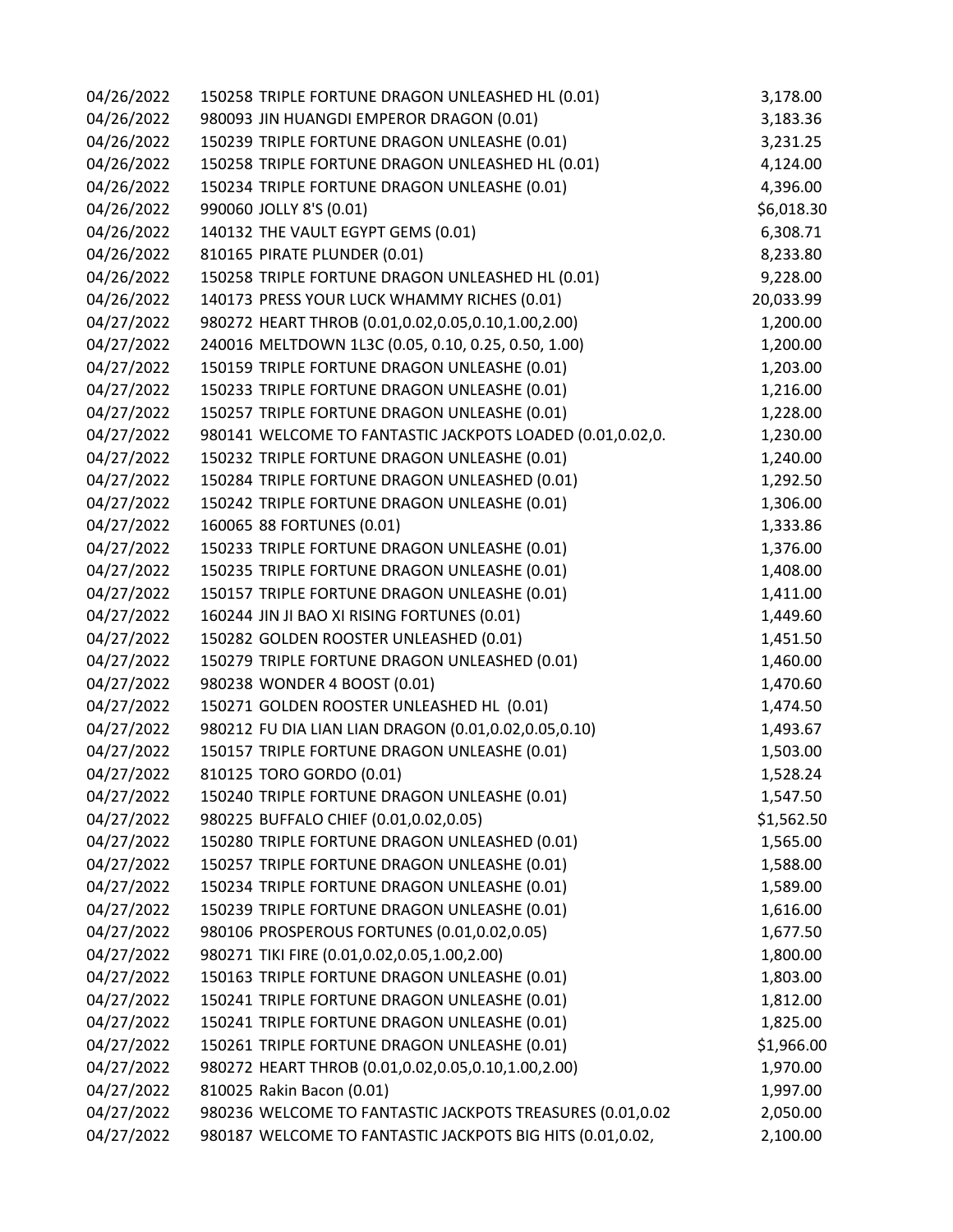| 04/27/2022 | 160086 TREE OF WEALTH RICH TRADITIONS (0.01)              | 2,240.98   |
|------------|-----------------------------------------------------------|------------|
| 04/27/2022 | 980271 TIKI FIRE (0.01,0.02,0.05,1.00,2.00)               | 2,250.00   |
| 04/27/2022 | 980100 FU FU FU TIGER (0.01,0.02,0.05)                    | 2,297.48   |
| 04/27/2022 | 980275 MAGIC PEARL (0.01,0.02,0.05,0.10,1.00,200)         | 2,300.00   |
| 04/27/2022 | 980272 HEART THROB (0.01,0.02,0.05,0.10,1.00,2.00)        | 2,660.00   |
| 04/27/2022 | 150241 TRIPLE FORTUNE DRAGON UNLEASHE (0.01)              | 2,676.00   |
| 04/27/2022 | 980141 WELCOME TO FANTASTIC JACKPOTS LOADED (0.01,0.02,0. | 2,700.00   |
| 04/27/2022 | 150239 TRIPLE FORTUNE DRAGON UNLEASHE (0.01)              | 2,747.50   |
| 04/27/2022 | 150233 TRIPLE FORTUNE DRAGON UNLEASHE (0.01)              | 2,964.00   |
| 04/27/2022 | 150233 TRIPLE FORTUNE DRAGON UNLEASHE (0.01)              | 3,532.00   |
| 04/27/2022 | 150235 TRIPLE FORTUNE DRAGON UNLEASHE (0.01)              | 3,540.00   |
| 04/27/2022 | 150257 TRIPLE FORTUNE DRAGON UNLEASHE (0.01)              | 4,070.00   |
| 04/27/2022 | 980271 TIKI FIRE (0.01,0.02,0.05,1.00,2.00)               | 4,420.00   |
| 04/27/2022 | 980141 WELCOME TO FANTASTIC JACKPOTS LOADED (0.01,0.02,0. | 5,499.34   |
| 04/27/2022 | 160141 LOCK IT LINK CATS, HATS, AND M (0.01)              | 7,037.44   |
| 04/27/2022 | 980274 TIKI FIRE (0.01,0.02,0.05,1.00,2.00)               | 8,350.00   |
| 04/27/2022 | 980272 HEART THROB (0.01,0.02,0.05,0.10,1.00,2.00)        | 11,000.00  |
| 04/27/2022 | 440008 MELTDOWN (1.00,2.00,5.00)                          | 12,000.00  |
| 04/27/2022 | 980274 TIKI FIRE (0.01,0.02,0.05,1.00,2.00)               | 12,300.00  |
| 04/27/2022 | 950076 LANTERNS OF DESTINY MYSTICAL EVENING (0.01)        | 12,748.35  |
| 04/28/2022 | 150158 TRIPLE FORTUNE DRAGON UNLEASHE (0.01)              | \$1,200.00 |
| 04/28/2022 | 810065 COLOSSAL DIAMONDS V1.0 (5.00)                      | 1,200.00   |
| 04/28/2022 | 980232 PROSPERITY BELL (0.01,0.02,0.05,0.10)              | 1,216.00   |
| 04/28/2022 | 810173 TIKI SHORES (0.01)                                 | 1,231.46   |
| 04/28/2022 | 980266 HIGH STAKES (0.01,0.02,0.05,1.00,2.00)             | 1,240.00   |
| 04/28/2022 | 940007 Jade Guardian (0.01, 0.02, 0.05, 0.10)             | 1,272.00   |
| 04/28/2022 | 150279 TRIPLE FORTUNE DRAGON UNLEASHED (0.01)             | 1,278.00   |
| 04/28/2022 | 150270 GOLDEN ROOSTER UNLEASHED HL (0.01)                 | 1,316.00   |
| 04/28/2022 | 150270 GOLDEN ROOSTER UNLEASHED HL (0.01)                 | 1,316.00   |
| 04/28/2022 | 150162 TRIPLE FORTUNE DRAGON UNLEASHE (0.01)              | \$1,332.00 |
| 04/28/2022 | 150163 TRIPLE FORTUNE DRAGON UNLEASHE (0.01)              | 1,394.00   |
| 04/28/2022 | 980275 MAGIC PEARL (0.01,0.02,0.05,0.10,1.00,200)         | 1,403.85   |
| 04/28/2022 | 150161 TRIPLE FORTUNE DRAGON UNLEASHE (0.01)              | 1,416.00   |
| 04/28/2022 | 980104 FU FU FU TIGER (0.01,0.02,0.05)                    | 1,430.00   |
| 04/28/2022 | 150039 Cash Cove (0.01)                                   | 1,440.00   |
| 04/28/2022 | 140029 Smokin Hot Stuff Wicked Wheel (0.01)               | 1,440.45   |
| 04/28/2022 | 980104 FU FU FU TIGER (0.01,0.02,0.05)                    | 1,467.50   |
| 04/28/2022 | 150270 GOLDEN ROOSTER UNLEASHED HL (0.01)                 | \$1,479.00 |
| 04/28/2022 | 980266 HIGH STAKES (0.01,0.02,0.05,1.00,2.00)             | 1,480.00   |
| 04/28/2022 | 810160 JADE WINS DELUXE (0.01)                            | 1,492.24   |
| 04/28/2022 | 160249 Timberwolf (0.01)                                  | 1,540.50   |
| 04/28/2022 | 980275 MAGIC PEARL (0.01,0.02,0.05,0.10,1.00,200)         | 1,650.00   |
| 04/28/2022 | 980206 FU DIA LIAN LIAN DRAGON (0.01,0.02,0.05,0.10)      | 1,687.20   |
| 04/28/2022 | 150240 TRIPLE FORTUNE DRAGON UNLEASHE (0.01)              | 1,726.00   |
| 04/28/2022 | 150261 TRIPLE FORTUNE DRAGON UNLEASHE (0.01)              | 1,806.00   |
| 04/28/2022 | 150145 TRIPLE FORTUNE DRAGON SPITFIRE (0.01)              | 1,903.25   |
| 04/28/2022 | 150199 Moon Rabbit (0.01)                                 | 1,914.10   |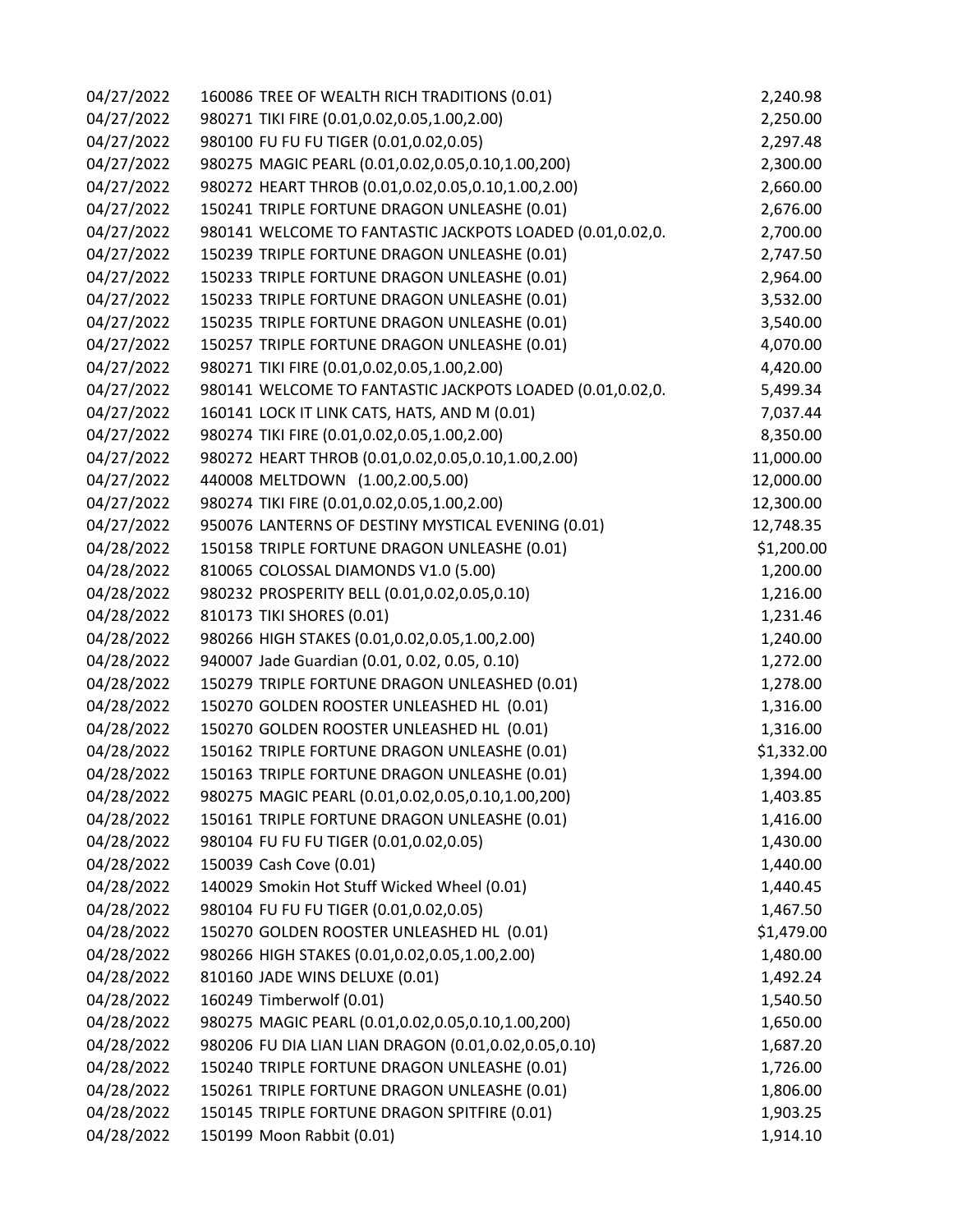| 04/28/2022 | 160041 100 LIONS (0.01)                            | 1,953.75  |
|------------|----------------------------------------------------|-----------|
| 04/28/2022 | 150235 TRIPLE FORTUNE DRAGON UNLEASHE (0.01)       | 1,959.00  |
| 04/28/2022 | 150271 GOLDEN ROOSTER UNLEASHED HL (0.01)          | 1,966.00  |
| 04/28/2022 | 970012 DANCING DRUMS EXPLOSION WAP (0.01)          | 2,335.81  |
| 04/28/2022 | 150235 TRIPLE FORTUNE DRAGON UNLEASHE (0.01)       | 2,537.50  |
| 04/28/2022 | 160123 LOCK IT LINK EUREKA REEL BLAST (0.01)       | 2,747.16  |
| 04/28/2022 | 150263 GOLDEN ROOSTER UNLEASHED HL (0.01)          | 2,800.00  |
| 04/28/2022 | 150279 TRIPLE FORTUNE DRAGON UNLEASHED (0.01)      | 3,220.00  |
| 04/28/2022 | 150270 GOLDEN ROOSTER UNLEASHED HL (0.01)          | 3,381.00  |
| 04/28/2022 | 150040 Goddess of Gold (0.01)                      | 3,696.12  |
| 04/28/2022 | 150267 GOLDEN ROOSTER UNLEASHED (0.01)             | 3,932.00  |
| 04/28/2022 | 150270 GOLDEN ROOSTER UNLEASHED HL (0.01)          | 4,333.00  |
| 04/28/2022 | 150241 TRIPLE FORTUNE DRAGON UNLEASHE (0.01)       | 4,732.00  |
| 04/28/2022 | 150235 TRIPLE FORTUNE DRAGON UNLEASHE (0.01)       | 5,214.00  |
| 04/28/2022 | 150270 GOLDEN ROOSTER UNLEASHED HL (0.01)          | 6,356.00  |
| 04/28/2022 | 150244 TRIPLE FORTUNE DRAGON UNLEASHE (0.01)       | 7,864.00  |
| 04/28/2022 | 980273 HIGH STAKES (0.01,0.02,0.05,1.00,2.00)      | 15,250.00 |
| 04/29/2022 | 150162 TRIPLE FORTUNE DRAGON UNLEASHE (0.01)       | 1,253.00  |
| 04/29/2022 | 150232 TRIPLE FORTUNE DRAGON UNLEASHE (0.01)       | 1,280.00  |
| 04/29/2022 | 940010 Multi Game 4 (0.01, 0.02, 0.05, 0.10, 0.25) | 1,283.45  |
| 04/29/2022 | 810165 PIRATE PLUNDER (0.01)                       | 1,289.60  |
| 04/29/2022 | 150236 TRIPLE FORTUNE DRAGON UNLEASHE (0.01)       | 1,301.00  |
| 04/29/2022 | 810143 SAFARI GOLD (0.01)                          | 1,328.50  |
| 04/29/2022 | 810127 FU NAN FU NU (0.01)                         | 1,330.40  |
| 04/29/2022 | 150240 TRIPLE FORTUNE DRAGON UNLEASHE (0.01)       | 1,339.50  |
| 04/29/2022 | 810119 FU NAN FU NU (0.01)                         | 1,356.50  |
| 04/29/2022 | 150235 TRIPLE FORTUNE DRAGON UNLEASHE (0.01)       | 1,362.00  |
| 04/29/2022 | 150241 TRIPLE FORTUNE DRAGON UNLEASHE (0.01)       | 1,386.25  |
| 04/29/2022 | 150234 TRIPLE FORTUNE DRAGON UNLEASHE (0.01)       | 1,400.00  |
| 04/29/2022 | 140156 DRAGON KINGDOM ETERNAL WEALTH (0.01)        | 1,403.66  |
| 04/29/2022 | 980106 PROSPEROUS FORTUNES (0.01,0.02,0.05)        | 1,406.25  |
| 04/29/2022 | 150258 TRIPLE FORTUNE DRAGON UNLEASHED HL (0.01)   | 1,416.00  |
| 04/29/2022 | 150141 TRIPLE FORTUNE DRAGON UNLEASHE (0.01)       | 1,451.50  |
| 04/29/2022 | 980229 PROSPERITY BELL (0.01,0.02,0.05,0.10)       | 1,471.26  |
| 04/29/2022 | 150263 GOLDEN ROOSTER UNLEASHED HL (0.01)          | 1,481.00  |
| 04/29/2022 | 150281 GOLDEN ROOSTER UNLEASHED (0.01)             | 1,510.00  |
| 04/29/2022 | 150159 TRIPLE FORTUNE DRAGON UNLEASHE (0.01)       | 1,522.00  |
| 04/29/2022 | 440010 MELTDOWN (1.00,2.00,5.00)                   | 1,575.00  |
| 04/29/2022 | 150282 GOLDEN ROOSTER UNLEASHED (0.01)             | 1,600.00  |
| 04/29/2022 | 980124 BUFFALO XTREME. (0.01)                      | 1,618.00  |
| 04/29/2022 | 160020 Buffalo (0.01)                              | 1,620.00  |
| 04/29/2022 | 150232 TRIPLE FORTUNE DRAGON UNLEASHE (0.01)       | 1,620.00  |
| 04/29/2022 | 150241 TRIPLE FORTUNE DRAGON UNLEASHE (0.01)       | 1,702.50  |
| 04/29/2022 | 980274 TIKI FIRE (0.01,0.02,0.05,1.00,2.00)        | 1,753.60  |
| 04/29/2022 | 990061 JOLLY 8'S (0.01)                            | 1,757.33  |
| 04/29/2022 | 160031 Wild Monkeys (0.01)                         | 1,766.50  |
| 04/29/2022 | 150282 GOLDEN ROOSTER UNLEASHED (0.01)             | 1,774.50  |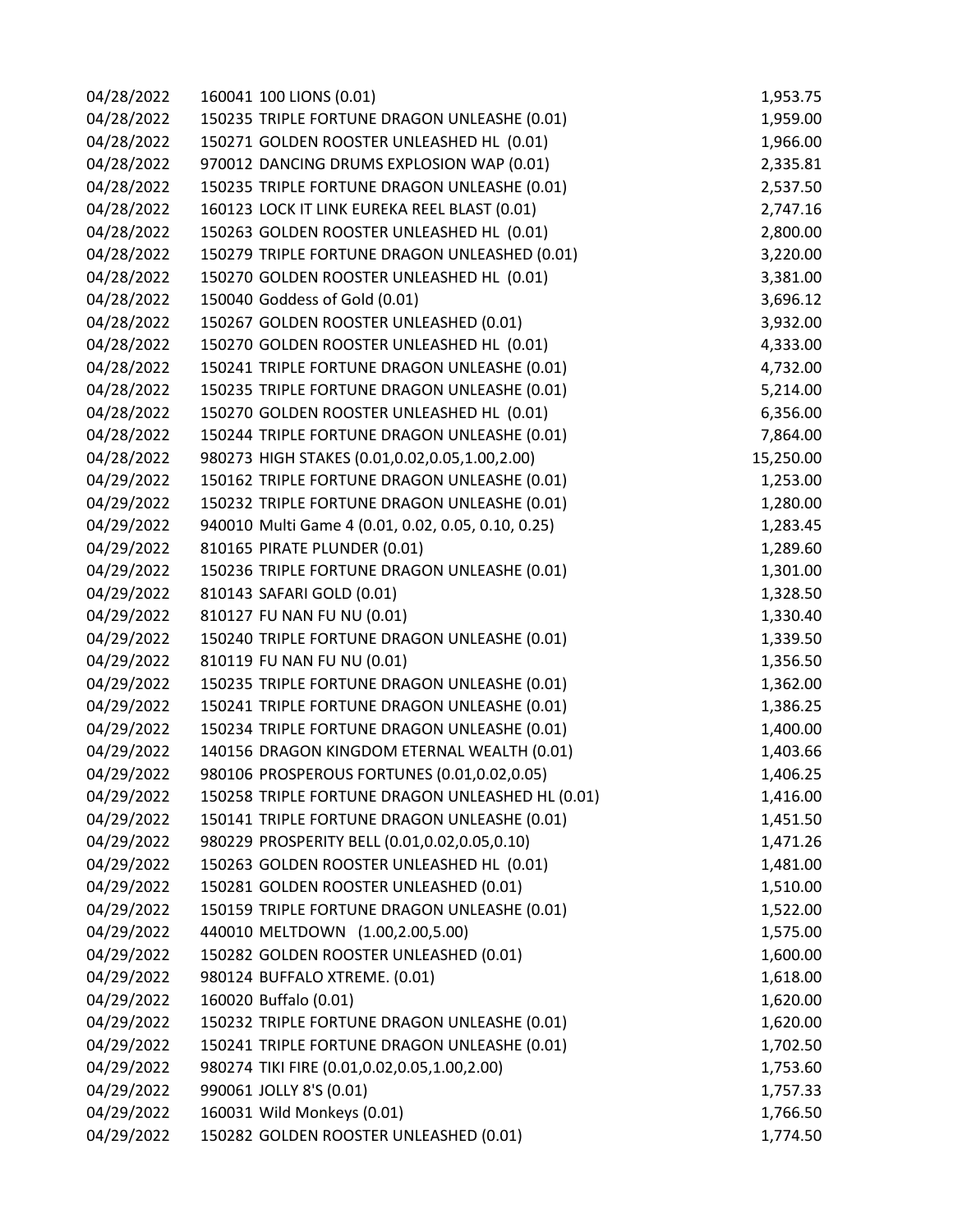| 04/29/2022 | 150258 TRIPLE FORTUNE DRAGON UNLEASHED HL (0.01)          | 1,806.00   |
|------------|-----------------------------------------------------------|------------|
| 04/29/2022 | 150271 GOLDEN ROOSTER UNLEASHED HL (0.01)                 | 1,892.00   |
| 04/29/2022 | 150239 TRIPLE FORTUNE DRAGON UNLEASHE (0.01)              | 1,940.75   |
| 04/29/2022 | 150279 TRIPLE FORTUNE DRAGON UNLEASHED (0.01)             | 1,951.50   |
| 04/29/2022 | 150232 TRIPLE FORTUNE DRAGON UNLEASHE (0.01)              | 2,044.00   |
| 04/29/2022 | 150162 TRIPLE FORTUNE DRAGON UNLEASHE (0.01)              | 2,053.00   |
| 04/29/2022 | 150244 TRIPLE FORTUNE DRAGON UNLEASHE (0.01)              | 2,115.50   |
| 04/29/2022 | 150270 GOLDEN ROOSTER UNLEASHED HL (0.01)                 | 2,192.00   |
| 04/29/2022 | 150239 TRIPLE FORTUNE DRAGON UNLEASHE (0.01)              | 2,281.25   |
| 04/29/2022 | 810106 LION WINS (0.01)                                   | 2,368.90   |
| 04/29/2022 | 150280 TRIPLE FORTUNE DRAGON UNLEASHED (0.01)             | 2,406.00   |
| 04/29/2022 | 150282 GOLDEN ROOSTER UNLEASHED (0.01)                    | 2,565.00   |
| 04/29/2022 | 940010 Multi Game 4 (0.01, 0.02, 0.05, 0.10, 0.25)        | 2,730.00   |
| 04/29/2022 | 150264 GOLDEN ROOSTER UNLEASHED HL (0.01)                 | 3,251.50   |
| 04/29/2022 | 150240 TRIPLE FORTUNE DRAGON UNLEASHE (0.01)              | 3,317.25   |
| 04/29/2022 | 150258 TRIPLE FORTUNE DRAGON UNLEASHED HL (0.01)          | 3,372.00   |
| 04/29/2022 | 980258 BUFFALO GOLD (0.05)                                | 3,430.50   |
| 04/29/2022 | 150141 TRIPLE FORTUNE DRAGON UNLEASHE (0.01)              | 3,460.50   |
| 04/29/2022 | 150264 GOLDEN ROOSTER UNLEASHED HL (0.01)                 | 3,750.00   |
| 04/29/2022 | 950015 Willie Nelson WAP (0.01)                           | 4,361.00   |
| 04/29/2022 | 160301 COPPER DROPPER (0.01)                              | 9,312.42   |
| 04/30/2022 | 150279 TRIPLE FORTUNE DRAGON UNLEASHED (0.01)             | \$1,201.00 |
| 04/30/2022 | 980211 FU DAI LIAN LIAN PANDA (0.01,0.02,0.05,0.10)       | 1,206.36   |
| 04/30/2022 | 910010 TWISTED DEALS (0.01)                               | 1,221.78   |
| 04/30/2022 | 160121 LOCK IT LINK EUREKA REEL BLAST (0.01)              | 1,225.12   |
| 04/30/2022 | 810168 GOLDEN BLESSINGS (0.01)                            | 1,240.00   |
| 04/30/2022 | 150233 TRIPLE FORTUNE DRAGON UNLEASHE (0.01)              | 1,256.00   |
| 04/30/2022 | 980223 WELCOME TO FANTASTIC JACKPOTS RICHES (0.01,0.02,0. | 1,273.26   |
| 04/30/2022 | 980223 WELCOME TO FANTASTIC JACKPOTS RICHES (0.01,0.02,0. | 1,300.00   |
| 04/30/2022 | 150241 TRIPLE FORTUNE DRAGON UNLEASHE (0.01)              | 1,304.00   |
| 04/30/2022 | 950076 LANTERNS OF DESTINY MYSTICAL EVENING (0.01)        | 1,316.80   |
| 04/30/2022 | 160009 American Original (0.01)                           | 1,365.00   |
| 04/30/2022 | 810066 MONKEY IN THE BANK (0.01)                          | 1,380.80   |
| 04/30/2022 | 150271 GOLDEN ROOSTER UNLEASHED HL (0.01)                 | 1,408.75   |
| 04/30/2022 | 980212 FU DIA LIAN LIAN DRAGON (0.01,0.02,0.05,0.10)      | 1,420.63   |
| 04/30/2022 | 150282 GOLDEN ROOSTER UNLEASHED (0.01)                    | 1,450.00   |
| 04/30/2022 | 150283 TRIPLE FORTUNE DRAGON UNLEASHED (0.01)             | 1,451.50   |
| 04/30/2022 | 810105 GOLDEN WINS (0.01)                                 | 1,469.91   |
| 04/30/2022 | 150186 TRIPLE FORTUNE DRAGON SPITFIRE (0.01)              | 1,473.00   |
| 04/30/2022 | 150262 TRIPLE FORTUNE DRAGON UNLEASHE (0.01)              | 1,496.00   |
| 04/30/2022 | 980231 PROSPERITY BELL (0.01,0.02,0.05,0.10)              | 1,510.00   |
| 04/30/2022 | 150258 TRIPLE FORTUNE DRAGON UNLEASHED HL (0.01)          | 1,511.00   |
| 04/30/2022 | 150235 TRIPLE FORTUNE DRAGON UNLEASHE (0.01)              | 1,522.00   |
| 04/30/2022 | 150267 GOLDEN ROOSTER UNLEASHED (0.01)                    | 1,526.25   |
| 04/30/2022 | 150158 TRIPLE FORTUNE DRAGON UNLEASHE (0.01)              | 1,604.00   |
| 04/30/2022 | 150111 Nefertiti. (0.01)                                  | 1,618.00   |
| 04/30/2022 | 980257 BUFFALO GOLD (0.05)                                | 1,618.50   |